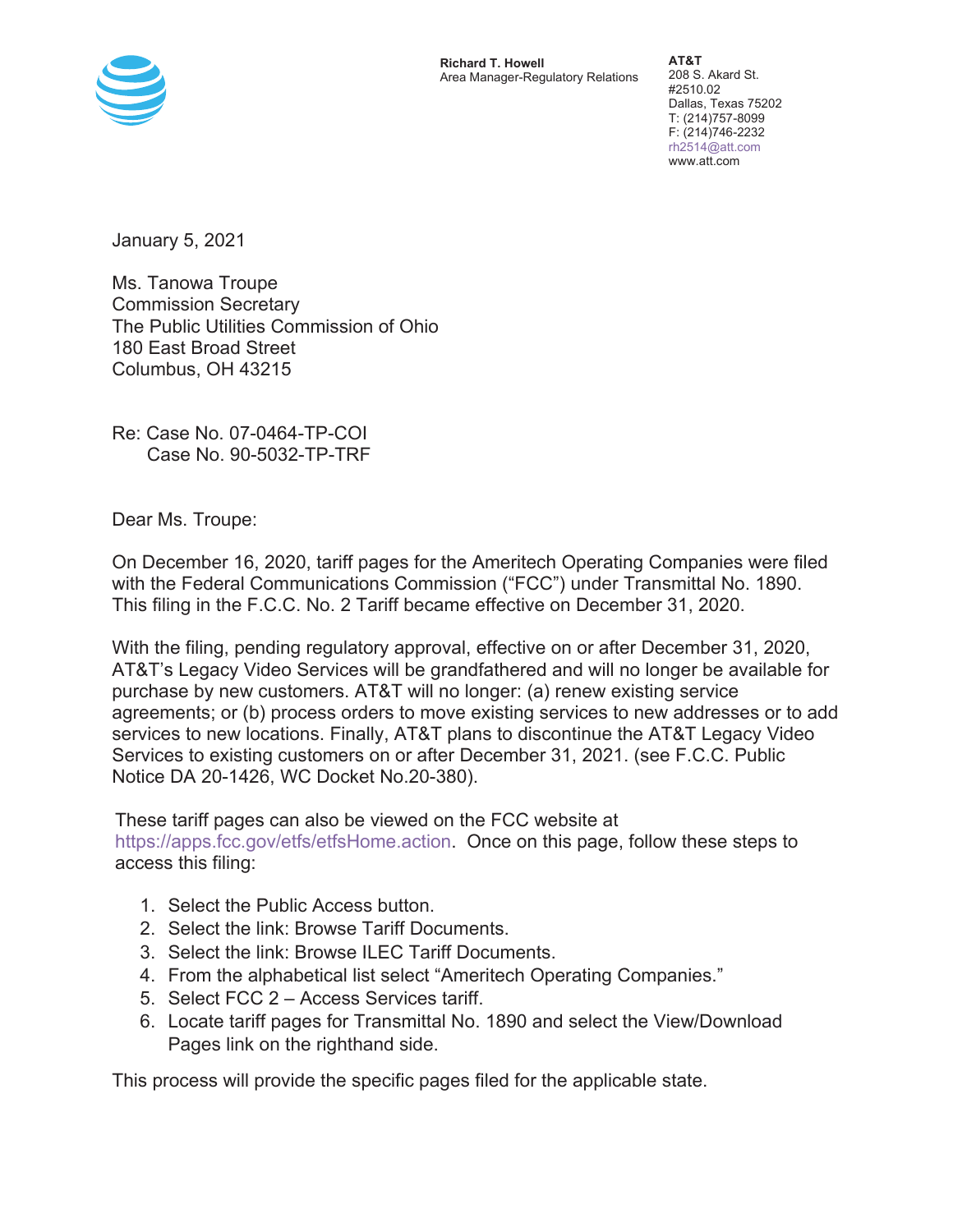PUCO Page 2 January 5, 2021

Should you have any questions or require additional information, please contact me at 214-757-8099.

Sincerely,

Richard 9. Howell

Richard T. Howell Area Manager-Regulatory Relations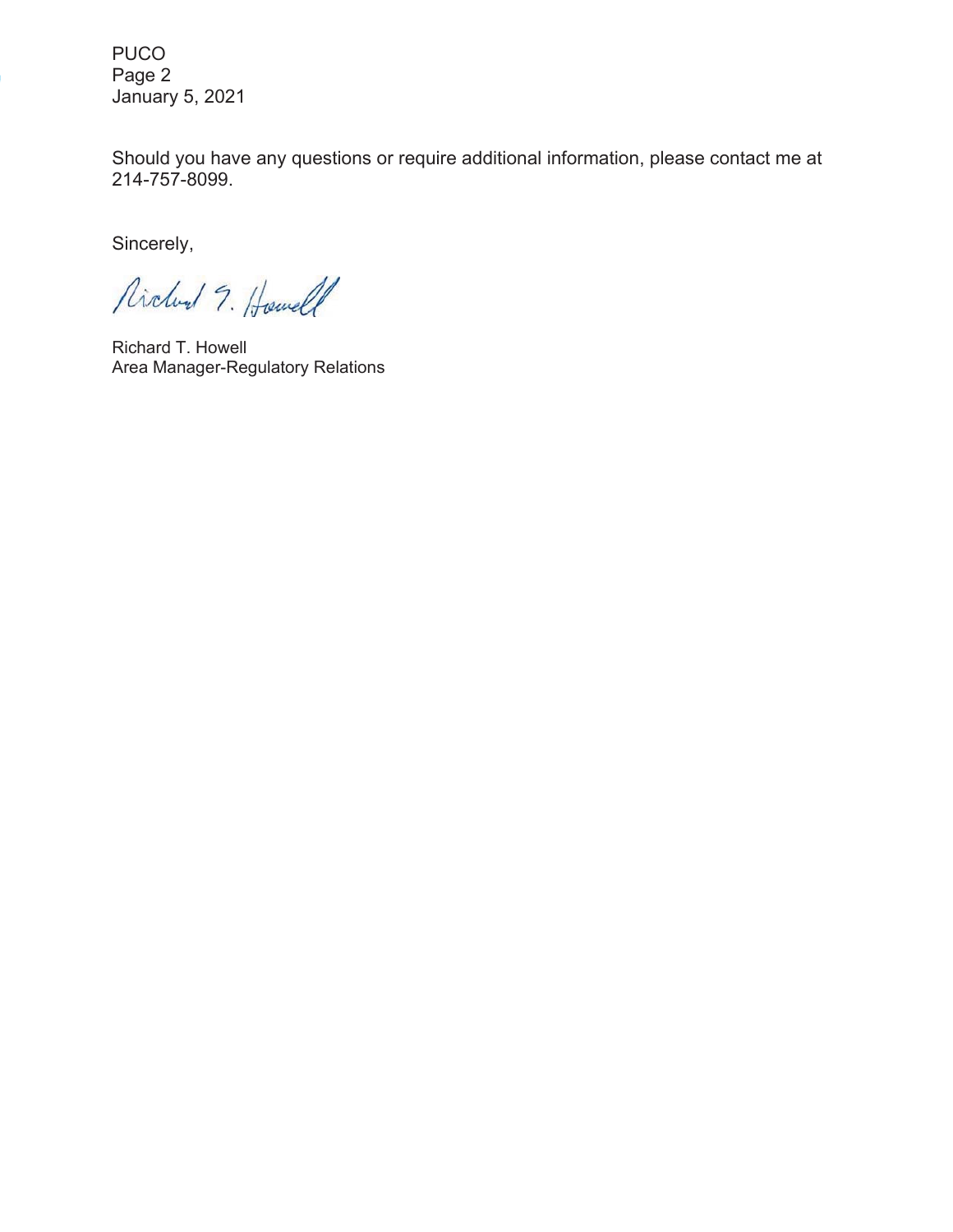

Kristen E. Shore Assistant Vice President - Regulatory 1057 Lenox Park Blvd NE Atlanta, GA 30319

FRN: 0020-5728-30

This filing is being made on a streamlined basis on 15 days' notice under Section 204(a) (3) of the Communications Act.

December 16, 2020

Transmittal No. 1890

Ms. Marlene H. Dortch **Secretary** Federal Communications Commission Washington, DC 20554

# Attention: Wireline Competition Bureau

The accompanying tariff material, issued by Ameritech Operating Companies (Ameritech) and bearing Tariff F.C.C. No. 2, is sent to you for filing in compliance with the requirements of the Communications Act of 1934, as amended.

This filing, scheduled to become effective December 31, 2020, consists of the tariff page indicated on the following Check Sheets:

| Tariff F.C.C. No. | Check Sheet Revision No.           |
|-------------------|------------------------------------|
|                   | 1705 <sup>th</sup> Revised Page 1  |
|                   | 246 <sup>th</sup> Revised Page 1.5 |
| $\mathcal{D}$     | $214th$ Revised Page 1.6           |
| $\mathcal{D}$     | 161 <sup>st</sup> Revised Page 1.7 |
|                   | 139 <sup>th</sup> Revised Page 1.8 |

With this filing, pending regulatory approval, effective on or after December 31, 2020, AT&T's Legacy Video Services will be grandfathered and will no longer be available for purchase by new customers. AT&T will no longer: (a) renew existing service agreements; or (b) process orders to move existing services to new addresses or to add services to new locations. Finally, AT&T plans to discontinue the AT&T Legacy Video Services to existing customers on or after December 31, 2021. (see F.C.C. Public Notice DA 20-1426, WC Docket No.20-380).

Supporting information discussed under Section 61.49 of the Commission's Rules, to the extent applicable, is included with this filing in the attached Description and Justification.

In accordance with Section 61.14, this transmittal letter and associated attachments are being filed electronically today via the Federal Communications Commission's Electronic Tariffing System (ETFS) in compliance with the electronic filing procedures.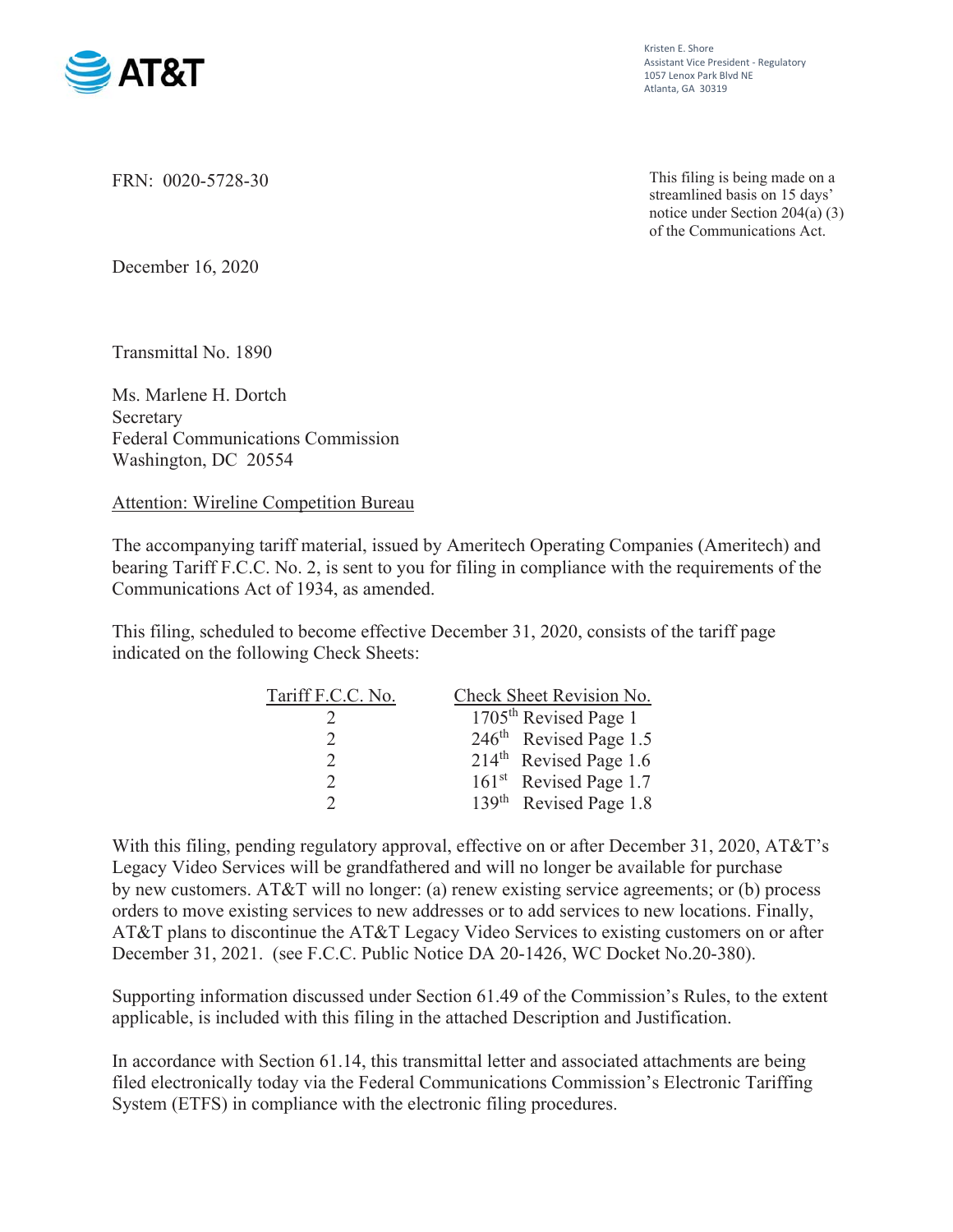Wireline Competition Bureau Page 2 December 16, 2020

Payment in the amount of \$960.00 has been electronically transmitted to the US Bank in St. Louis, Missouri, in accordance with the fee program procedures. The Form 159 is being transmitted electronically via ETFS as a proprietary document. These actions have been committed on the date established as the issued (filed) date as reflected above.

Personal or facsimile service petitions against this Letter, as required under Section 1.773(a)(4) of the Commission's Rules, should be sent to Michael Cox, Area Manager – Regulatory Relations, 311 S. Akard, 9<sup>th</sup> Floor, Dallas, Texas 75202, facsimile number (214) 486-8175. All other correspondence and inquiries concerning this Transmittal should be addressed to Joshua Woodbridge, Director - Regulatory, (202) 457-2139, 1120 20th Street, NW, Suite 1008, Washington, DC 20036.

Sincerely,

Kunte & Show

Attachments: Letter Tariff Pages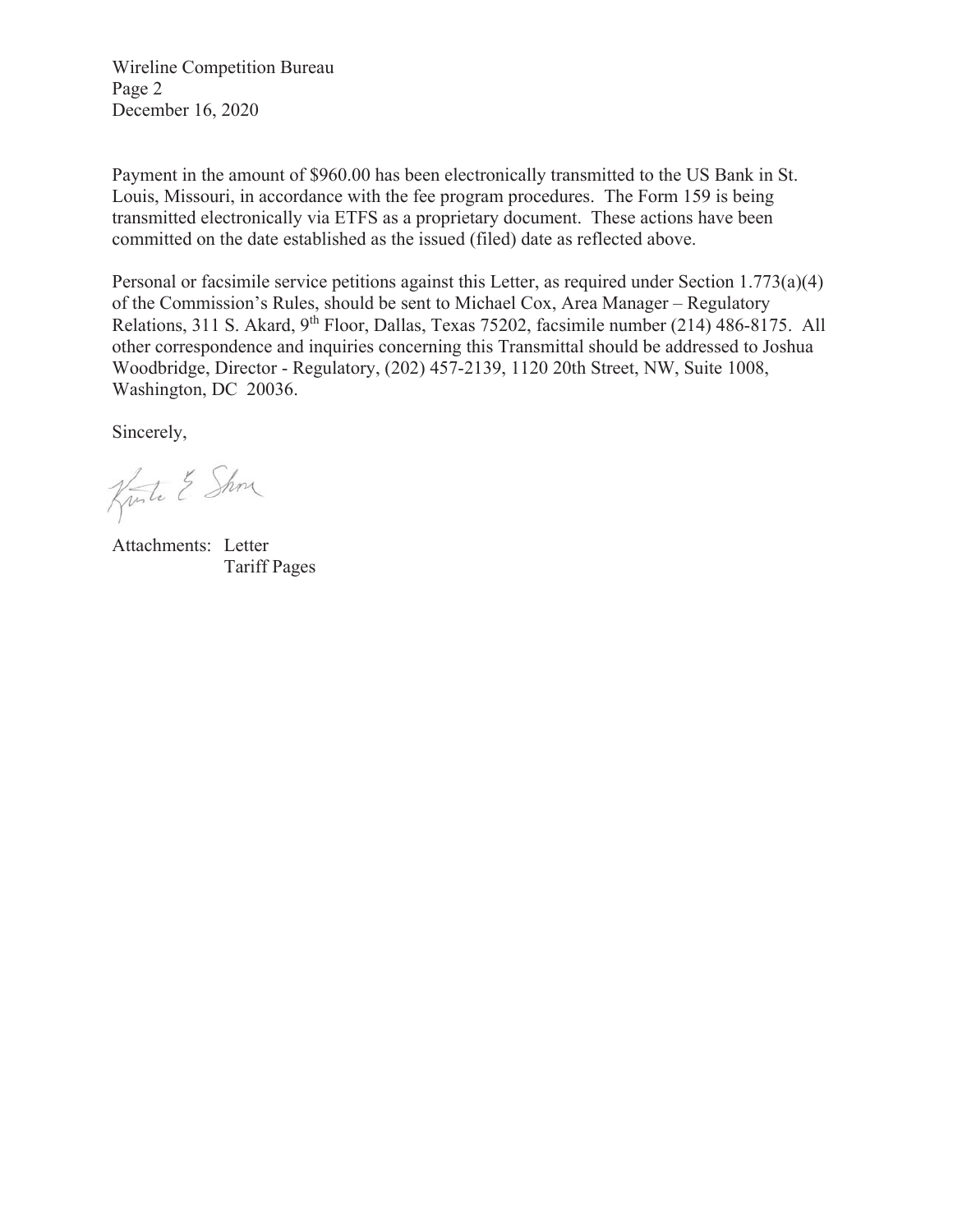Title pages 1 and 2 and pages 1 to 846 inclusive of this tariff are effective as of the date shown. Original and revised pages as named below and Supplement No. 341 contain all changes from the original tariff that are in effect on the date hereof.

|                         | Number of<br>Revision<br>Except as |                | Number of<br><b>Revision Except</b><br>as Indicated |        | Number of<br><b>Revision Except</b><br>as Indicated |
|-------------------------|------------------------------------|----------------|-----------------------------------------------------|--------|-----------------------------------------------------|
| Page                    | Indicated                          | Page           |                                                     | Page   |                                                     |
| Title 1                 | 7th                                | $\overline{7}$ | 6th                                                 | 19.3   | 8th                                                 |
| Title 2                 | 13th                               | 7.1            | 4th                                                 | 19.4   | 1st                                                 |
| 1                       | 1705th*                            | 8              | 15th                                                | 20     | 10th                                                |
| 1.1                     | 392nd                              | 8.1            | 5th                                                 | 20.1   | 5th                                                 |
| 1.2                     | 366th                              | 9              | 25th                                                | 20.2   | 4th                                                 |
| 1.3                     | 297th                              | 9.1            | 1st                                                 | 21     | 4th                                                 |
| 1.4                     | 258th                              | 10             | 28th                                                | 22     | 1st                                                 |
| 1.5                     | 246th*                             | 10.1           | 12th                                                | 23     | 3rd                                                 |
| 1.6                     | 214th*                             | 10.2           | 9th                                                 | 24     | 1st                                                 |
| 1.7                     | 161st*                             | 11             | 4th                                                 | 25     | 4th                                                 |
| 1.8                     | 139th*                             | 12             | 11th                                                | 25.1   | 1st                                                 |
| 1.9                     | 161st                              | 13             | 8th                                                 | 25.2   | 1st                                                 |
| 1.10                    | 50th                               | 13.1           | 6th                                                 | 26     | 3rd                                                 |
| 1.11                    | 62nd                               | 13.2           | 10th                                                | 27     | 9th                                                 |
| 1.12                    | 43rd                               | 13.3           | 13th                                                | 28     | 11th                                                |
| 1.13                    | 18th                               | 13.4           | 21st                                                | 28.1   | 5th                                                 |
| 1.14                    | 33rd                               | 13.5           | 37th                                                | 29     | 1st                                                 |
| 1.15                    | 71st                               | 13.6           | 39th                                                | 30     | Original                                            |
| 1.15.1                  | 6th                                | 13.7           | 44th                                                | 31     | Original                                            |
| 1.16                    | 91st                               | 13.8           | 46th                                                | 32     | Original                                            |
| 1.17                    | 24th                               | 13.8.1         | 32nd                                                | 33     | Original                                            |
| 1.18                    | 33rd                               | 13.9           | 5th                                                 | 34     | 4th                                                 |
| 1.19                    | 45th                               | 14             | 3rd                                                 | 34.1   | 1st                                                 |
| 1.20                    | 44th                               | 15             | 16th                                                | 35     | 5th                                                 |
| 1.21                    | 45th                               | 15.1           | 11th                                                | 35.1   | 1st                                                 |
| 1.22                    | 47th                               | 15.2           | 1st                                                 | 36     | 9th                                                 |
| 1.23                    | 41st                               | 16             | 12th                                                | 36.1   | 7th                                                 |
| 1.24                    | 38th                               | 16.1           | 11th                                                | 37     | 14th                                                |
| 1.25                    | 29th                               | 16.1.1         | Original                                            | 37.1   | 4th                                                 |
| 1.26                    | 2nd                                | 16.2           | 9th                                                 | 37.2   | 7th                                                 |
| $\overline{\mathbf{c}}$ | 7th                                | 16.3           | 2nd                                                 | 37.3   | 6th                                                 |
| 3                       | 10th                               | 16.4           | 3rd                                                 | 37.4   | 1st                                                 |
| 3.1                     | 16th                               | 16.5           | Original                                            | 37.5   | 2nd                                                 |
| 4                       | 18th                               | 16.6           | 3rd                                                 | 38     | 9th                                                 |
| 4.1                     | 10th                               | 16.7           | 3rd                                                 | 38.1   | 11th                                                |
| 5                       | 19th                               | 17             | 1st                                                 | 38.2   | 6th                                                 |
| 5.1                     | 20th                               | 18             | 6th                                                 | 38.2.1 | 3rd                                                 |
| 5.2                     | 6th                                | 19             | 27th                                                | 38.3   | 4th                                                 |
| 6                       | 5th                                | 19.1           | 13th                                                | 38.4   | 4th                                                 |
| 6.1                     | 6th                                | 19.2           | 15th                                                |        |                                                     |

\* New or Revised Page

6.2 6th

Issuing Officer: Kristen E. Shore, Assistant Vice President - Regulatory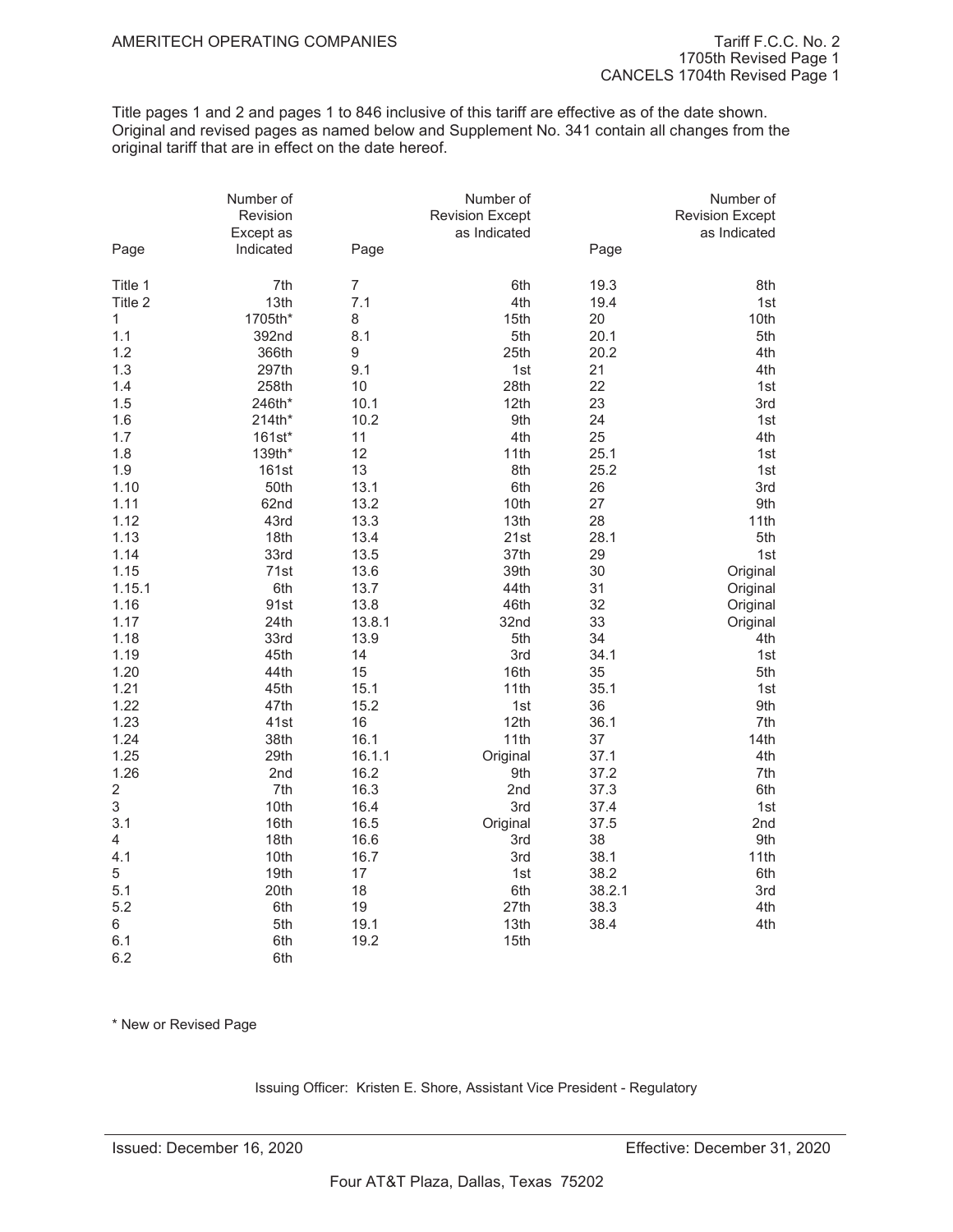246th Revised Page 1.5

CANCELS 245th Revised Page 1.5

| Page             | Number of<br>Revision<br>Except as<br>Indicated | Page             | Number of<br>Revision<br>Except as<br>Indicated | Page             | Number of<br>Revision<br>Except as<br>Indicated | Page       | Number of<br>Revision<br>Except as<br>Indicated |
|------------------|-------------------------------------------------|------------------|-------------------------------------------------|------------------|-------------------------------------------------|------------|-------------------------------------------------|
|                  |                                                 |                  |                                                 |                  |                                                 |            |                                                 |
| 220              | 6th                                             | 230.5.1.1        | 6th                                             | 237.2            | 3rd                                             | 260.5      | 2nd                                             |
| 220.1            | 8th                                             | 230.5.1.2        | 3rd                                             | 237.3            | 5th                                             | 261        | 7th                                             |
| 220.2            | 11th                                            | 230.5.1.3        | 3rd                                             | 238              | 5th                                             | 261.1      | 3rd                                             |
| 220.3            | 15th                                            | 230.5.1.4        | 3rd                                             | 239              | 2nd                                             | 262        | 5th                                             |
| 220.4<br>220.5   | 9th<br>15th                                     | 230.6<br>230.6.1 | 10th<br>6th                                     | 240<br>241       | 3rd<br>9th*                                     | 263<br>264 | 2nd<br>4th                                      |
| 221              | 18th                                            | 230.6.1.1        | 1st                                             | 242              | $22nd*$                                         | 265        | 7th                                             |
| 221.1            | 2nd                                             | 230.6.1.2        | 1st                                             | 243              | 4th                                             | 266        | 7th                                             |
| 222              | 5th                                             | 230.6.1.3        | 1st                                             | 244              | 29th*                                           | 267        | 9th                                             |
| 223              | 11th                                            | 230.6.1.4        | Original                                        | 244.1            | 13th                                            | 267.1      | 5th                                             |
| 224              | 3rd                                             | 230.6.2          | 4th                                             | 245              | 7th                                             |            |                                                 |
| 224.1            | 3rd                                             | 230.6.3          | 1st                                             | 246              | 7th                                             |            |                                                 |
| 225              | 19th                                            | 230.6.4          | 1st                                             | 247              | 8th                                             |            |                                                 |
| 225.1            | 13th                                            | 230.6.5          | 1st                                             | 247.1            | 2nd                                             |            |                                                 |
| 225.1.1          | 2nd                                             | 230.6.6          | Original                                        | 248              | 11th                                            |            |                                                 |
| 225.2            | 5th                                             | 230.6.7          | Original                                        | 249              | 7th                                             |            |                                                 |
| 225.3            | 1st                                             | 230.7            | 3rd                                             | 250              | 4th                                             |            |                                                 |
| 226              | 11th                                            | 230.8            | Original                                        | 251              | 3rd                                             |            |                                                 |
| 227<br>228       | 12th<br>27th                                    | 230.9<br>230.10  | Original<br>Original                            | 252<br>253       | 6th<br>7th                                      |            |                                                 |
| 229              | 13th                                            | 230.11           | Original                                        | 254              | 6th                                             |            |                                                 |
| 230              | 8th                                             | 230.12           | Original                                        | 255              | 8th                                             |            |                                                 |
| 230.1            | 13th                                            | 230.13           | Original                                        | 255.1            | 2nd                                             |            |                                                 |
| 230.2            | 43rd                                            | 230.14           | Original                                        | 256              | 8th                                             |            |                                                 |
| 230.2.1          | 18th                                            | 230.15           | 1st                                             | 256.1            | 1st                                             |            |                                                 |
| 230.2.2          | 8th                                             | 230.16           | Original                                        | 257              | 3rd                                             |            |                                                 |
| 230.2.3          | 11th                                            | 231              | 52nd                                            | 258              | 3rd                                             |            |                                                 |
| 230.2.3.1        | 5th                                             | 231.1            | 9th                                             | 259              | 9th*                                            |            |                                                 |
| 230.2.4          | 1st                                             | 231.2            | 4th                                             | 259.1            | 4th                                             |            |                                                 |
| 230.2.5          | 1st                                             | 231.3            | 3rd                                             | 259.1.1          | 5th                                             |            |                                                 |
| 230.2.6          | 1st                                             | 231.4            | 3rd                                             | 259.2            | 6th                                             |            |                                                 |
| 230.2.7          | 1st                                             | 232              | 12th                                            | 259.3            | 7th                                             |            |                                                 |
| 230.3<br>230.3.1 | 39th<br>15 <sub>th</sub>                        | 233<br>233.1     | $13th*$<br>15th                                 | 259.3.1<br>259.4 | 4th<br>2nd                                      |            |                                                 |
| 230.3.2          | 2nd                                             | 234              | 17th                                            | 259.5            | 8th                                             |            |                                                 |
| 230.4            | 33rd                                            | 234.1            | Original                                        | 259.6            | Original                                        |            |                                                 |
| 230.4.1          | 17th                                            | 235              | 13th                                            | 260              | 8th                                             |            |                                                 |
| 230.4.2          | 7th                                             | 235.1            | 1st                                             | 260.1            | 10th                                            |            |                                                 |
| 230.4.3          | 11th                                            | 236              | 7th                                             | 260.1.1          | $11th*$                                         |            |                                                 |
| 230.4.4          | 7th                                             | 236.1            | Original                                        | 260.2            | 3rd                                             |            |                                                 |
| 230.5            | 25th                                            | 237              | 4th                                             | 260.3            | 3rd                                             |            |                                                 |
| 230.5.1          | 18th                                            | 237.1            | 3rd                                             | 260.4            | 2nd                                             |            |                                                 |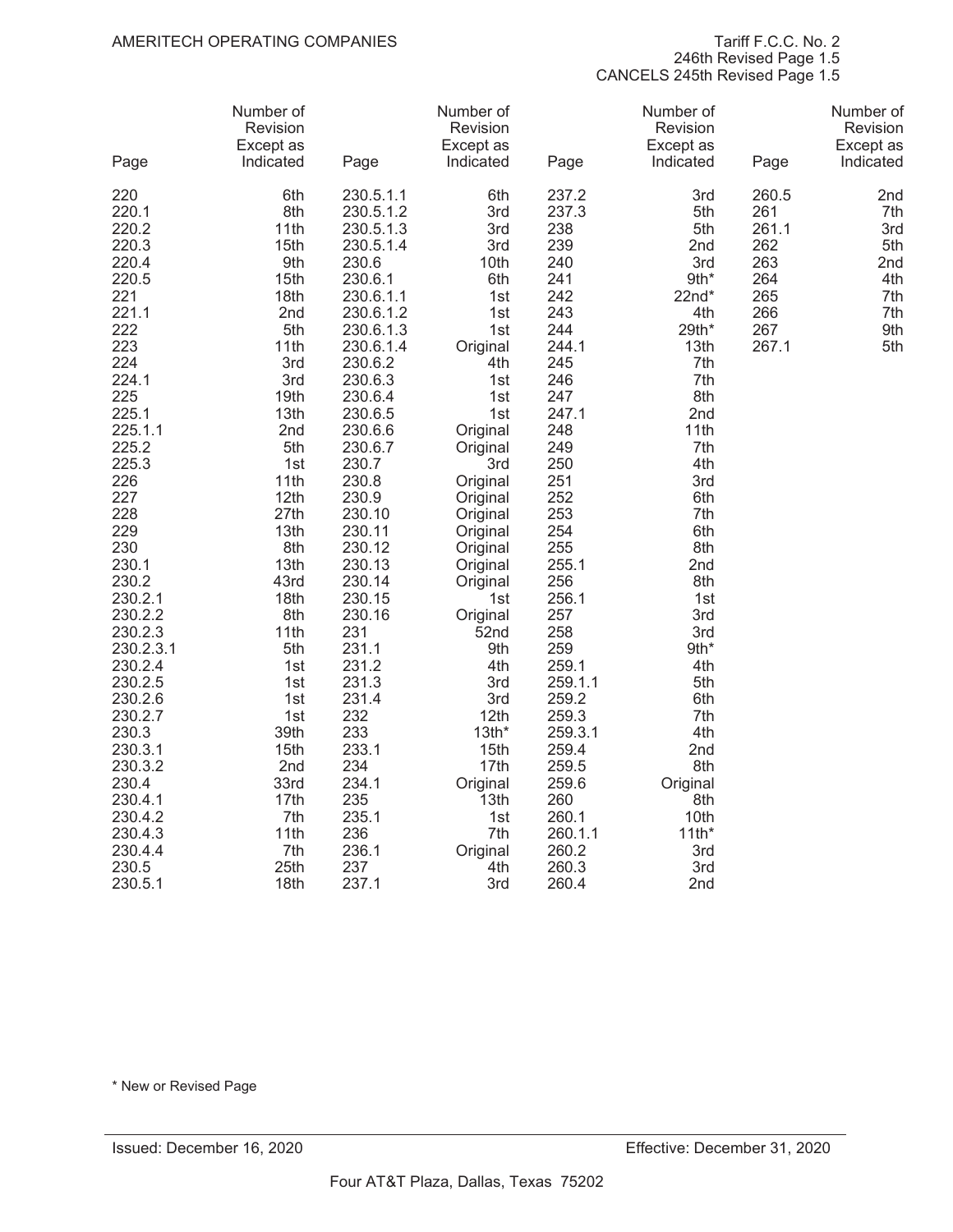214th Revised Page 1.6

CANCELS 213th Revised Page 1.6

|                        | Number of<br>Revision<br>Except as |                  | Number of<br><b>Revision Except</b><br>as Indicated |              | Number of<br><b>Revision Except</b><br>as Indicated |
|------------------------|------------------------------------|------------------|-----------------------------------------------------|--------------|-----------------------------------------------------|
| Page                   | Indicated                          | Page             |                                                     | Page         |                                                     |
| 268                    | 19th                               | 274              | 15th                                                | 278          | 7th                                                 |
| 268.1                  | 15th                               | 274.1            | 15th                                                | 279          | 4th                                                 |
| 268.2                  | 5th                                | 274.1.1          | 8th                                                 | 280          | 2nd                                                 |
| 268.3                  | 7th                                | 274.1.1.1        | 15th                                                | 281          | 6th                                                 |
| 269                    | 18th                               | 274.1.1.1.1      | 2nd                                                 | 281.1        | 2nd                                                 |
| 270                    | 22nd                               | 274.1.1.2        | 11th                                                | 282          | 7th                                                 |
| 271                    | 29th                               | 274.1.2          | 16th                                                | 282.1        | 4th                                                 |
| 272                    | 12th                               | 274.1.2.1        | 2nd                                                 | 283          | 4th                                                 |
| 272.1                  | 7th                                | 274.1.3          | 9th                                                 | 284          | 4th                                                 |
| 272.2                  | 6th                                | 274.2            | 16th                                                | 285          | 4th                                                 |
| 272.3                  | 14th                               | 274.2.1          | 10th                                                | 286          | 6th                                                 |
| 272.4                  | 10th                               | 274.3            | 10th                                                | 286.1        | 5th                                                 |
| 272.4.1                | 11th                               | 274.3.1          | 5th                                                 | 286.2        | 2nd                                                 |
| 272.4.1.1              | 9th                                | 274.3.1.1        | 5th                                                 | 287          | 5th                                                 |
| 272.4.1.2              | 2nd                                | 274.3.2          | 7th                                                 | 287.1        | 1st                                                 |
| 272.4.1.3              | 3rd                                | 274.3.2.1        | 9th                                                 | 288          | 3rd                                                 |
| 272.4.2                | 9th                                | 274.4            | 5th                                                 | 289          | 3rd                                                 |
| 272.4.3                | 6th                                | 274.5            | 5th                                                 | 290          | 4th                                                 |
| 272.5                  | 11th                               | 274.5.1          | 4th                                                 | 291          | 3rd                                                 |
| 272.6                  | 6th                                | 274.5.2          | 4th                                                 | 292          | 3rd                                                 |
| 273                    | 21st                               | 274.5.3          | 2nd                                                 | 293          | 4th                                                 |
| 273.1                  | 11th                               | 274.6            | 11th                                                | 294          | 5th                                                 |
| 273.1.1                | 8th                                | 274.6.1          | 9th                                                 | 295          | 5th                                                 |
| 273.1.1.1              | 4th<br>3rd                         | 274.6.2<br>274.7 | 6th<br>9th                                          | 295.1<br>296 | 2nd<br>13th                                         |
| 273.1.1.2<br>273.1.1.3 | 3rd                                | 274.7.1          | 10th                                                | 296.1        | 4th                                                 |
| 273.1.2                | 7th                                | 274.7.1.1        | 2nd                                                 | 296.1.1      | 1st                                                 |
| 273.1.3                | 6th                                | 274.7.2          | 6th                                                 | 296.2        | 3rd                                                 |
| 273.1.4                | 3rd                                | 274.7.3          | 6th                                                 | 296.3        | 3rd                                                 |
| 273.1.5                | 5th                                | 274.7.4          | 3rd                                                 | 297          | 17th                                                |
| 273.2                  | 14th                               | 274.8            | 4th                                                 | 297.1        | 8th                                                 |
| 273.2.1                | 7th                                | 274.9            | 1st                                                 | 297.2        | 8th                                                 |
| 273.2.1.1              | 3rd                                | 274.10           | 1st                                                 | 297.3        | 9th*                                                |
| 273.2.2                | 5th                                | 274.11           | 2nd                                                 | 298          | 12th                                                |
| 273.2.3                | 6th                                | 274.12           | 5th                                                 | 298.1        | 8th                                                 |
| 273.2.4                | 5th                                | 274.12.1         | 6th                                                 | 299          | 11th                                                |
| 273.2.5                | 5th                                | 274.12.1.2       | 4th                                                 | 299.1        | 7th                                                 |
| 273.3                  | 12th                               | 274.12.1.3       | 4th                                                 | 299.1.1      | 3rd                                                 |
| 273.3.1                | 6th                                | 274.12.1.4       | 4th                                                 | 299.2        | 2nd                                                 |
| 273.3.2                | 5th                                | 274.12.2         | 2nd                                                 | 300          | 12th                                                |
| 273.3.3                | 2nd                                | 274.12.3         | 2nd                                                 | 300.1        | 21st                                                |
| 273.4                  | 10th                               | 274.12.4         | 3rd                                                 | 300.1.1      | 11th                                                |
| 273.5                  | 12th                               | 274.12.5         | 5th                                                 | 300.2        | 9th                                                 |
| 273.5.1                | 3rd                                | 274.12.6         | 5th                                                 | 300.3        | 4th                                                 |
| 273.5.2                | 3rd                                | 274.12.7         | 2nd                                                 | 300.4        | 8th                                                 |
| 273.5.3                | 3rd                                | 275              | 9th                                                 | 300.5        | 2nd                                                 |
| 273.5.4                | 2nd                                | 276              | 11th                                                | 300.6        | 2nd                                                 |
| 273.5.5                | 2nd                                | 276.1            | 7th                                                 | 300.7        | 7th                                                 |
| 273.5.6                | 4th                                | 277              | 7th                                                 |              |                                                     |
| 273.6                  | 12th                               | 277.1            | 6th                                                 |              |                                                     |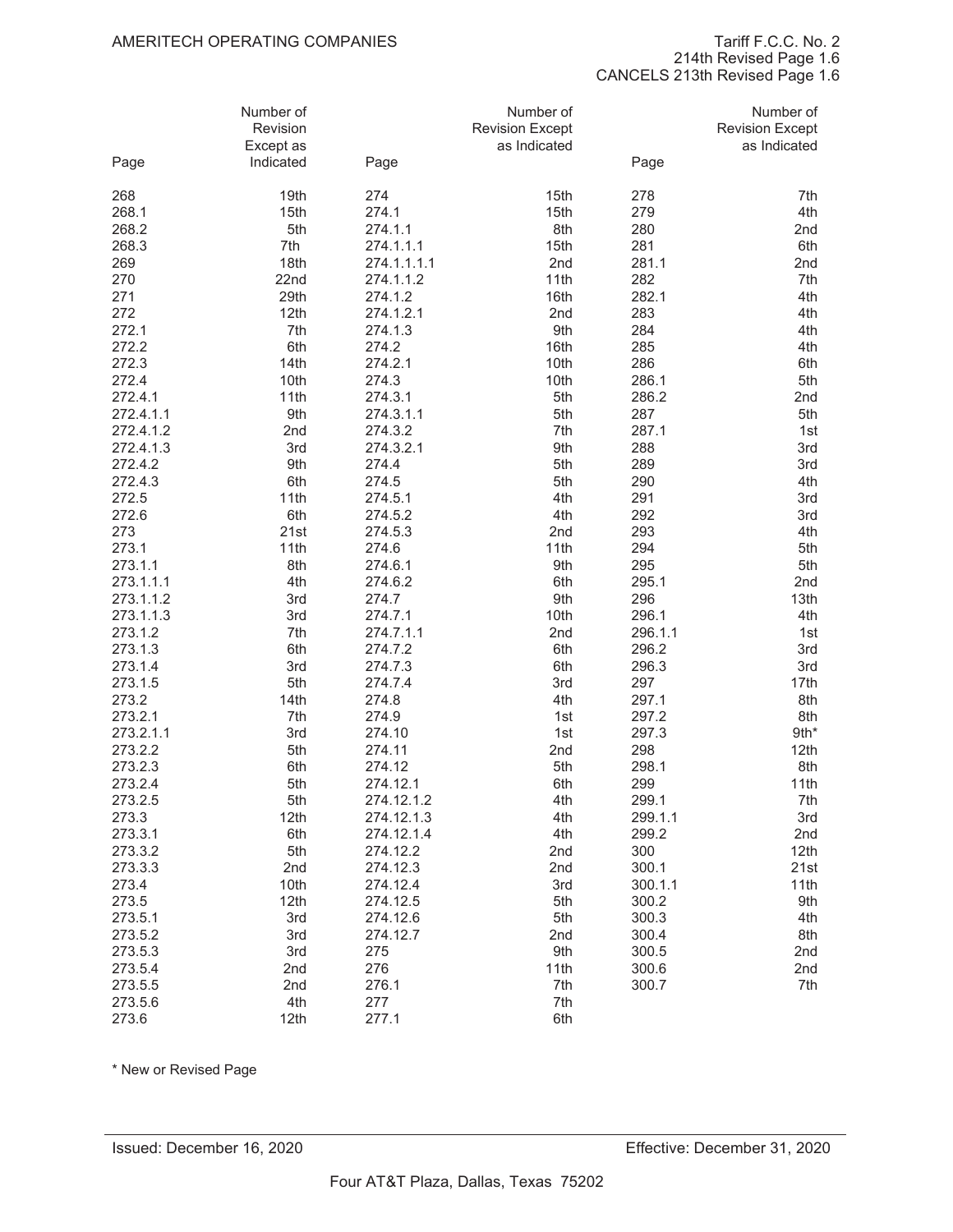| Page           | Number of<br>Revision<br>Except as<br>Indicated | Page                   | Number of<br>Revision<br>Except as<br>Indicated | Page             | Number of<br>Revision<br>Except as<br>Indicated |
|----------------|-------------------------------------------------|------------------------|-------------------------------------------------|------------------|-------------------------------------------------|
| 300.8<br>300.9 | 8th<br>6th                                      | 309.3<br>309.4         | 16th<br>9th                                     | 309.16<br>309.17 | 4th<br>4th                                      |
| 300.9.1        | 5th                                             | 309.5                  | 16th                                            | 309.17.1         | 1st                                             |
| 300.9.2        | 5th                                             | 309.6                  | 12th                                            | 309.18           | 2nd                                             |
| 300.9.3        | 5th                                             | 309.6.1                | 8th                                             | 309.19           | 3rd                                             |
| 300.9.4        | 5th                                             | 309.7                  | 13th                                            | 309.20           | 1st                                             |
| 300.10         | 6th                                             | 309.7.1                | 12th                                            | 309.21           | 1st                                             |
| 300.11         | 6th                                             | 309.7.2                | 3rd                                             | 310              | 32nd                                            |
| 300.12         | 6th                                             | 309.8                  | 7th                                             | 311              | 13th                                            |
| 300.13         | 8th                                             | 309.9                  | 7th                                             | 312              | 14th                                            |
| 301            | 2nd                                             | 309.10                 | 5th                                             | 312.1            | 1st                                             |
| 302            | 1st                                             | 309.11                 | 5th                                             | 313              | 11th                                            |
| 303            | 12th                                            | 309.12                 | 13th                                            | 314              | 11th                                            |
| 303.1          | 3rd                                             | 309.12.1               | 3rd                                             | 315              | 30th                                            |
| 304            | 26th                                            | 309.12.2               | 1st                                             | 316              | 13th                                            |
| 304.1          | Original                                        | 309.12.3               | 2nd                                             | 317              | 14th                                            |
| 305            | 6th                                             | 309.12.4               | 1st                                             | 317.1            | 1st                                             |
| 305.1          | 4th                                             | 309.12.5               | 1st                                             | 318              | 13th                                            |
| 306            | 10th                                            | 309.12.6               | 1st                                             | 319              | 10th                                            |
| 306.1          | 4th                                             | 309.12.7               | 1st                                             | 320              | 58th                                            |
| 307            | 7th                                             | 309.12.8               | 2nd                                             | 321              | 29th<br>13th                                    |
| 308<br>308.1   | 23rd<br>11th                                    | 309.12.9               | 1st<br>2nd                                      | 322<br>323       | 24th                                            |
| 309            | 56th*                                           | 309.12.10<br>309.12.11 | 2nd                                             | 324              | 28th                                            |
| 309.1          | 43rd*                                           | 309.12.11.1            | 1st                                             | 325              | 26th                                            |
| 309.1.1        | 30th*                                           | 309.12.12              | 2nd                                             | 326              | 27th                                            |
| 309.1.1.1      | $16th*$                                         | 309.12.12.1            | 1st                                             | 326.1            | 30th                                            |
| 309.1.1.2      | $17th*$                                         | 309.12.13              | 2nd                                             | 327              | 14th                                            |
| 309.1.2        | 33rd*                                           | 309.12.14              | 1st                                             | 328              | 12th                                            |
| 309.1.3        | $15th*$                                         | 309.12.15              | 1st                                             | 329              | 10th                                            |
| 309.2          | 34th*                                           | 309.12.16              | 1st                                             | 330              | 13th                                            |
| 309.2.1        | 32nd*                                           | 309.12.17              | 1st                                             | 331              | 12th                                            |
| 309.2.2        | $14th*$                                         | 309.12.18              | 1st                                             | 332              | 10th                                            |
| 309.2.3        | $15th*$                                         | 309.12.19              | 1st                                             | 333              | 12th                                            |
| 309.2.4        | $14th*$                                         | 309.12.20              | 1st                                             | 333.1            | 2nd                                             |
| 309.2.5        | $14th*$                                         | 309.12.21              | 1st                                             | 334              | 15th                                            |
| 309.2.6        | $14th*$                                         | 309.12.22              | 1st                                             | 334.1            | 1st                                             |
| 309.2.7        | $14th*$                                         | 309.12.23              | 1st                                             | 335              | 13th                                            |
| 309.2.8        | $14th*$                                         | 309.12.24              | 1st                                             | 335.1            | 1st                                             |
| 309.2.9        | $14th*$                                         | 309.13                 | 1st                                             | 336              | 13th                                            |
| 309.2.10       | $15th*$                                         | 309.14                 | 6th                                             | 336.1            | 1st                                             |
| 309.2.11       | $16th*$                                         | 309.15                 | 4th                                             |                  |                                                 |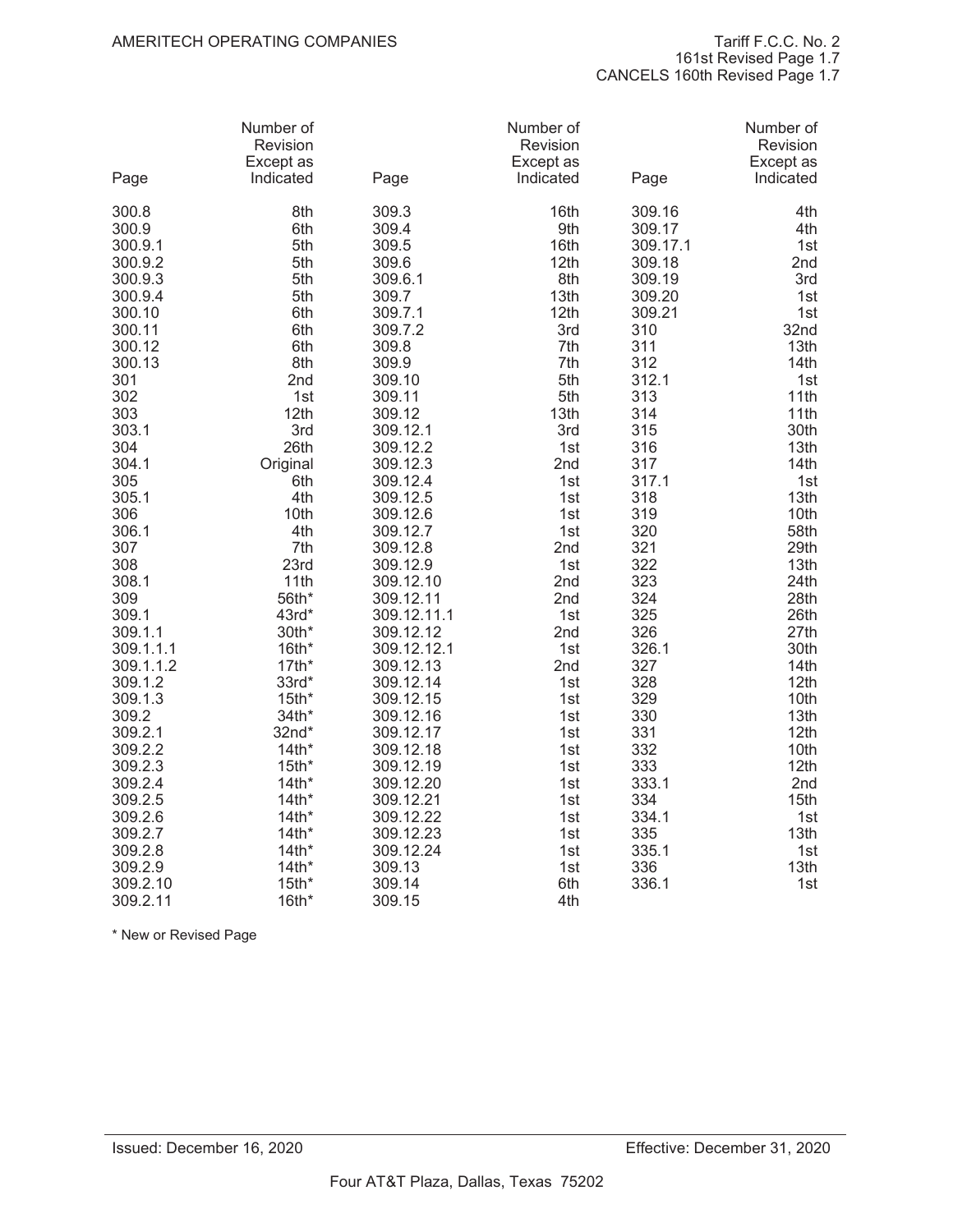| Page    | Number of<br>Revision<br>Except as<br>Indicated | Page  | Number of<br>Revision<br>Except as<br>Indicated | Page      | Number of<br>Revision<br>Except as<br>Indicated |
|---------|-------------------------------------------------|-------|-------------------------------------------------|-----------|-------------------------------------------------|
| 337     | 14th                                            | 366.1 | 7th                                             | 402       | 23nd                                            |
| 337.1   | 1st                                             | 367   | 21st                                            | 402.1     | 2nd                                             |
| 338     | 13th                                            | 367.1 | 8th                                             | 403       | 21st                                            |
| 338.1   | 1st                                             | 367.2 | 4th                                             | 403.1     | 2nd                                             |
| 339     | 13th                                            | 367.3 | 2nd                                             | 404       | 22nd                                            |
| 339.1   | 1st                                             | 367.4 | 1st                                             | 405       | 16th                                            |
| 340     | 13th                                            | 368   | 16th                                            | 406       | 18th                                            |
| 340.1   | 2nd                                             | 369   | 8th                                             | 407       | 20th                                            |
| 340.2   | 4th                                             | 370   | 4th                                             | 408       | 16th                                            |
| 341     | 13th                                            | 371   | 3rd                                             | 409       | 16th                                            |
| 342     | 11th                                            | 372   | 4th                                             | 410       | 65th                                            |
| 343     | 10th                                            | 373   | 3rd                                             | 410.1     | 33rd                                            |
| 344     | 11th                                            | 374   | 2nd                                             | 410.2     | 12th                                            |
| 345     | 10th                                            | 375   | 3rd                                             | 410.3     | 4th                                             |
| 346     | 10th                                            | 376   | 3rd                                             | 410.4     | Original                                        |
| 347     | 10th                                            | 377   | 2nd                                             | 411       | 52 <sub>nd</sub>                                |
| 347.1   | 3rd                                             | 378   | 3rd                                             | 411.1     | 20th                                            |
| 348     | 12th                                            | 379   | 3rd                                             | 411.2     | 13th                                            |
| 349     | 8th                                             | 380   | 2nd                                             | 411.3     | 5th                                             |
| 350     | 8th                                             | 381   | 3rd                                             | 411.4     | 12th                                            |
| 351     | 10th                                            | 382   | 3rd                                             | 411.5     | 5th                                             |
| 352     | 8th                                             | 383   | 2nd                                             | 412       | 40th                                            |
| 353     | 8th                                             | 384   | 3rd                                             | 412.1     | 5th                                             |
| 354     | 8th                                             | 385   | 4th                                             | 412.2     | 4th                                             |
| 354.1   | 3rd                                             | 386   | 4th                                             | 412.3     | 4th                                             |
| 355     | 34th                                            | 387   | 3rd                                             | 413       | 42nd                                            |
| 356     | 21st                                            | 388   | 3rd                                             | 413.1     | 14th                                            |
| 357     | 14th                                            | 389   | 3rd                                             | 413.1.1   | 1st                                             |
| 358     | 12th                                            | 390   | 3rd                                             | 413.1.2   | 4th                                             |
| 359     | 15th                                            | 391   | 3rd                                             | 413.1.3   | 4th                                             |
| 359.1   | 1st                                             | 392   | 3rd                                             | 413.1.4   | 4th                                             |
| 360     | 13th                                            | 393   | 3rd                                             | 413.2     | 13th                                            |
| 360.1   | 1st                                             | 394   | 3rd                                             | 413.2.1   | 11th                                            |
| 361     | 13th                                            | 395   | 25th                                            | 413.2.1.1 | 4th                                             |
| 362     | 11th                                            | 396   | 21st                                            | 413.2.1.2 | 4th                                             |
| 363     | 10th                                            | 397   | 20th                                            | 413.2.1.3 | 8th                                             |
| 364     | 8th                                             | 398   | 22nd                                            | 413.2.2   | 18th                                            |
| 365     | $32nd*$                                         | 399   | 10th                                            | 413.2.3   | 14th                                            |
| 365.1   | $11th*$                                         | 400   | 21st                                            | 413.2.4   | 13th                                            |
| 365.1.1 | 3rd                                             | 401   | 24th                                            | 413.2.5   | 12th                                            |
| 366     | 25th                                            | 401.1 | 2nd                                             | 413.2.6   | 19th                                            |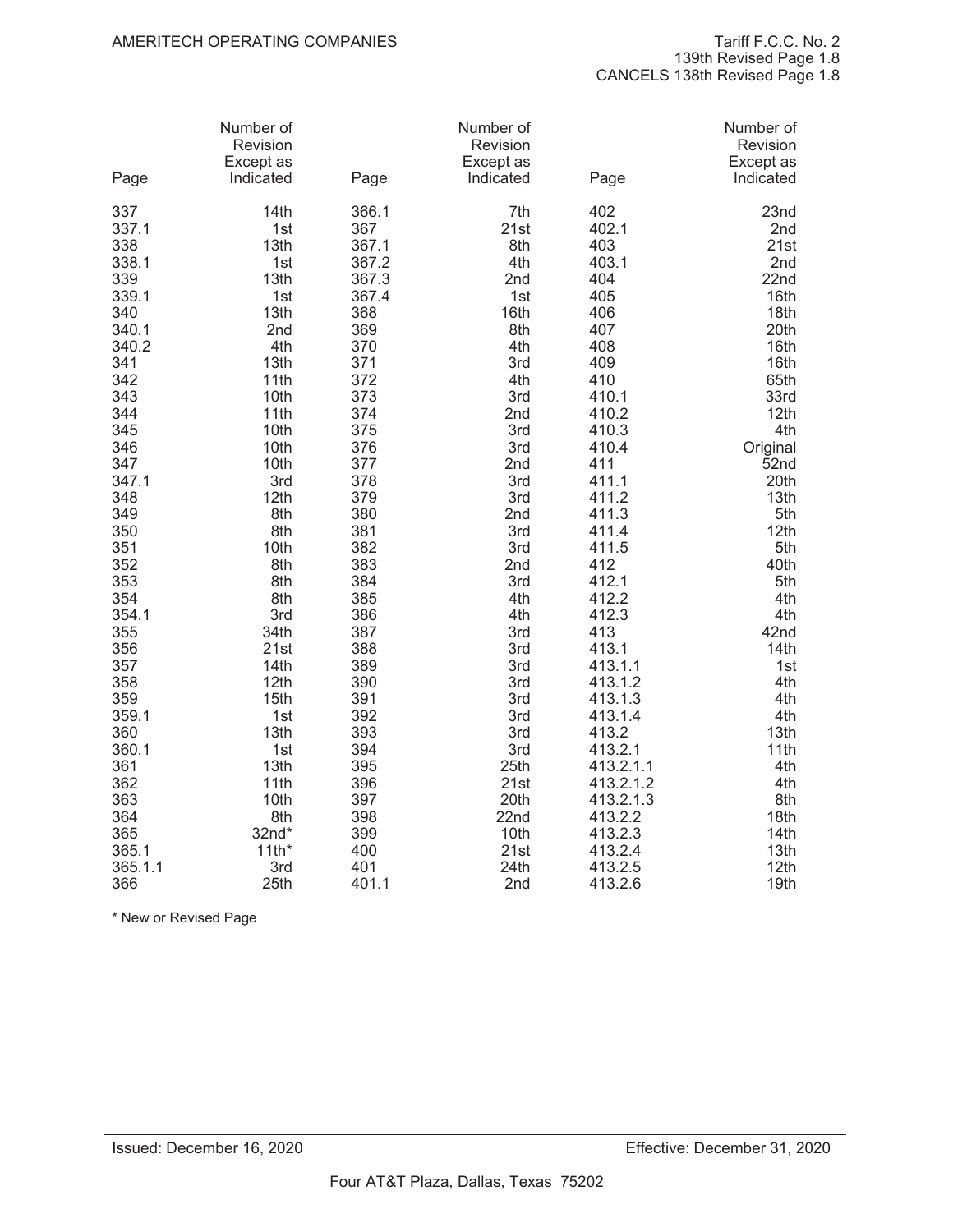# 7. Special Access (Cont'd)

- 7.1 General (Cont'd)
	- 7.1.1 Channel Types (Cont'd)

Following is a brief description of each type of channel:

Metallic<sup>(1)</sup> - a channel for the transmission of low speed varying signals at rates up to 30 baud.

Telegraph Grade<sup>(1)</sup> - a channel for the transmission of binary signals at rates of 0 to 75 baud or 0 to 150 baud.

Direct Analog<sup> $(1)$ </sup> - A channel for the transmission of analog signals within an approximate bandwidth of 300-3000 Hz.

Dedicated Access Line  $(DAL)^{(1)}$  - a channel from a customer designated premises to a WATS serving office for 800 Service, WATS or similar services.

Program Audio<sup>(2)</sup> - a channel for the transmission of audio signals. The nominal frequency bandwidths are from 50 to 15000 Hz, from 200 to 3500 Hz, from 100 to 5000 Hz or from 50 to 8000 Hz.

Video<sup>(3)</sup> - a channel for the analog or digital transmission of a standard 525 line/60 field monochrome or National Television Systems Committee color video signal and from one to four associated 5 or 15 kHz audio signals. The bandwidth for an analog Video channel is either 30 Hz to 4.5 MHz or 30 Hz to 6.6 MHz. (N)

- (1) Effective November 20, 2019, this Service will no longer be available for purchase by new or existing customers, and service agreements may no longer be renewed. In addition, requests to move, add or change existing service arrangements will not be accepted. Following the expiration of a customer's existing term agreement, service will be provided on a month-to-month basis at the applicable monthly extension rates until the service is discontinued. AT&T currently plans to discontinue this Service on or after June 30, 2024.
- (2) Effective November 20, 2019, this Service will no longer be available for purchase by new or existing customers, and service agreements may no longer be renewed. In addition, requests to move, add or change existing service arrangements will not be accepted. Following the expiration of a customer's existing term agreement, service will be provided on a month-to-month basis at the applicable monthly extension rates until the service is discontinued. AT&T currently plans to discontinue this Service on or after November 1, 2020.
- (3) Effective December 31, 2020, Broadcast Video (TV1) service will no longer be available for purchase by new or existing customers, and service agreements may no longer be renewed. In addition, requests to move, add, or change existing service arrangements will not be accepted. Following the expiration of a customer's existing term agreement, service will be provided on a month-to-month basis at the applicable Monthly rate until the service is discontinued. AT&T currently plans to discontinue this Service on or after December 31, 2021. (N) (N)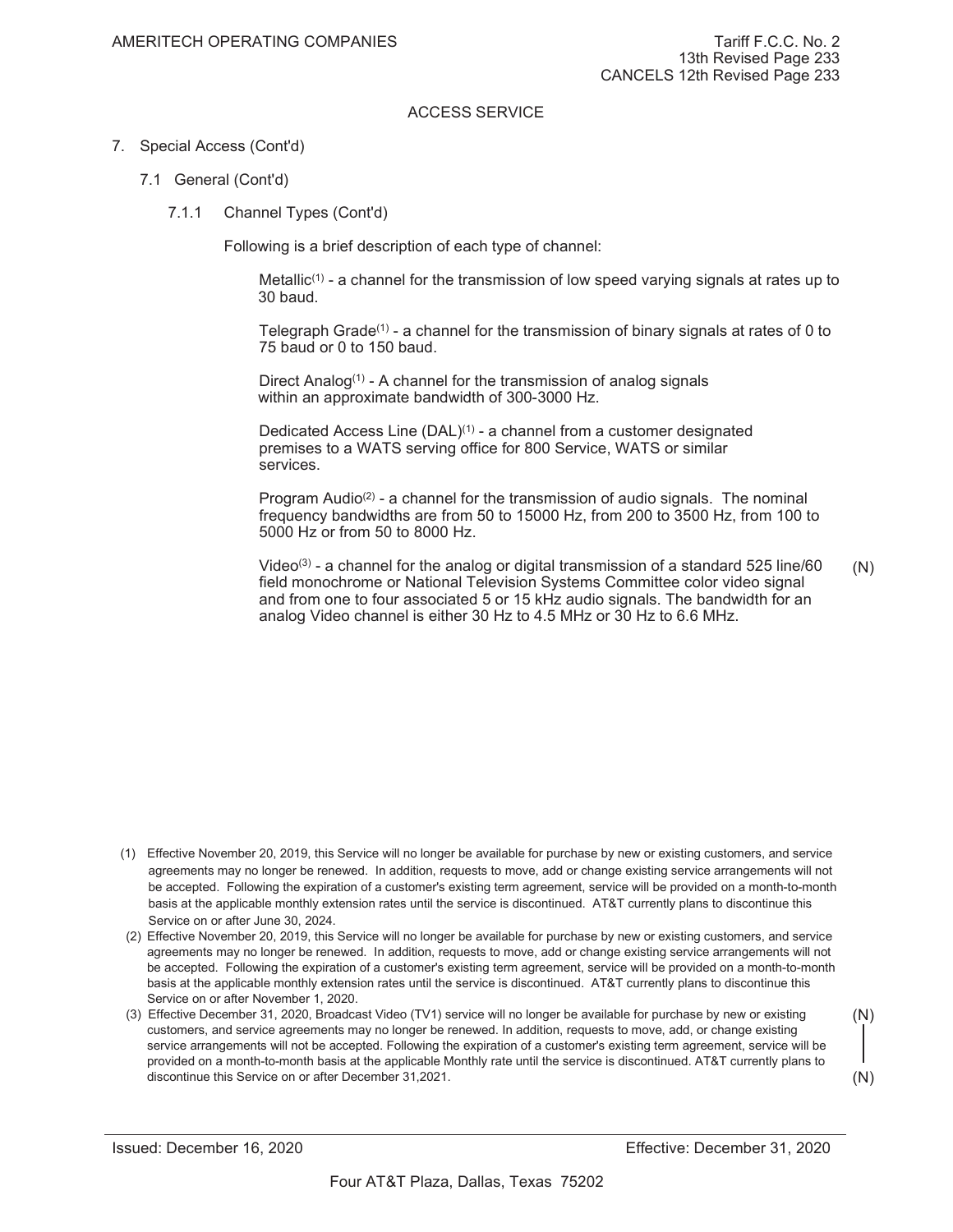- 7. Special Access Service (Cont'd)
	- 7.1 General (Cont'd)
		- 7.1.7 Acceptance Testing

At no additional charge, the Telephone Company will, at the customer's request, cooperatively test, at the time of installation, the following parameters:

- (A) For Direct Analog Services, acceptance tests will include tests for loss, 3-tone slope, DC continuity, operational signaling, C-notched noise and C-message noise when these parameters are applicable and specified in the order for service. Additionally, for Direct Analog Services, a balance (improved loss) test will be made if the customer has ordered the improved loss optional feature.
- (B) For other analog services (i.e., Metallic, Telegraph, Program Audio, Video<sup>(1)</sup>, and Dedicated Access Line) and for digital services (i.e., Base Rate, DS1 and DS3 Services), acceptance tests will include tests for the parameters specified in the order for service. (N)

In addition to the above tests, Additional Cooperative Acceptance Testing for Direct Analog Service to test other parameters. As described in 13.3.4(B) following, is available at the customer's request. All test results will be made available to the customer upon request.

7.1.8 Ordering Options and Conditions

Special Access Service is ordered under the Access Order Provisions set forth in 5. preceding. Also included in that section are other charges which may be associated with ordering Special Access Service (e.g., Service Date Change Charges, Cancellation Charges, etc.)

7.1.9 Trouble Reporting

The Telephone Company will be responsible for receiving, from customers, trouble reports sectionalized to Telephone Company facilities and/or equipment. The Telephone Company will test cooperatively or independently to assist in trouble sectionalization. Other charges as described in this tariff will still apply.

(1) Effective December 31, 2020, Broadcast Video (TV1) service will no longer be available for purchase by new or existing customers, and service agreements may no longer be renewed. In addition, requests to move, add, or change existing service arrangements will not be accepted. Following the expiration of a customer's existing term agreement, service will be provided on a month-to-month basis at the applicable Monthly rate until the service is discontinued. AT&T currently plans to discontinue this Service on or after December 31, 2021.

```
(N)
```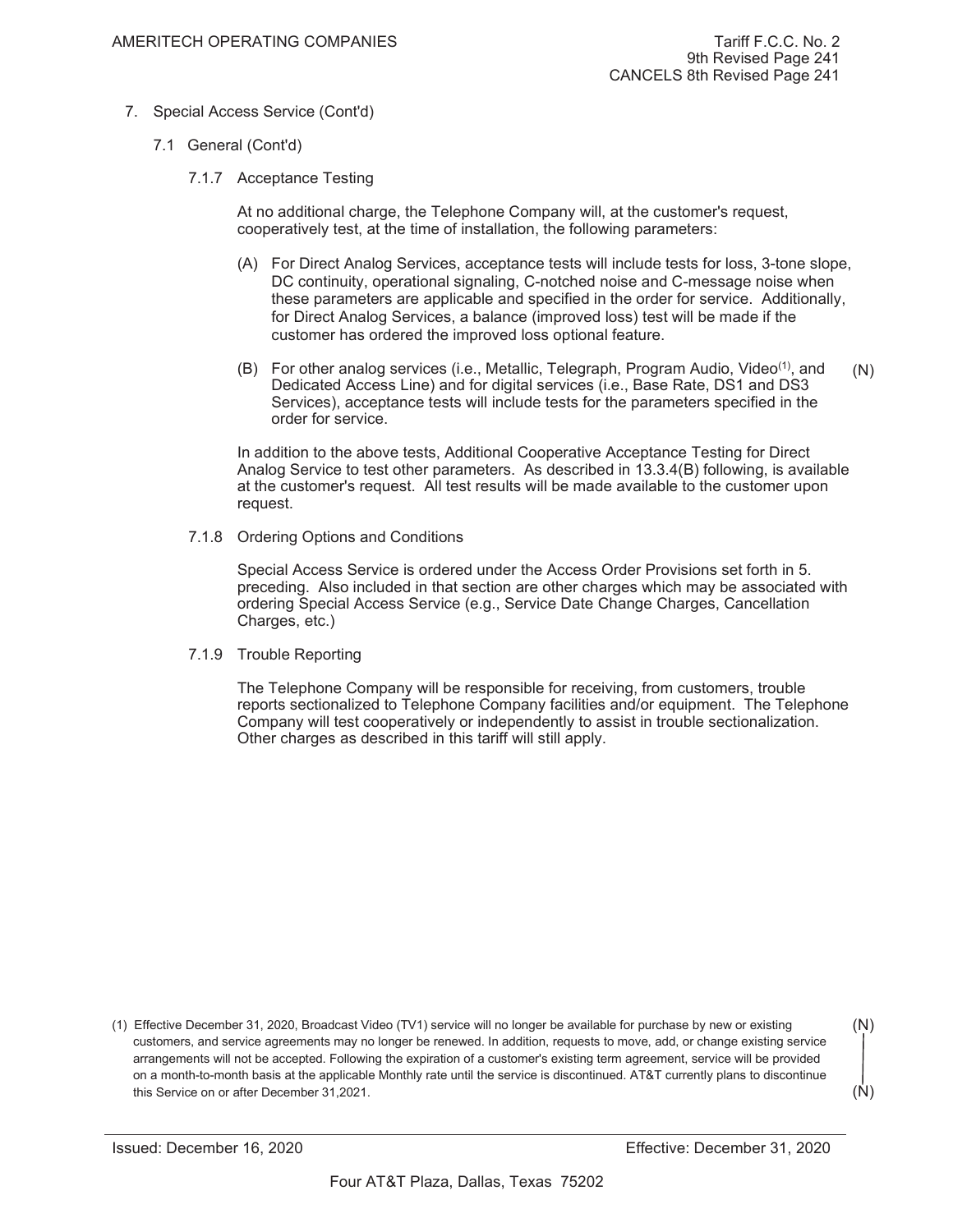# 7. Special Access Service (Cont'd)

# 7.2 Service Descriptions

For the purposes of ordering, the categories of Special Access Service are:

Metallic (MT)(1) Telegraph Grade (TG)(1) Direct Analog Service (VG)(1) Dedicated Access Line (DAL)(1) Program Audio (AP)(2) Video  $(TV)$   $(WV)^{(3)}$ 

(N)

DS1 Service (HC1) (HX) DS3 Service (HC3) Base Rate Services (DA1 to DA6)(1) OC-3 Service (HO3) OC-12 Service (HO12) OC-48 Service (HO48) OC-192 Service (HO192)

Each service consists of a basic channel to which a technical specifications package (customized or predefined), network channel interface(s) and, when desired, optional features and functions are added to construct the service desired by the customer. Each of the components of the service are described in this section.

Customized technical specifications packages will be provided where technically feasible. If the Telephone Company determines that the requested parameter specifications are not compatible, the customer will be advised and given the opportunity to change the order.

When a customized channel is ordered, the customer will be notified whether Additional Engineering Charges apply. In such cases, the customer will be given an estimate of the hours and charges to be billed before any further action is taken on the order.

The channel description (NC code) specifies the characteristics of the basic channel and indicates whether the channel is provided between customer designated premises or between a customer designated premises and a Telephone Company Hub where bridging, cross-connection or multiplexing functions are performed.

- (1) Effective November 20, 2019, this Service will no longer be available for purchase by new or existing customers, and service agreements may no longer be renewed. In addition, requests to move, add or change existing service arrangements will not be accepted. Following the expiration of a customer's existing term agreement, service will be provided on a month-tomonth basis at the applicable monthly extension rates until the service is discontinued. AT&T currently plans to discontinue this Service on or after June 30, 2024.
- (2) Effective November 20, 2019, this Service will no longer be available for purchase by new or existing customers, and service agreements may no longer be renewed. In addition, requests to move, add or change existing service arrangements will not be accepted. Following the expiration of a customer's existing term agreement, service will be provided on a month-to-month basis at the applicable monthly extension rates until the service is discontinued. AT&T currently plans to discontinue this Service on or after November 1, 2020.
- (3) Effective December 31, 2020, Broadcast Video (TV1) service will no longer be available for purchase by new or existing customers, and service agreements may no longer be renewed. In addition, requests to move, add, or change existing service arrangements will not be accepted. Following the expiration of a customer's existing term agreement, service will be provided on a month-to-month basis at the applicable Monthly rate until the service is discontinued. AT&T currently plans to discontinue this Service on or after December 31, 2021. (N)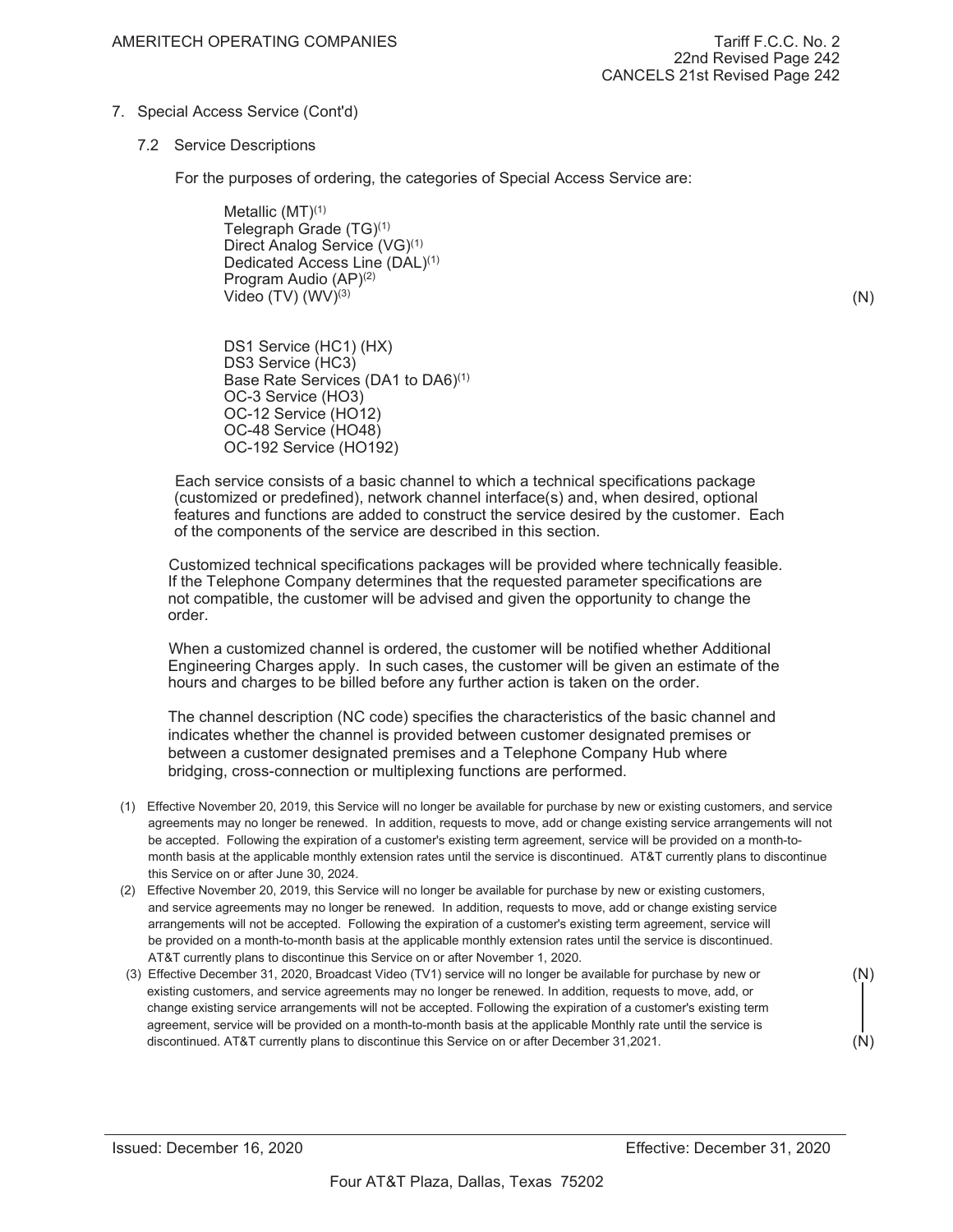- 7. Special Access Service (Cont'd)
	- 7.2 Service Descriptions (Cont'd)

The Telephone Company will maintain existing transmission specifications on services installed prior to the effective date of this tariff, except that the existing services with performance specifications exceeding the standard listed in this provision will be maintained at the performance levels specified in this tariff. All services installed after the effective date of this tariff will conform to the transmission specification or standards contained in this tariff or in the following Technical References for each category of service:

| Metallic <sup>(1)</sup><br>Telegraph $(1)$<br>Direct Analog Service <sup>(1)</sup><br>Dedicated Access Line <sup>(1)</sup><br>Program Audio <sup>(2)</sup><br>Video <sup>(3)</sup> | TR-NPL-000336<br>TR-NPL-000336<br>*TR-NPL-000335<br>*PUB 41004, Table 4<br>TR-NPL-000334<br>TR-NPL-000337<br>TR-TSV-000338 | (N) |
|------------------------------------------------------------------------------------------------------------------------------------------------------------------------------------|----------------------------------------------------------------------------------------------------------------------------|-----|
|                                                                                                                                                                                    | AM-TR-NTP-000119                                                                                                           |     |
|                                                                                                                                                                                    | AM-TR-NIS-000131<br>AM-TR-NIS-000137                                                                                       |     |
| Base Rate $(1)$<br>Services                                                                                                                                                        | *TR-NPL-000341                                                                                                             |     |
| <b>DAL</b><br>Secondary Channel<br><b>DS1 Service</b>                                                                                                                              | AM-TR-OAT-000070<br>AM-TR-NPL-000005<br>*TR-NPL-000157<br>TR-INS-000342<br>*PUB 62411                                      |     |
|                                                                                                                                                                                    | AM-TR-TMO-000106<br>AM-TR-TMO-000101                                                                                       |     |

- In these publications, Direct Analog Service is referred to as Voice Grade Service, Base Rate Service as Digital Data Service and DS1 Service and DS3 Service as High Capacity Service.
- (1) Effective November 20, 2019, this Service will no longer be available for purchase by new or existing customers, and service agreements may no longer be renewed. In addition, requests to move, add or change existing service arrangements will not be accepted. Following the expiration of a customer's existing term agreement, service will be provided on a month-to-month basis at the applicable monthly extension rates until the service is discontinued. AT&T currently plans to discontinue this Service on or after June 30, 2024.
- (2) Effective November 20, 2019, this Service will no longer be available for purchase by new or existing customers, and service agreements may no longer be renewed. In addition, requests to move, add or change existing service arrangements will not be accepted. Following the expiration of a customer's existing term agreement, service will be provided on a month-to-month basis at the applicable monthly extension rates until the service is discontinued. AT&T currently plans to discontinue this Service on or after November 1, 2020.
- (3) Effective December 31, 2020, Broadcast Video (TV1) service will no longer be available for purchase by new or existing customers, and service agreements may no longer be renewed. In addition, requests to move, add, or change existing service arrangements will not be accepted. Following the expiration of a customer's existing term agreement, service will be provided on a month-to-month basis at the applicable Monthly rate until the service is discontinued. AT&T currently plans to discontinue this Service on or after December 31, 2021. (N)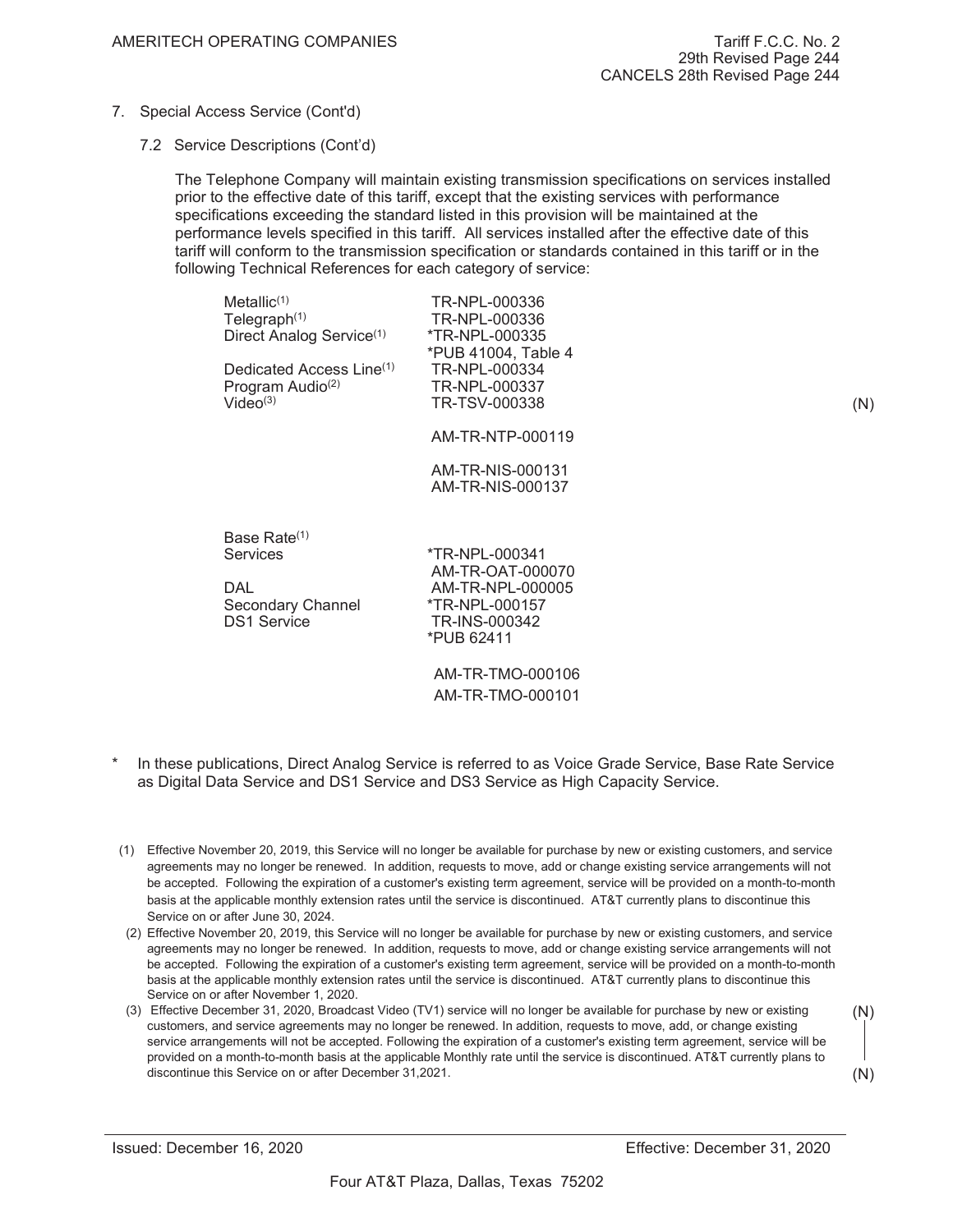- 7. Special Access Service (Cont'd)
	- 7.2 Service Description (Cont'd)
		- 7.2.5 Video Service
			- (A) Basic Channel Description

A Video Channel is a channel with one-way transmission capability for a standard 525 line/60 field monochrome, or National Television Systems Committee color, video signal and one or more associated audio signal(s) as described below. The Provision and the bandwidth of the associated audio signal(s) is a function of the network channel interface selected by the customer.

(1) TV Analog Video Service (1)

(N)

The bandwidth for TV Analog Video Service<sup>(1)</sup> is either 30 Hz to 4.5MHz or 30 Hz to 6.6MHz. The associated audio signal(s) may be either diplexed or provided as one or more separate channels. Up to 4 channels of audio are available, the third and fourth audio channels are optional elements. Three or four audio channels may be transported across a video switch when each segment, of the circuit, supports four audio channels, else, only two audio channels will be supported. TV Analog Video Service<sup>(1)</sup> channels are provided between customer designated premises, between a customer designated premises and a Telephone Company Hub or between Telephone Company Video Hubs. (N) (N)

TV 1 Analog Video Service<sup>(1)</sup> rate categories are composed of Local Distribution Channels (LDCs) for facilities between the customers premises and serving wire center, Channel Mileage and Channel Mileage Terminations for interoffice facilities and Optional Features and Functions. (N)

Daily, Monthly and Optional Payment Plan (OPP) recurring rates are available for TV 1 Analog Video Service<sup>(1)</sup> LDCs as set forth in Section 7.5.5(A)(1)(a). (N)

Daily, Monthly and OPP recurring Channel Mileage Termination (CMT) and Channel Mileage (CM) rates are available for TV1 Analog Video $(1)$  interoffice transport as set forth in Sections 7.5.5(A)(2)(a) and 7.5.5(A)(3)(a). Hourly rates are available for TV1 Analog Video<sup>(1)</sup> interoffice transport between Telephone Company video hubs as set forth in Sections  $7.5.5(A)(2)(b)$  and  $7.5.5(A)(3)(b)$ . (N) (N)

TV 1 Analog Video<sup>(1)</sup> customers may upgrade to 270 Mbps or higher video services without incurring termination liability charges, subject to the following conditions: (N)

- (1) The customer must issue a disconnect order for the existing TV1 Analog Video Service<sup>(1)</sup> and place a service order for the new higher speed video service at the same locations such that there is no more than 60 days overlap between the two services. (N)
- (2) The same locations must be utilized for the new higher-speed video service.
- (3) The customer must subscribe to a new OPP term that is greater than or equal to the remaining months in the existing term for the lower speed service.
- (4) The existing TV1 Analog Video Service(1) must have been in service for a minimum period of 15 months for a 3-year term, or 18 months for a 5-year term. (N)
- (5) Nonrecurring charges will apply where applicable.
- (1) Effective December 31, 2020, Broadcast Video (TV1) service will no longer be available for purchase by new or existing customers, and service agreements may no longer be renewed. In addition, requests to move, add, or change existing service arrangements will not be accepted. Following the expiration of a customer's existing term agreement, service will be provided on a month-to-month basis at the applicable Monthly rate until the service is discontinued. AT&T currently plans to discontinue this Service on or after December 31, 2021. (N) (N)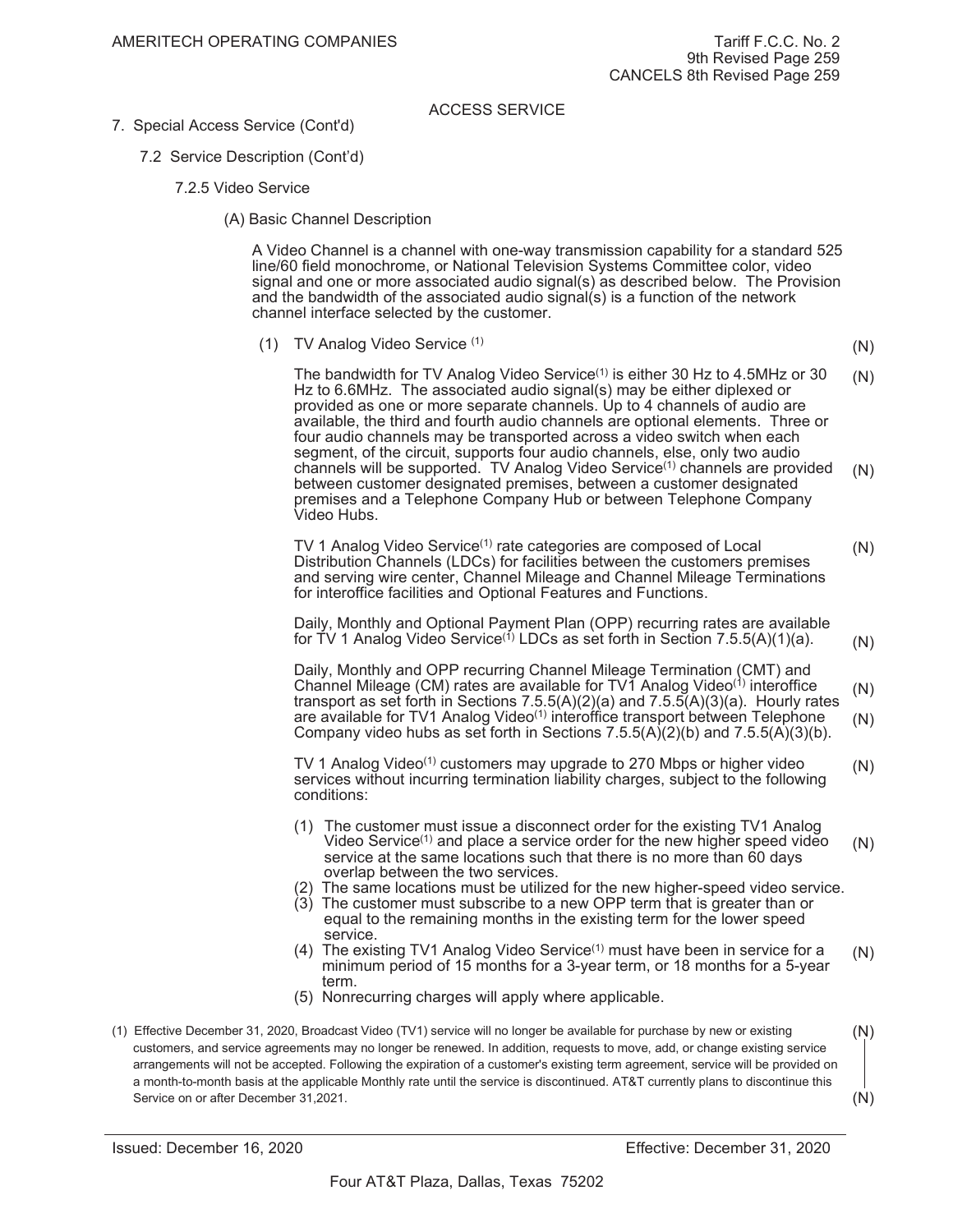- *7*. Special Access Service (Cont'd)
	- 7.2 Service Description (Cont'd)
		- 7.2.5 Video Service (Cont'd)
			- (D) Optional Features and Functions (Cont'd)
				- (3) Reserved for Future Use

(4) Automatic Protection Switching (APS)

The Automatic Protection Switching option is available between two like point to point video services. The customer designates one video service as the primary working service and the other video service as the secondary protect service. APS automatically switches from the primary working service to the secondary protect service when light is not detected on the fiber pair associated with primary working service.

(5) TV Analog Video<sup>(1)</sup> Optional 3rd or 4th Audio Channel (N)

A third and fourth associated audio channel may be provided over either a diplexed channel or provided as one or two separate channels

<sup>(1)</sup> Effective December 31, 2020, Broadcast Video (TV1) service will no longer be available for purchase by new or existing customers, and service agreements may no longer be renewed. In addition, requests to move, add, or change existing service arrangements will not be accepted. Following the expiration of a customer's existing term agreement, service will be provided on a month-to-month basis at the applicable Monthly rate until the service is discontinued. AT&T currently plans to discontinue this Service on or after December 31, 2021. (N)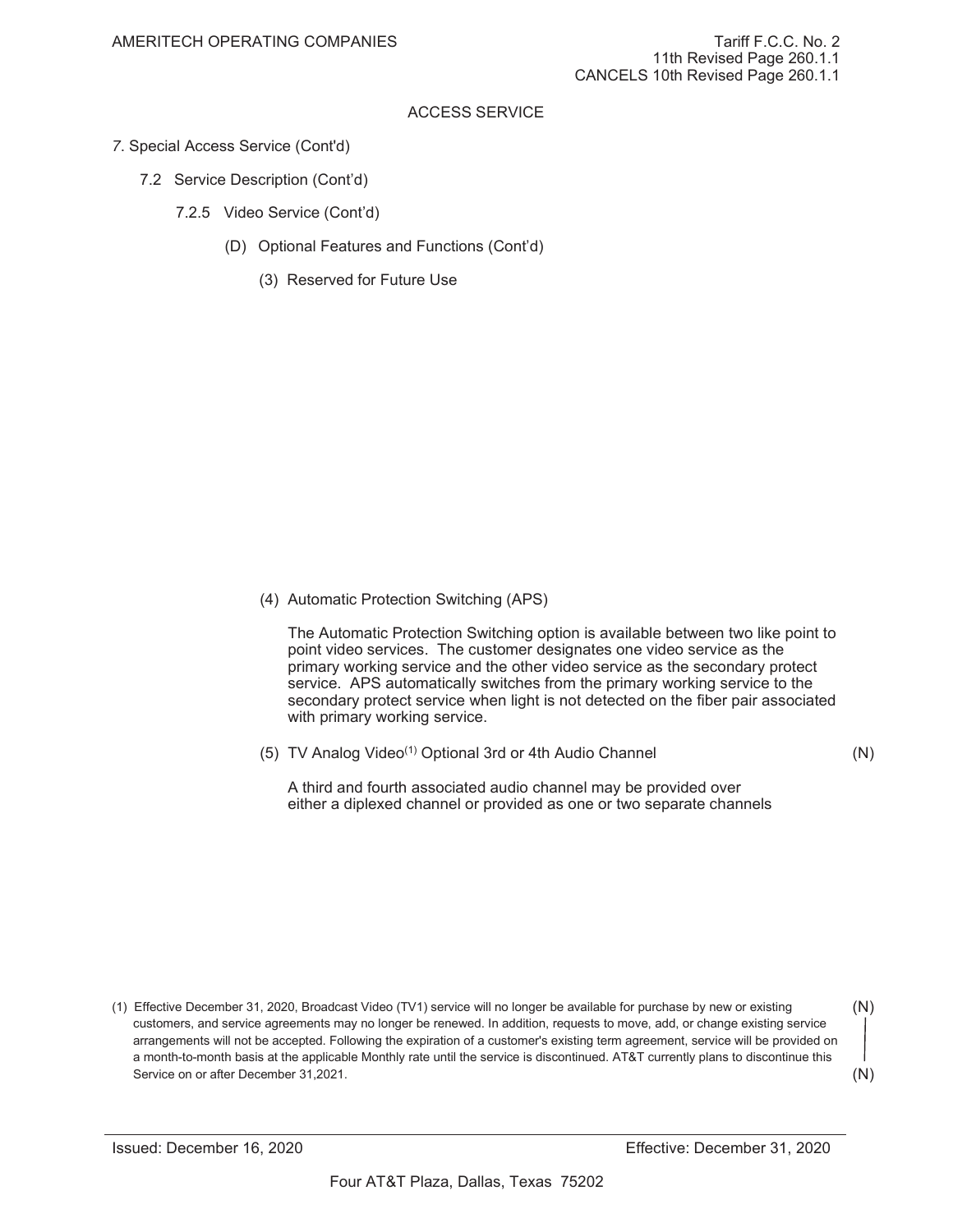- 7. Special Access Service (Cont'd)
	- 7.4 Rate Regulations (Cont'd)
		- 7.4.2 Types of Rates and Charges (Cont'd)
			- (A) Monthly Rates (Cont'd)

The interconnection of individual Service Channels with other components, such as Channel Mileage and Multiplexing, may be different. For example, one Service Channel within the package may have Multiplexing, while another Service Channel may have Channel Mileage associated with it. Components connected to each Service Channel in the service package may have different Optional Payment Plan periods from the service package in which the Service Channels reside.

(B) Daily Rates

Daily rates are flat recurring rates that apply to each 24 hour period or fraction thereof that a Program Audio<sup>(1)</sup> or Video Special Access Service<sup>(2)</sup> is provided for part-time or occasional use. For purposes of applying daily rates, the 24 hour period is not limited to a calendar day. (N)

The application of daily rates for Program Audio<sup>(1)</sup> and Video<sup>(2)</sup> services during a consecutive 30 day period is as follows. Daily rates will be topped at an amount equal to the monthly rate (i.e., the charge to the customer for usage billed at Daily rates will not exceed the monthly rate). For each day or part day of usage after the daily rates have been topped, a charge equal to 1/30th of the monthly rate will apply. (N)

**Hourly** 

Hourly rates are flat recurring rates that apply to each hour period or fraction thereof that a Video<sup>(2)</sup> Special Access Service is provided (N)

(1) Effective November 20, 2019, this Service will no longer be available for purchase by new or existing customers, and service agreements may no longer be renewed. In addition, requests to move, add or change existing service arrangements will not be accepted. Following the expiration of a customer's existing term agreement, service will be provided on a month-to-month basis at the applicable monthly extension rates until the service is discontinued. AT&T currently plans to discontinue this Service on or after November 1, 2020.

(2) Effective December 31, 2020, Broadcast Video (TV1) service will no longer be available for purchase by new or existing customers, and service agreements may no longer be renewed. In addition, requests to move, add, or change existing service arrangements will not be accepted. Following the expiration of a customer's existing term agreement, service will be provided on a month-to-month basis at the applicable Monthly rate until the service is discontinued. AT&T currently plans to discontinue this Service on or after December 31, 2021. (N) (N)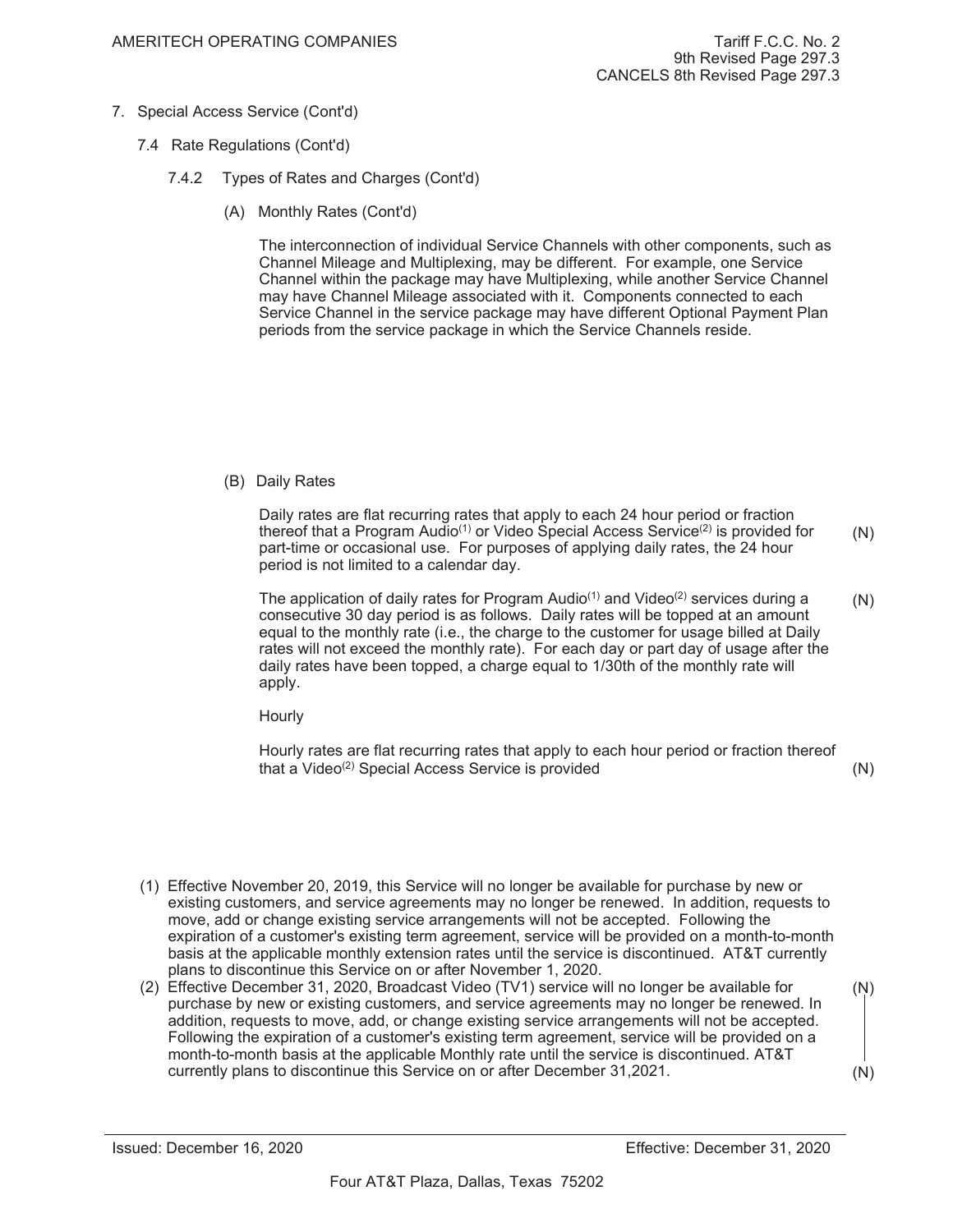- 7. Special Access Service (cont'd)
	- 7.4 Rate Regulations (cont'd)
		- 7.4.10 Optional Payment Plan (OPP) for Base Rate, DS1, DS3, <sup>(2)</sup>, TV Analog Video Services<sup>(5)</sup>, and SONET Xpress Service<sup>(2)(3)</sup> (N)
			- (A) General

The Optional Payment Plan is a provision that allows a customer to select Base Rate, DS1, DS3, TV Analog Video Service<sup>(5)</sup>, <sup>(2)</sup>, <sup>(2)</sup> (excluded DS1 - 128.0, 256.0, (N) 384.0, 512.0 and 768.0 Kbps transport) and SONET Xpress, over a 12, 24, 36, 48 or 60- month payment period. (4) Monthly rates for services installed under this Payment Plan will change as Telephone Company initiated rate changes become effective but during the OPP term will not exceed the monthly rate in effect at the beginning of the customer's OPP term.\*

During the term of the selected OPP, Telephone Company initiated rate changes (increases or decreases) will automatically be applied to the monthly payments for the remaining months of the current OPP term. But in no case will any rate change cause the monthly rate during the OPP term to exceed that in effect at the beginning of the customer's OPP term.

TV Analog Video Service  $(2)(5)$  rates and charges for which the OPP is available are  $(N)$ listed in Section 7.5.5. Base Rate, DS1, and DS3 Service rates and charges for which the OPP is available are listed in Section 7.5.9  $(2)$  and SONET Xpress Service rates and charges for which OPP is available are listed in Section 7.5.12.

Customers subscribing to the OPP will be subject to nonrecurring charges (1) as specified in Section 7.5.13 for installation and rearrangements of service covered by the plan. The nonrecurring charges will not be spread over the OPP term. If the customer subscribes to the OPP on an existing service with no other changes, no nonrecurring charges will apply.

- For DS3 customers under an OPP as of August 4, 1992, the sum of the rates for the Service Package and Service Channels will not exceed, for the remainder of the OPP term, the rate in effect at the beginning of the customer's OPP Term.
- (1) For Services ordered under MVP, refer to Section 19.3(E)(5).<br>(2) Material in this Section has been de-tariffed as required by the
- Material in this Section has been de-tariffed as required by the Commission upon use of the forbearance relief pursuant to FCC Memorandum Opinion and Order No. 07-180, released October 12, 2007. Terms and Conditions associated with detariffed services are available at www.att.com/guidebook.
- <sup>(3)</sup> Effective February 16, 2012, SONET Xpress is available only to existing Customers, for existing service arrangements. Existing Customers may continue to receive service under existing service arrangements, or on a month-to-month basis after
- their existing service arrangements expire, until SONET Xpress is discontinued.<br>Effective on September 13, 2017, 48- and 60-month Optional Payment Plans for DS1 and DS3 Services are no longer available, and Optional Payment Plans for Base Rate services are no longer available, including for any otherwise available renewals or conversions. Circuits already subject to an Optional Payment Plan, as of September 13, 2017, will continue to be provided under the then-current Optional Payment Plan term for the remainder of that term.
- Effective December 31, 2020, Broadcast Video (TV1) service will no longer be available for purchase by new or existing customers, and service agreements may no longer be renewed. In addition, requests to move, add, or change existing service arrangements will not be accepted. Following the expiration of a customer's existing term agreement, service will be provided on a month-to-month basis at the applicable Monthly rate until the service is discontinued. AT&T currently plans to discontinue this Service on or after December 31, 2021. (N) (N)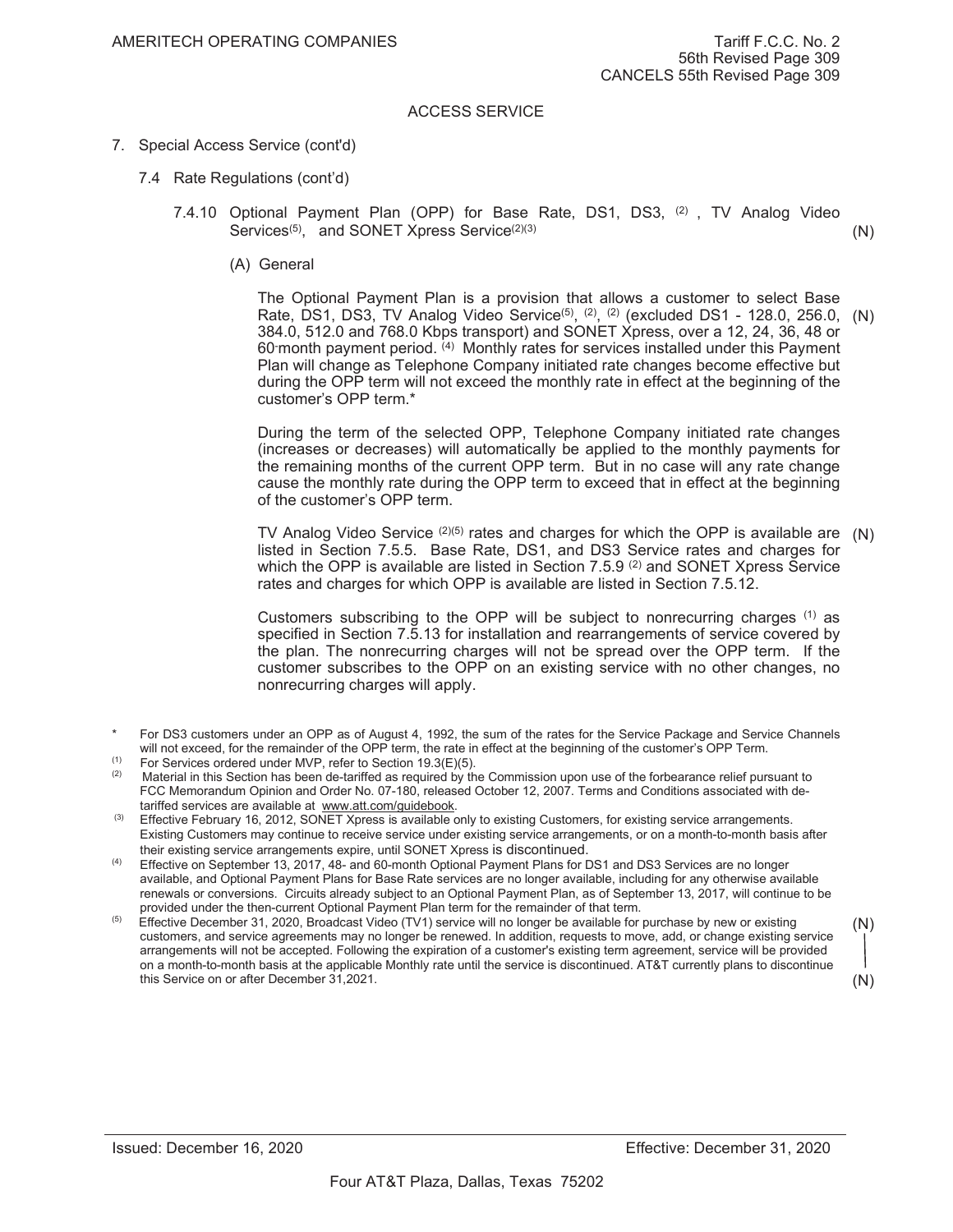- 7. Special Access Service (Cont'd)
	- 7.4 Rate Regulations (Cont'd)
		- 7.4.10 Optional Payment Plan (OPP) for Base Rate, DS1, DS3, <sup>(1)</sup>, TV Analog Video Services<sup>(3)</sup>, and SONET Express Service <sup>(1)(2)</sup> (Cont'd)
			- (A) General (Cont'd)

At the expiration of the OPP term and if the customer wishes to continue Base Rate, DS1, DS3, TV Analog Video Service<sup>(3)</sup>, ASVS, or SONET Xpress Service, the customer may select a new OPP at the prevailing OPP rate. If a customer does not wish to renew the OPP at the expiration of the term, the customer's service will automatically convert to month-to-month or DS3, <sup>(1)</sup> or SONET Xpress Monthly Extension rates.

(B) Prepayment of an OPP

A customer may, at any time during an OPP term, elect to prepay the remaining monthly charges for the rest of the term. The prepayment amount will be adjusted for the time value of money. Recurring charges will cease for the rest of the term and start up again at the end of the OPP if service has not been disconnected. If prepayment has been elected and the service is discontinued prior to the end of the OPP term, a credit for the unused portion of the OPP term, adjusted for the time value of money, will be given to the customer. Termination charges will still be applicable. Once a customer selects the prepayment option, the prepaid amount is not adjusted for company initiated rate changes that occur during the period for which the customer has prepaid.

(C) OPP Termination Liabilities

Customers requesting termination of service prior to the expiration date of the OPP term will be liable for a termination charge, except for SONET Xpress Service. The termination charge for all OPP terms, except for Base Rate OPP terms subscribed to after October 8, 1997, DS1 and DS3 OPP terms subscribed to after February 20, 1997 and DS3 Service Packages with an Optical Interface (see Section 7.4.10 C(i)), will be calculated as follows:

The dollar difference between the current OPP rate for the OPP term that could have been completed during the time the service was actually in service, or the monthly rate for services in place less than 12 months, and the customer's current OPP rate for each month the service was provided.

- <sup>(1)</sup> Material in this Section has been de-tariffed as required by the Commission upon use of the forbearance relief pursuant to FCC Memorandum Opinion and Order No. 07-180, released October 12, 2007. Terms and Conditions associated with de-tariffed services are available at www.att.com/guidebook.
- $(2)$  Effective February 16, 2012, SONET Xpress is available only to existing Customers, for existing service arrangements. Existing Customers may continue to receive service under existing service arrangements, or on a month-to-month basis after their existing service arrangements expire, until SONET Xpress is discontinued.
- Effective December 31, 2020, Broadcast Video (TV1) service will no longer be available for purchase by new or existing customers, and service agreements may no longer be renewed. In addition, requests to move, add, or change existing service arrangements will not be accepted. Following the expiration of a customer's existing term agreement, service will be provided on a month-to-month basis at the applicable Monthly rate until the service is discontinued. AT&T currently plans to discontinue this Service on or after December 31,2021.  $(N)$ (N)

(N)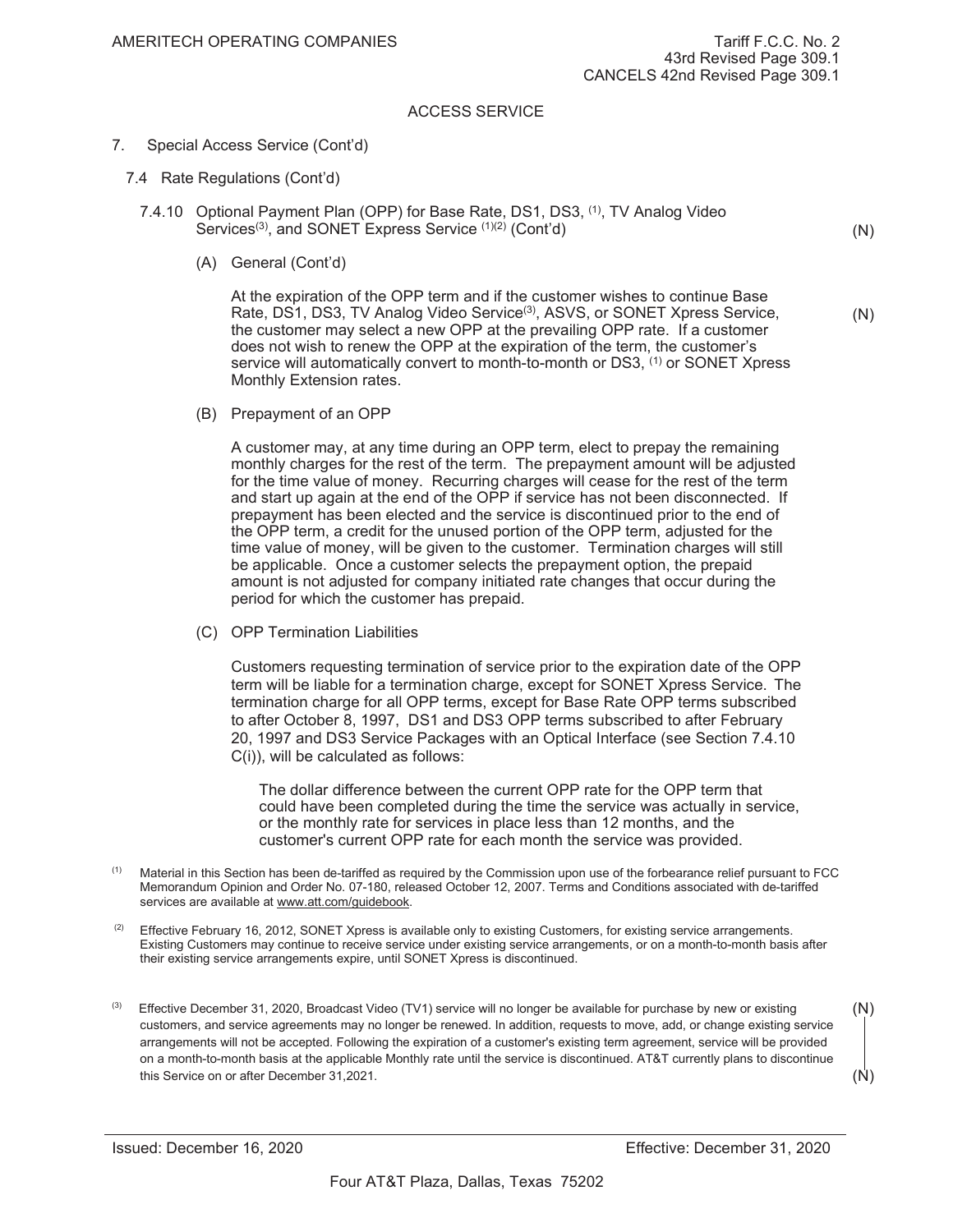#### 7. Special Access Service (Cont'd)

- 7.4 Rate Regulations (Cont'd)
	- 7.4.10 Optional Payment Plan (OPP) for Base Rate, DS1, DS3, <sup>(1)</sup>, TV Analog Video Services<sup>(3)</sup>, and SONET Express Services (1)(2) (Cont'd) (N)
		- C. OPP Termination Liabilities (Cont'd)

For example, a customer subscribed to a 60 month OPP term and disconnected service during the 37th month. This customer's termination charge would be:

[36 month OPP Rate - 60 month OPP rate] x 37 = Termination Charge.

The 36 month OPP term could have been completed during the months the service was actually in service.

All recurring rate termination charges will be based on the recurring OPP rates in effect at the time of termination.

Termination Liability charges for all OPP terms including DS3 Service that have been initiated prior to August 29, 1992 may, at the customer's request, be charged as described above or pay a percentage of the monthly charges for the remainder of the term as indicated below:

| <b>OPP Terms in Months</b> | <b>Termination Percentage</b> |
|----------------------------|-------------------------------|
| 12                         | 85                            |
| 36                         | 75                            |
| 6በ                         | 60                            |

 $(1)$  Material in this Section has been de-tariffed as required by the Commission upon use of the forbearance relief pursuant to FCC Memorandum Opinion and Order No. 07-180, released October 12, 2007. Terms and Conditions associated with de-tariffed services are available at www.att.com/guidebook.

- $(2)$  Effective February 16, 2012, SONET Xpress is available only to existing Customers, for existing service arrangements. Existing Customers may continue to receive service under existing service arrangements, or on a month-to-month basis after their existing service arrangements expire, until SONET Xpress is discontinued.
- $<sup>(3)</sup>$  Effective December 31, 2020, Broadcast Video (TV1) service will no longer be available for purchase by new or existing</sup> customers, and service agreements may no longer be renewed. In addition, requests to move, add, or change existing service arrangements will not be accepted. Following the expiration of a customer's existing term agreement, service will be provided on a month-to-month basis at the applicable Monthly rate until the service is discontinued. AT&T currently plans to discontinue this Service on or after December 31, 2021. (N)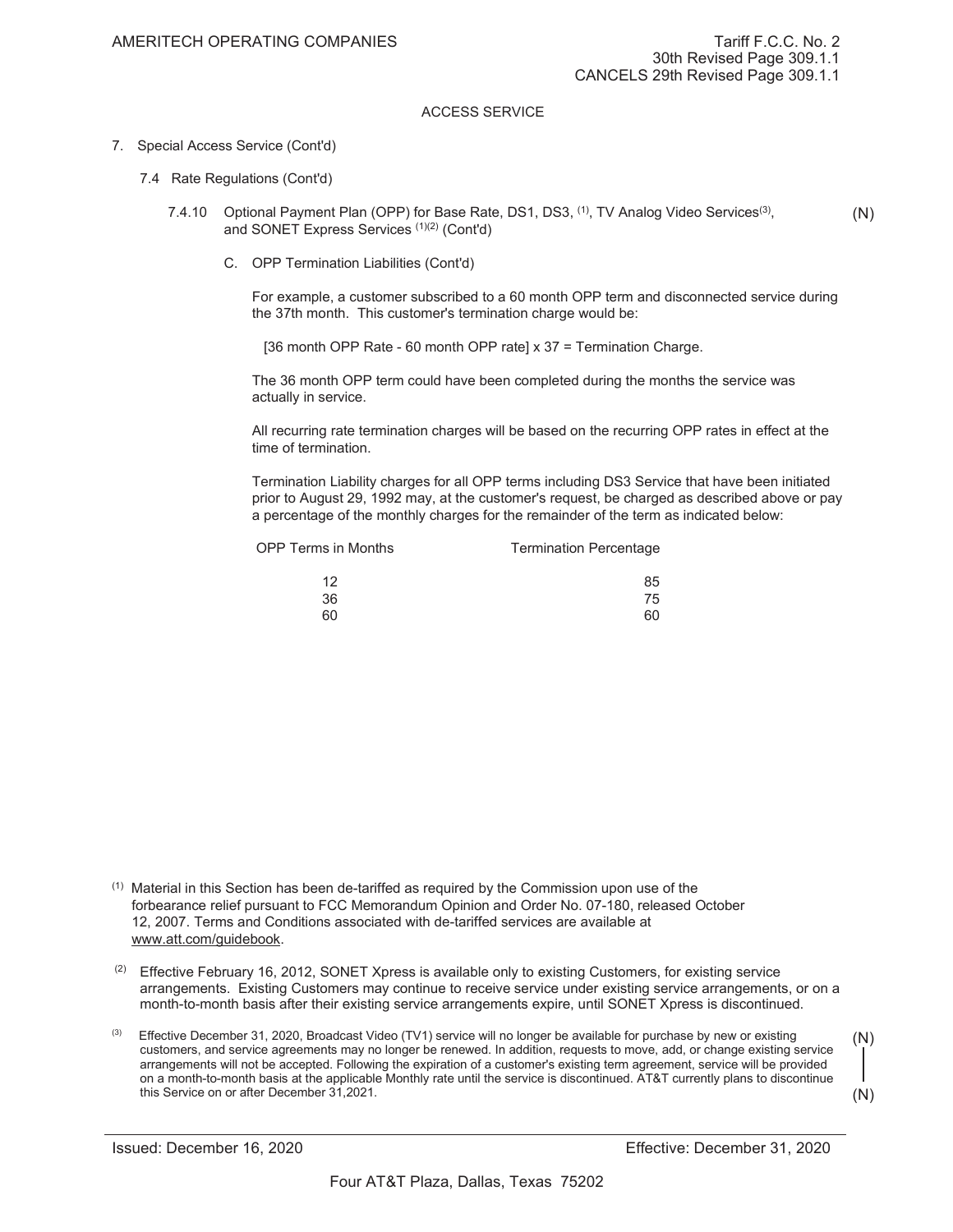- 7. Special Access Service (cont'd)
	- 7.4 Rate Regulations (cont'd)
		- 7.4.10 Optional Payment Plan (OPP) for Base Rate, DS1, DS3, <sup>(1)</sup>, TV Analog Video Services<sup>(3)</sup>, and SONET Express Services<sup>(1)(2)</sup> (cont'd)
			- (C) OPP Termination Liabilities (cont'd)
				- (i) Except for DS1 and DS3 OPP terms subscribed to under the OPP Renewal Program as described in Section 17.2(6), the termination charges for Base Rate OPP terms subscribed to after October 8, 1997, DS1 and DS3 OPP terms subscribed to after February 20, 1997, and DS3 Service Packages, discontinued prior to the expiration of the selected OPP term will be calculated as follows:
					- (a) Service discontinued in 1st through 11th month:
						- (1) DS3 Service Packages with an Optical Interface

(.85 x 12 Mo. OPP rate x [12 - number of Months in service]) + ([12 Mo. OPP rate - subscribed to OPP rate] x number of Months in service)

For example: A customer subscribed to a 36 month OPP term and disconnected service at the end of the fifth month. This customer's termination charge would be:

(.85 x 12 Mo. OPP rate x [12 - 5 Mos]) + ([12 Mo. OPP rate - 36 Mo OPP rate] x 5 Mos)

(2) Base Rate, DS1 and DS3 rate elements other than Service Packages

(.40 x 12 Mo. OPP rate x [12 - number of Months in service]) + ([12 Mo. OPP rate - subscribed to OPP rate] x number of Months in service)

For example: A customer subscribed to a 36 month OPP term and disconnected service at the end of the fifth month. This customer's termination charge would be:

(.40 x 12 Mo. OPP rate x [12 - 5 Mos]) + ([12 Mo. OPP rate - 36 Mo OPP rate] x 5 Mos)

- $<sup>(1)</sup>$  Material in this Section has been de-tariffed as required by the Commission upon use of the</sup> forbearance relief pursuant to FCC Memorandum Opinion and Order No. 07-180, released October 12, 2007. Terms and Conditions associated with de-tariffed services are available at www.att.com/guidebook.
- $(2)$  Effective February 16, 2012, SONET Xpress is available only to existing Customers, for existing service arrangements. Existing Customers may continue to receive service under existing service arrangements, or on a month-to-month basis after their existing service arrangements expire, until SONET Xpress is discontinued.
- $<sup>(3)</sup>$  Effective December 31, 2020, Broadcast Video (TV1) service will no longer be available for purchase by new or existing</sup> customers, and service agreements may no longer be renewed. In addition, requests to move, add, or change existing service arrangements will not be accepted. Following the expiration of a customer's existing term agreement, service will be provided on a month-to-month basis at the applicable Monthly rate until the service is discontinued. AT&T currently plans to discontinue this Service on or after December 31, 2021. (N)

(N)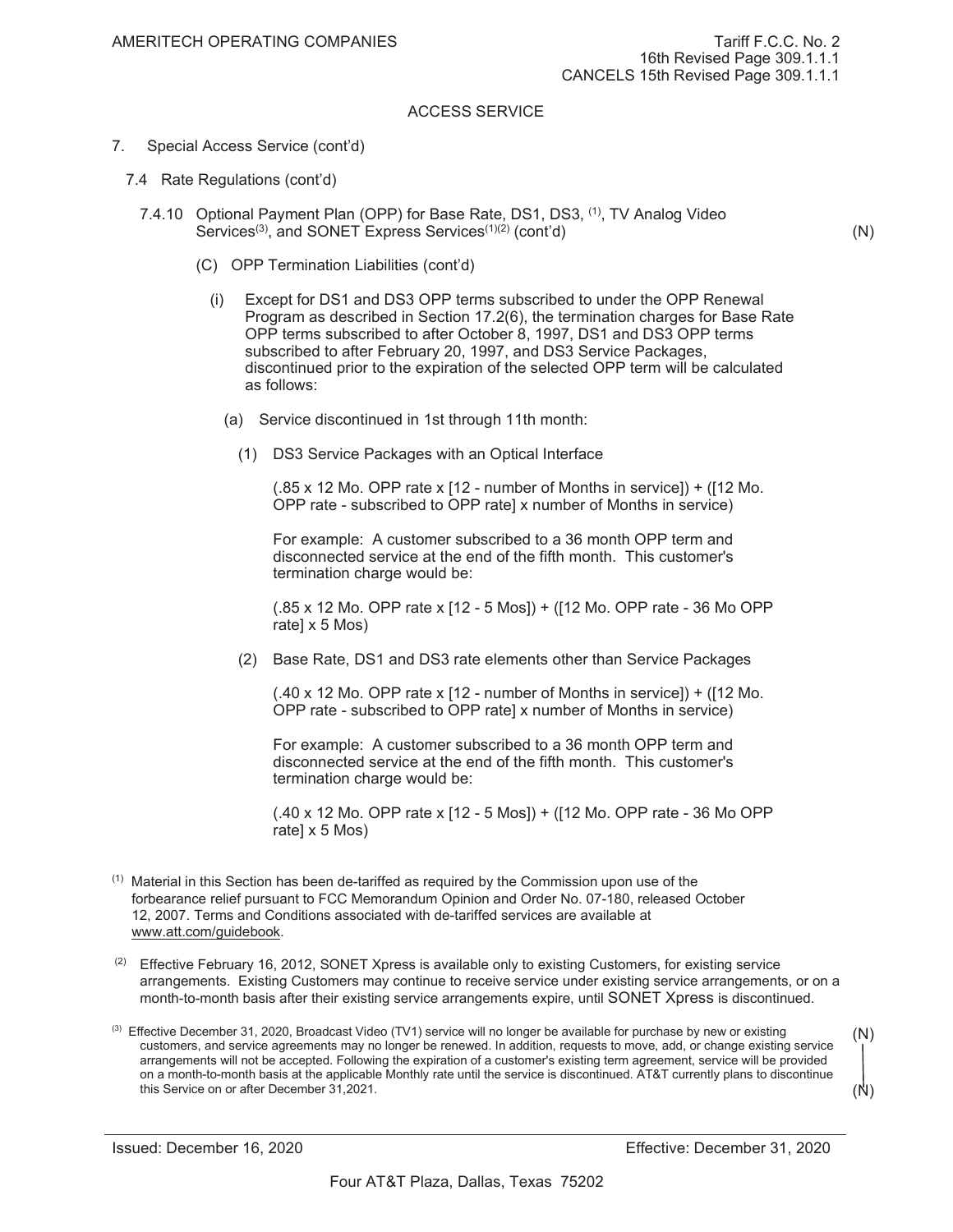- 7. Special Access Service (cont'd)
	- 7.4 Rate Regulations (cont'd)
		- 7.4.10 Optional Payment Plan (OPP) for Base Rate, DS1, DS3, (1), TV Analog Video Services<sup>(3)</sup>, and SONET Express Services<sup>(1)(2)</sup> (cont'd)
			- (C) OPP Termination Liabilities (cont'd)
				- (b) Service discontinued in 12th through 60th month:

The dollar difference between the current OPP rate for the OPP term that could have been completed during the time the service was actually in service, and the customer's current OPP rate for each month the service was provided.

Termination liability for services provided under the Volume Pricing Plan (VPP) for DS3 LDCs with an Electrical Interface as described in Section 7.4.10(I), will be calculated prior to the application of any volume discounts associated with the plan.

Except as provided in Section 7.4.10(D), any customer terminating a DS1 service that was installed after February 20, 1997, or a DS3 service that was installed after June 10, 1998, before the expiration of the term under which it was installed shall also be liable for a nonrecurring termination charge. The nonrecurring termination charge will be the dollar difference between the nonrecurring charge for an OPP term that could have been completed during the time the service was actually in service, or the nonrecurring charge associated with the minimum service period for services in place less than 12 months, and the nonrecurring charge the customer actually paid.

(D) Conversion of service to New OPP, Higher Speed, or SONET Xpress Service

During a customer's OPP term, conversion may be made to a new OPP term of the same or different length or to a higher speed service or to the same or higher speed SONET Xpress service. If the expiration date for the new service or OPP term is beyond the end of the original OPP term, the remaining OPP charges and any nonrecurring termination charges for the original term will not apply. If no physical changes are made to the service, the Administrative Charge, the Design and Central Office Connection Charge and the Customer Connection Charge will not apply.

- (1) Material in this Section has been de-tariffed as required by the Commission upon use of the forbearance relief pursuant to FCC Memorandum Opinion and Order No. 07-180, released October 12, 2007. Terms and Conditions associated with de-tariffed services are available at www.att.com/guidebook.
- $(2)$  Effective February 16, 2012, SONET Xpress is available only to existing Customers, for existing service arrangements. Existing Customers may continue to receive service under existing service arrangements, or on a month-to-month basis after their existing service arrangements expire, until SONET Xpress is discontinued.
- Effective December 31, 2020, Broadcast Video (TV1) service will no longer be available for purchase by new or existing customers, and service agreements may no longer be renewed. In addition, requests to move, add, or change existing service arrangements will not be accepted. Following the expiration of a customer's existing term agreement, service will be provided on a month-to-month basis at the applicable Monthly rate until the service is discontinued. AT&T currently plans to discontinue this Service on or after December 31, 2021.

(N)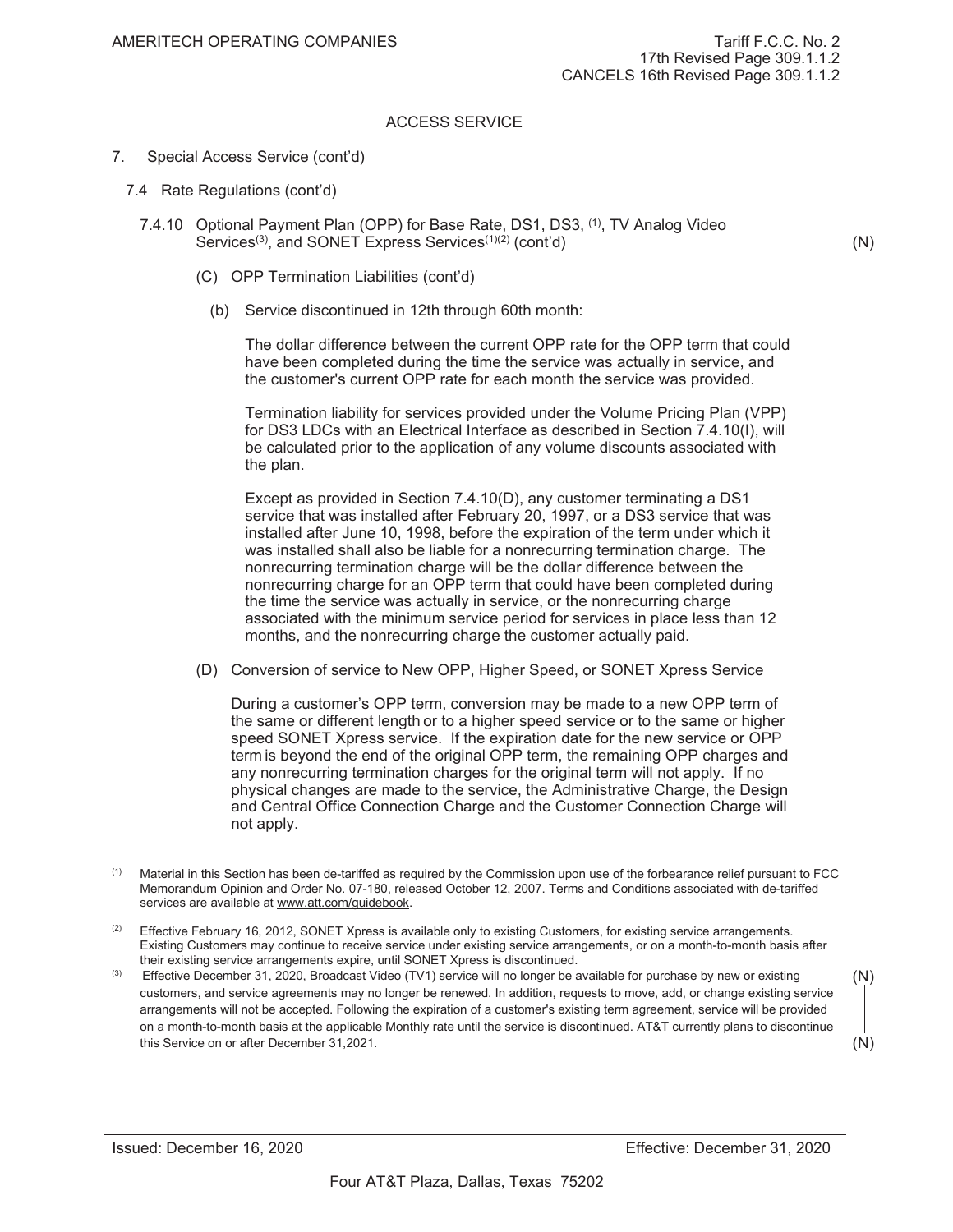- 7. Special Access Service (cont'd)
	- 7.4 Rate Regulations (cont'd)
		- 7.4.10 Optional Payment Plan (OPP) for Base Rate, DS1, DS3, (1), TV Analog Video Services<sup>(3)</sup>, and SONET Express Services<sup>(1)(2)</sup> (cont'd)
			- (E) Moves
				- (i) DS1 Service and Base Rate Service

During an OPP term a customer may move one Local Distribution Channel (LDC) of an DS1 or Base Rate service to another location in the same LATA and keep the OPP in force, provided no lapse in service occurs. Nonrecurring charges for the move will be based on the customer's existing OPP term.

During an OPP term, a customer may purchase a Local Channel Diversity Arrangement or an Interwire Center Diversity Arrangement (described in Section 11.1.1) and move an in-service DS1 or Base Rate Service to one of these arrangements while keeping the OPP in force, provided the customer's premises and serving wire center remain the same and no lapse in service occurs.

- $<sup>(1)</sup>$  Material in this Section has been de-tariffed as required by the Commission upon use of the</sup> forbearance relief pursuant to FCC Memorandum Opinion and Order No. 07-180, released October 12, 2007. Terms and Conditions associated with de-tariffed services are available at www.att.com/guidebook.
- $(2)$  Effective February 16, 2012, SONET Xpress is available only to existing Customers, for existing service arrangements. Existing Customers may continue to receive service under existing service arrangements, or on a month-to-month basis after their existing service arrangements expire, until SONET Xpress is discontinued.
- <sup>(3)</sup> Effective December 31, 2020, Broadcast Video (TV1) service will no longer be available for purchase by new or existing customers, and service agreements may no longer be renewed. In addition, requests to move, add, or change existing service arrangements will not be accepted. Following the expiration of a customer's existing term agreement, service will be provided on a month-to-month basis at the applicable Monthly rate until the service is discontinued. AT&T currently plans to discontinue this Service on or after December 31, 2021. (N)

(N)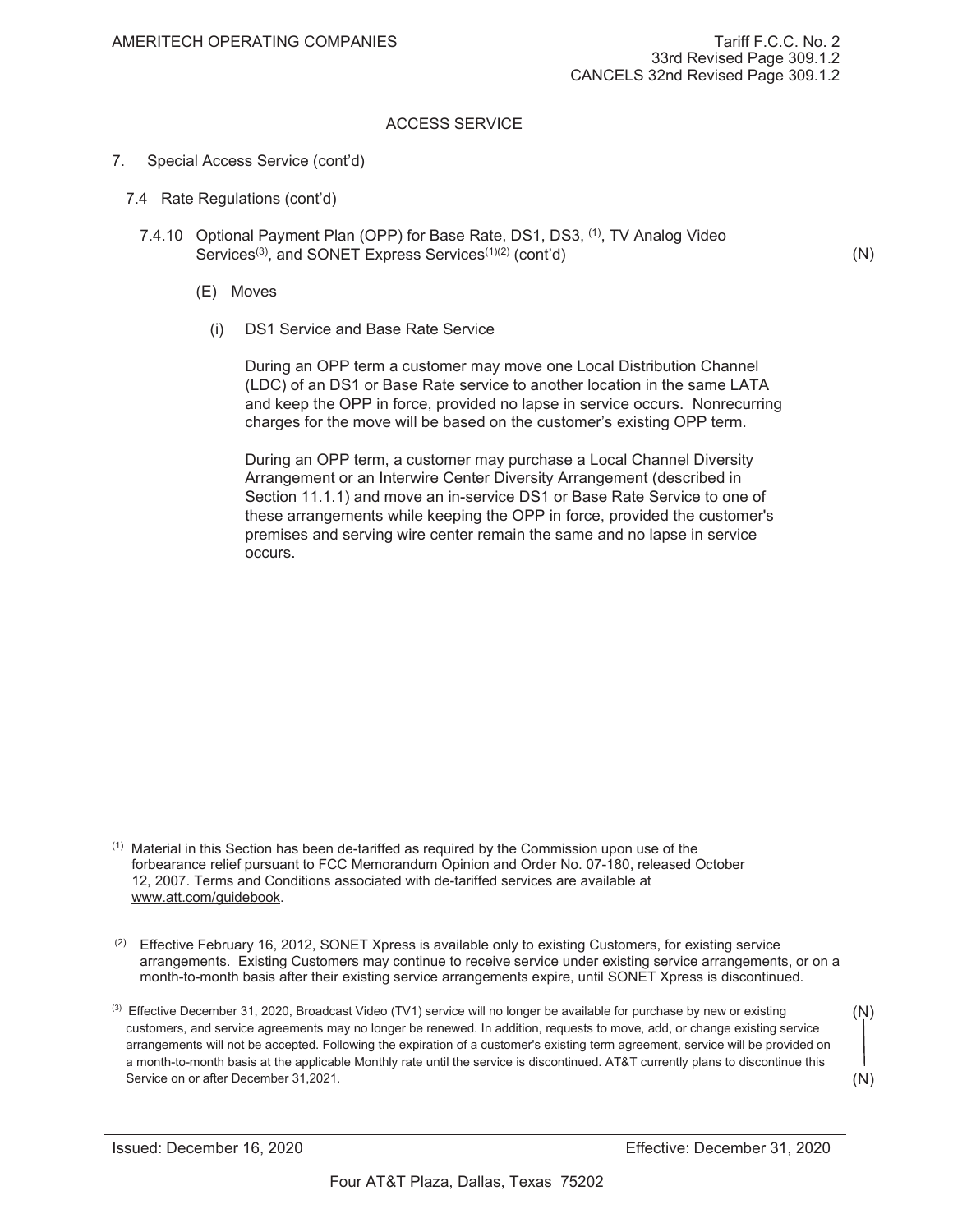- 7. Special Access Service (cont'd)
	- 7.4 Rate Regulations (cont'd)
		- 7.4.10 Optional Payment Plan (OPP) for Base Rate, DS1, DS3, <sup>(1)</sup>, TV Analog Video Services<sup>(3)</sup>, and SONET Express Services<sup>(1)(2)</sup> (cont'd) (N)
			- (E) Moves (cont'd)
				- (ii) DS3 Service

During an OPP term a customer may move one Local Distribution Channel (LDC) of an DS3 Service to another location within the same LATA without incurring termination charges, as described in G following, provided the following conditions are met:

- The DS3 Service has satisfied the twelve month minimum service period requirement at the old location,
- for DS3 Service Channels with an Optical Interface, the number of DS3 Service Channels with an Optical Interface at the new location must be the same or greater than the number of DS3 Service Channels with an Optical Interface being discontinued at the old location,
- the customer subscribes to a new OPP term at the new location that is equal to, or greater than the remaining period of the OPP term being discontinued at the old location and,
- no lapse in service occurs.

A new twelve month minimum service period requirement will apply to the DS3 Service at the new location. The monthly rates for the new service will be those rates in effect at the time the new service is installed.

 $<sup>(1)</sup>$  Material in this Section has been de-tariffed as required by the Commission upon use of the forbearance relief pursuant to FCC</sup> Memorandum Opinion and Order No. 07-180, released October 12, 2007. Terms and Conditions associated with de-tariffed services are available at www.att.com/guidebook.

- $(2)$  Effective February 16, 2012, SONET Xpress is available only to existing Customers, for existing service arrangements. Existing Customers may continue to receive service under existing service arrangements, or on a month-to-month basis after their existing service arrangements expire, until SONET Xpress is discontinued.
- Effective December 31, 2020, Broadcast Video (TV1) service will no longer be available for purchase by new or existing customers, and service agreements may no longer be renewed. In addition, requests to move, add, or change existing service arrangements will not be accepted. Following the expiration of a customer's existing term agreement, service will be provided on a month-to-month basis at the applicable Monthly rate until the service is discontinued. AT&T currently plans to discontinue this Service on or after December 31, 2021. (N)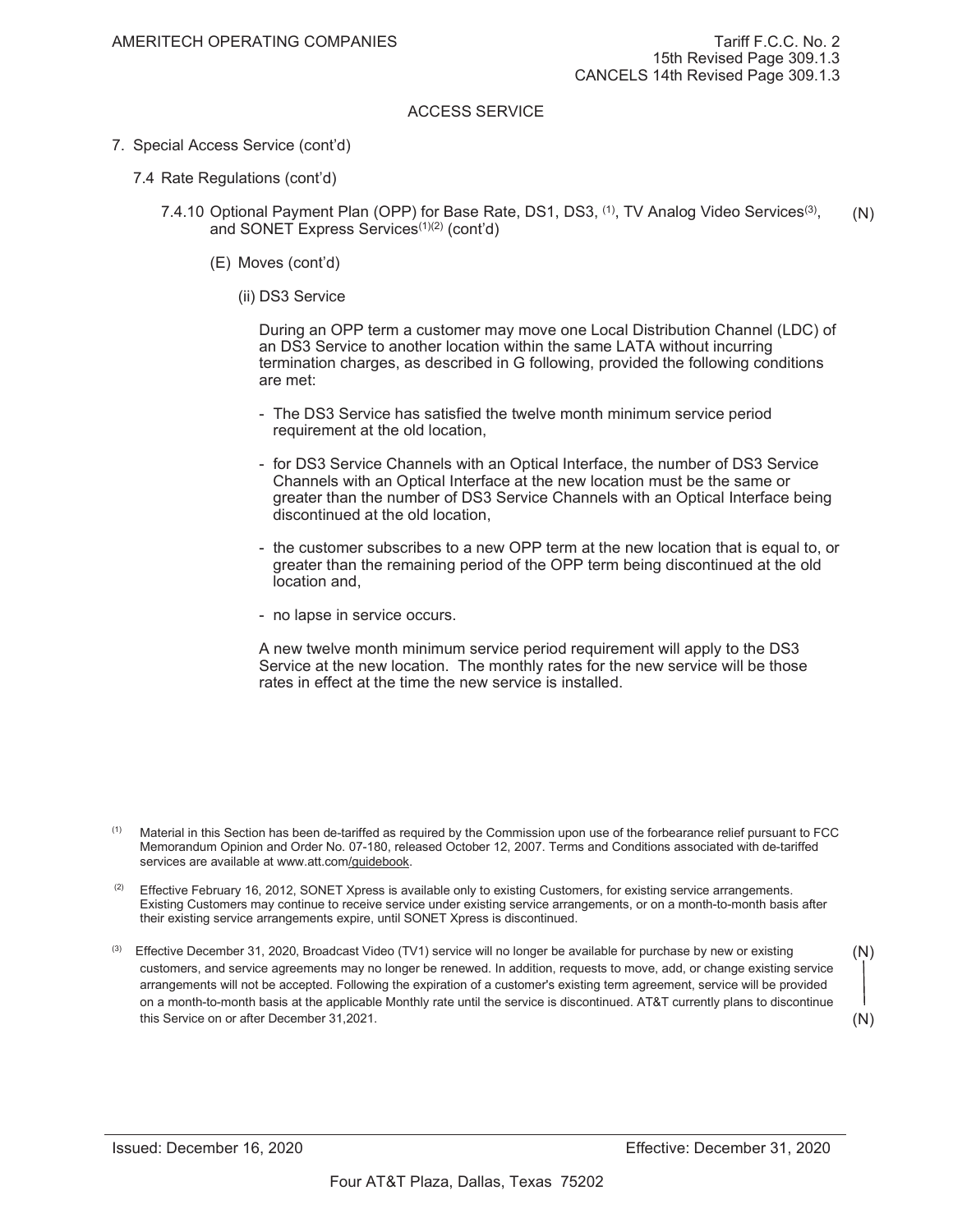- 7. Special Access Service (cont'd)
	- 7.4 Rate Regulations (cont'd)
		- 7.4.10 Optional Payment Plan (OPP) for Base Rate, DS1, DS3, <sup>(1)</sup>, TV Analog Video Services<sup>(5)</sup>, and (N) SONET Express Services<sup>(1)(2)</sup> (cont'd)
			- $(F)$  NRS<sup>(4)</sup>

During a customer's OPP term, a customer may elect to include an DS3, DS1 or an Base Rate service into the customer's Network Reconfiguration Service (NRS) database. The customer may opt to convert to a new OPP term of the same or different length or to continue the current OPP term to the original expiration date. If the expiration date for the new OPP term is beyond the end of the original OPP term, termination charges for the original term will not apply. Adding an existing service to the customer's NRS database requires that all nonrecurring charges applicable to the installation of the service apply.

(G) DS3 Service Package with an Optical Interface Upgrade

During a customer's OPP term, conversion may be made from one DS3 Service Package with an Optical Interface to another larger package (e.g., DS3012 to DS3024) for a new OPP term of the same or different length. If the expiration date of the new OPP term is beyond the end of the original OPP term, termination charges will not apply to the original OPP term.

Monthly Extension rates for DS3 Service will apply only after a customer has completed an OPP term or an ICB minimum period.

(H) Moving Services from an OPP Term to a DCP Term (3)

Customers may terminate Optional Payment Plans for Base Rate and DS1 services in states where they have effective Discount Commitment Program terms for those services. Upon termination of these Optional Payment Plans, the services will begin being billed DCP (as described in Section 7.4.13) rates subject to the DCP terms and conditions. No termination liability charges will be applied to services that move from an OPP term to a DCP term.

(3) For DCPs established on or after August 30, 2016, moves from OPP to DCP are not allowed.

 $<sup>(1)</sup>$  Material in this Section has been de-tariffed as required by the Commission upon use of the forbearance relief pursuant to FCC</sup> Memorandum Opinion and Order No. 07-180, released October 12, 2007. Terms and Conditions associated with de-tariffed services are available at www.att.com/guidebook.

 $(2)$  Effective February 16, 2012, SONET Xpress is available only to existing Customers, for existing service arrangements. Existing Customers may continue to receive service under existing service arrangements, or on a month-to-month basis after their existing service arrangements expire, until SONET Xpress is discontinued.

<sup>&</sup>lt;sup>(4)</sup> Effective December 5, 2018, Network Reconfiguration Service (NRS) will no longer be available for purchase by new or existing customers, and NRS service agreements may no longer be renewed. Effective July 31, 2022, the Telephone Company will no longer accept new requests for physical changes to existing service arrangements including the upgrade or downgrade of access/port speed, installation of new service, or moves to different service addresses.

Effective December 31, 2020, Broadcast Video (TV1) service will no longer be available for purchase by new or existing customers, and service agreements may no longer be renewed. In addition, requests to move, add, or change existing service arrangements will not be accepted. Following the expiration of a customer's existing term agreement, service will be provided on a month-to-month basis at the applicable Monthly rate until the service is discontinued. AT&T currently plans to discontinue this Service on or after December 31, 2021.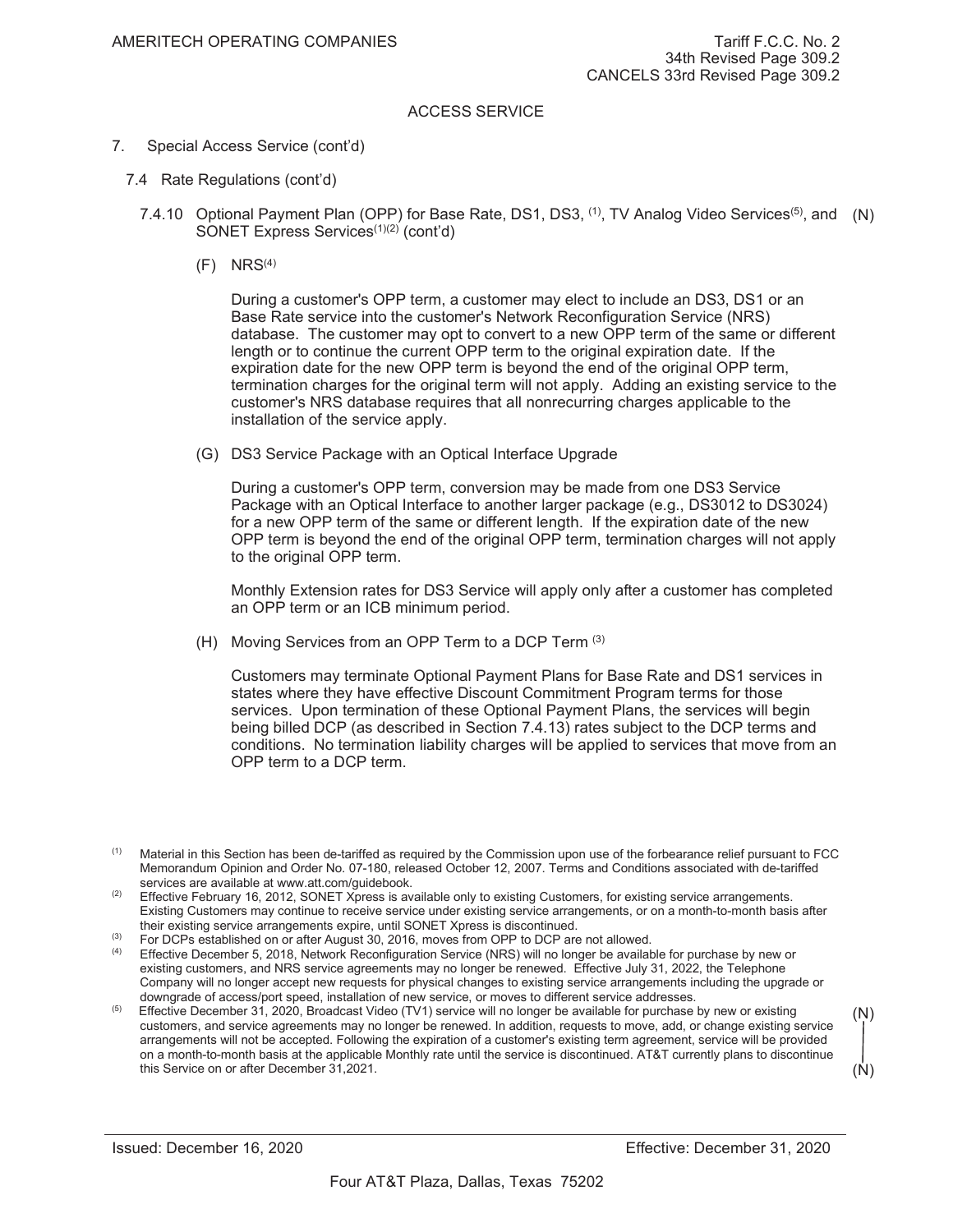- 7. Special Access Service (Cont'd)
	- 7.4 Rate Regulations (Cont'd)
		- 7.4.10 Optional Payment Plan (OPP) for Base Rate, DS1, DS3, <sup>(1)</sup>, TV Analog Video Services<sup>(3)</sup>, and SONET Express Services<sup>(1)(2)</sup> (Cont'd) (N)
			- (I) Volume Pricing Plan for DS3 Local Distribution Channels with an Electrical Interface
				- (1) General

The Volume Pricing Plan (VPP) will be grandfathered as of January 11, 2002. Customers with OPPs on order or in effect prior to Jan 11, 2002, will continue to receive the VPP until the expiration of their OPP term. The VPP will not be available with OPPs that are ordered on or after January 11, 2002.

The Volume Pricing Plan (VPP) for DS3 Local Distribution Channels (LDCs) with an Electrical Interface (EI) provides rate discounts to customers based on the number of DS3 LDCs with an EI provided to the customer's designated premises and the Optional Payment Plan term selected by the customer.

The following volume discounts, shown in terms of percentage discounts, will be applied to DS3 LDC rates as specified in Section  $7.5.9(C)(1)(a)$ . The volume discount will be based on the OPP term selected by the customer and the number of DS3 LDCs with an Electrical Interface provided to the same customer designated premises and will be provided as a credit on the customers monthly bill.

| Volume Discount Percentage |
|----------------------------|
| Optional Payment Plan Term |

| Volume<br>Discount Band | DS3 LDC<br>Quantity | 12 and 24<br>Month | 36 and 48<br>Month | 60 Month |
|-------------------------|---------------------|--------------------|--------------------|----------|
| A                       | 2                   | 19.5%              | $2.4\%$            | 2.3%     |
| B                       | 3 to 5              | 23.6%              | 5.8%               | 5.5%     |
| С                       | 6 to 11             | 30.6%              | 8.5%               | 12.6%    |
|                         | 12 to $23$          | 41.8%              | 25.2%              | 25.2%    |
|                         | 24 or more          | 52.4%              | 38.0%              | 33.8%    |

 $<sup>(1)</sup>$  Material in this Section has been de-tariffed as required by the Commission upon use of the</sup> forbearance relief pursuant to FCC Memorandum Opinion and Order No. 07-180, released October 12, 2007. Terms and Conditions associated with de-tariffed services are available at www.att.com/guidebook.

 $(2)$  Effective February 16, 2012, SONET Xpress is available only to existing Customers, for existing service arrangements. Existing Customers may continue to receive service under existing service arrangements, or on a month-to-month basis after their existing service arrangements expire, until SONET Xpress is discontinued.

<sup>(3)</sup> Effective December 31, 2020, Broadcast Video (TV1) service will no longer be available for purchase by new or existing customers, and service agreements may no longer be renewed. In addition, requests to move, add, or change existing service arrangements will not be accepted. Following the expiration of a customer's existing term agreement, service will be provided on a month-to-month basis at the applicable Monthly rate until the service is discontinued. AT&T currently plans to discontinue this Service on or after December 31, 2021. (N) (N)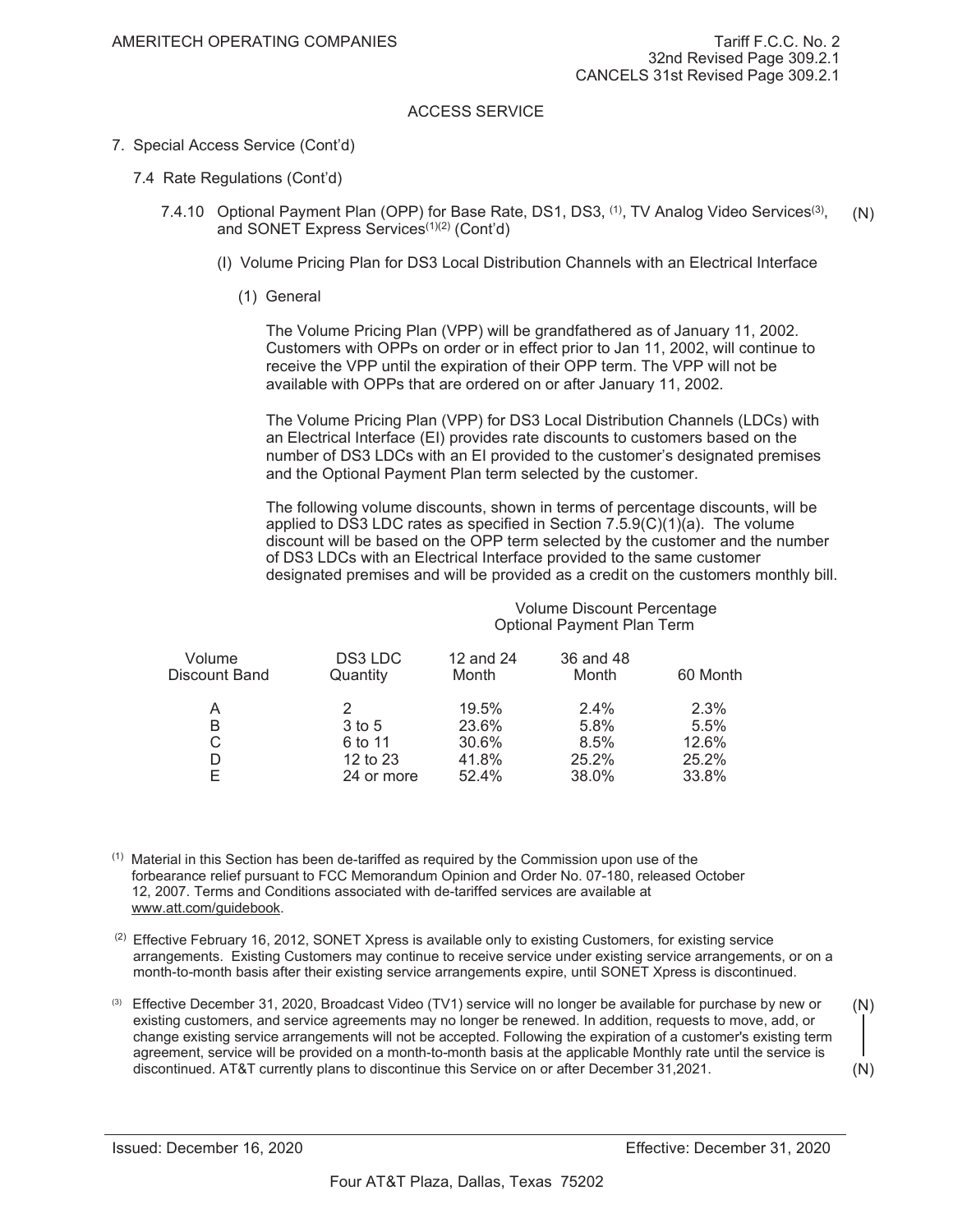- 7. Special Access Service (Cont'd)
	- 7.4 Rate Regulations (Cont'd)
		- 7.4.10 Optional Payment Plan (OPP) for Base Rate, DS1, DS3, <sup>(1)</sup>, TV Analog Video Services<sup>(3)</sup>, and SONET Express Services<sup>(1)(2)</sup> (Cont'd) (N)
			- (I) Volume Pricing Plan for DS3 Local Distribution Channels with an Electrical Interface (Cont'd)
				- (1) General (Cont'd)

At the end of each monthly billing period, billing for DS3 LDCs with an EI that are provided under an OPP term will be adjusted via a billing credit. The monthly credit will be developed by determining the number of DS3 LDCs with an EI provided to the customer's designated premises, along with their associated OPP payment term, in service at the end of the monthly billing period. The preceding discount percentages will be applied to all of the customer's DS3 LDCs with a EI that are provided under the same OPP term, and billed to the same customer billing account and will be provided as a credit to the customer's monthly DS3 billing.

(2) Regulations

All of the customers in service DS3 LDCs with an EI provided under an OPP term, (both interstate access and intrastate access), along with all of the customer's LT-3 Entrance Facilities with an EI provided under an OPP term, as described in Section  $6.8.2(D)(6)(g)$ , will be used to determine the Volume Discount Band applicable for that monthly billing period.

When a customer has DS3 LDCs with an EI provided under different OPP payment terms, each OPP payment term will be administered separately and a Volume Discount Band will be determined for each OPP term based on the customers in service quantities for that term.

When there is more than one DS3 Local Distribution Channel termination location at the customer designated premises, each location will be administered separately and a Volume Discount Band(s) will be determined based on the DS3 Local Distribution Channel OPP term(s) at that location.

When the customer has elected the Prepayment of an OPP option as described in Section 7.4.10(B), prepaid DS3 LDCs with an EI will be included in the monthly count of DS3 LDCs with an EI in order to determine the Volume Discount Band applicable for that monthly billing period, however, only non-prepaid DS3 LDCs with an EI will be discounted under the VPP.

- $<sup>(1)</sup>$  Material in this Section has been de-tariffed as required by the Commission upon use of the</sup> forbearance relief pursuant to FCC Memorandum Opinion and Order No. 07-180, released October 12, 2007. Terms and Conditions associated with de-tariffed services are available at www.att.com/guidebook.
- $(2)$  Effective February 16, 2012, SONET Xpress is available only to existing Customers, for existing service arrangements. Existing Customers may continue to receive service under existing service arrangements, or on a month-to-month basis after their existing service arrangements expire, until SONET Xpress is discontinued.
- <sup>(3)</sup> Effective December 31, 2020, Broadcast Video (TV1) service will no longer be available for purchase by new or existing customers, and service agreements may no longer be renewed. In addition, requests to move, add, or change existing service arrangements will not be accepted. Following the expiration of a customer's existing term agreement, service will be provided on a month-to-month basis at the applicable Monthly rate until the service is discontinued. AT&T currently plans to discontinue this Service on or after December 31, 2021. (N)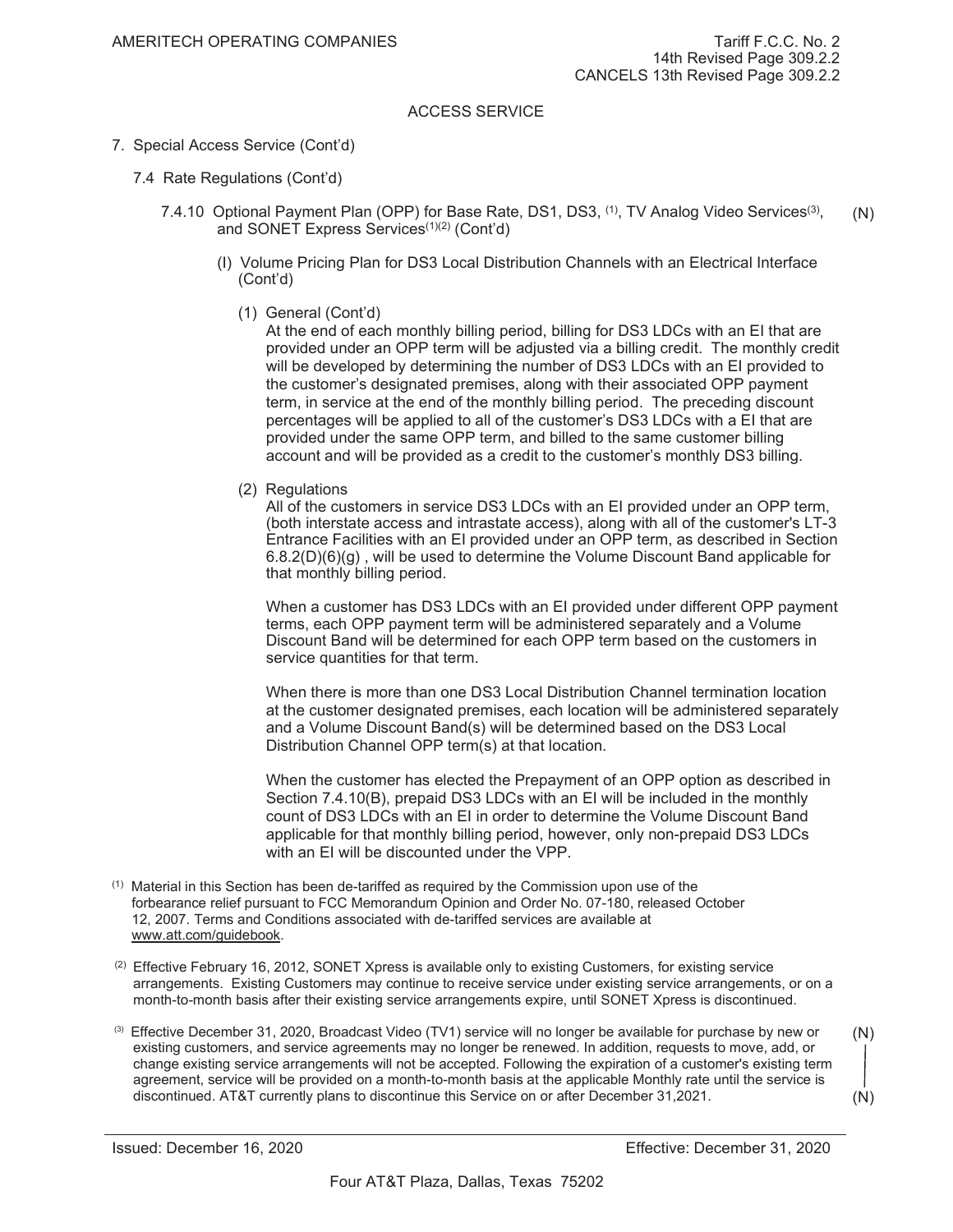- 7. Special Access Service (Cont'd)
	- 7.4 Rate Regulations (Cont'd)
		- 7.4.10 Optional Payment Plan (OPP) for Base Rate, DS1, DS3, <sup>(1)</sup>, TV Analog Video Services<sup>(3)</sup>, and SONET Express Services<sup>(1)(2)</sup> (Cont'd) (N)
			- (I) Volume Pricing Plan for DS3 Local Distribution Channels with an Electrical Interface (Cont'd)
				- (3) Conversion of DS3 Service Package and Service Channels in service prior to October 15, 1999

Except for DS3 Service Packages with an EI provided under OPP Vintage Rates as specified in Section 7.5.16, all DS3 Service Packages and Service Channels with an EI in service as of October 15, 1999, will be converted to individual DS3 LDCs with an EI. DS3 LDCs with an EI that are converted from a DS3 Service Package will be converted to the same OPP payment term, and retain the same expiration date as the Service Package. All terms and conditions described above related to the VPP will apply to converted DS3 LDCs.

(i) Conversion Credit for Converted DS3 LDCs

When a converted DS3 LDC rate under the VPP is higher than its equivalent rate under the discontinued Service Package structure, the customer will be given a one time credit, as shown following, based on the difference between what the customer would have paid under the Service Package structure and what the customer will pay under the VPP. The credit will be equal to the difference between the monthly rate for the Service Package, with activated DS3s, and the VPP rate for the same number of DS3s, times the number of months remaining in the customer's OPP term.

For example: assume that 10 converted DS3s were part of a former DS3L Service Package with 10 DS3s activated and the Service Package was located in a rate zone 3 wire center under a 60 month OPP term with six months remaining on the OPP term. The DS3 Conversion Credit will be calculated as follows:

\$415.42 (DS3 conversion credit for a rate zone 3 DS3L Service Package with 10 activated DS3s provided under a 60 month OPP term) X 6 (months remaining on the OPP term) = \$2,492.52 (Conversion Credit)

- $<sup>(1)</sup>$  Material in this Section has been de-tariffed as required by the Commission upon use of the</sup> forbearance relief pursuant to FCC Memorandum Opinion and Order No. 07-180, released October 12, 2007. Terms and Conditions associated with de-tariffed services are available at www.att.com/guidebook.
- $(2)$  Effective February 16, 2012, SONET Xpress is available only to existing Customers, for existing service arrangements. Existing Customers may continue to receive service under existing service arrangements, or on a month-to-month basis after their existing service arrangements expire, until SONET Xpress is discontinued.
- <sup>(3)</sup> Effective December 31, 2020, Broadcast Video (TV1) service will no longer be available for purchase by new or existing customers, and service agreements may no longer be renewed. In addition, requests to move, add, or change existing service arrangements will not be accepted. Following the expiration of a customer's existing term agreement, service will be provided on a month-to-month basis at the applicable Monthly rate until the service is discontinued. AT&T currently plans to discontinue this Service on or after December 31, 2021. (N) (N)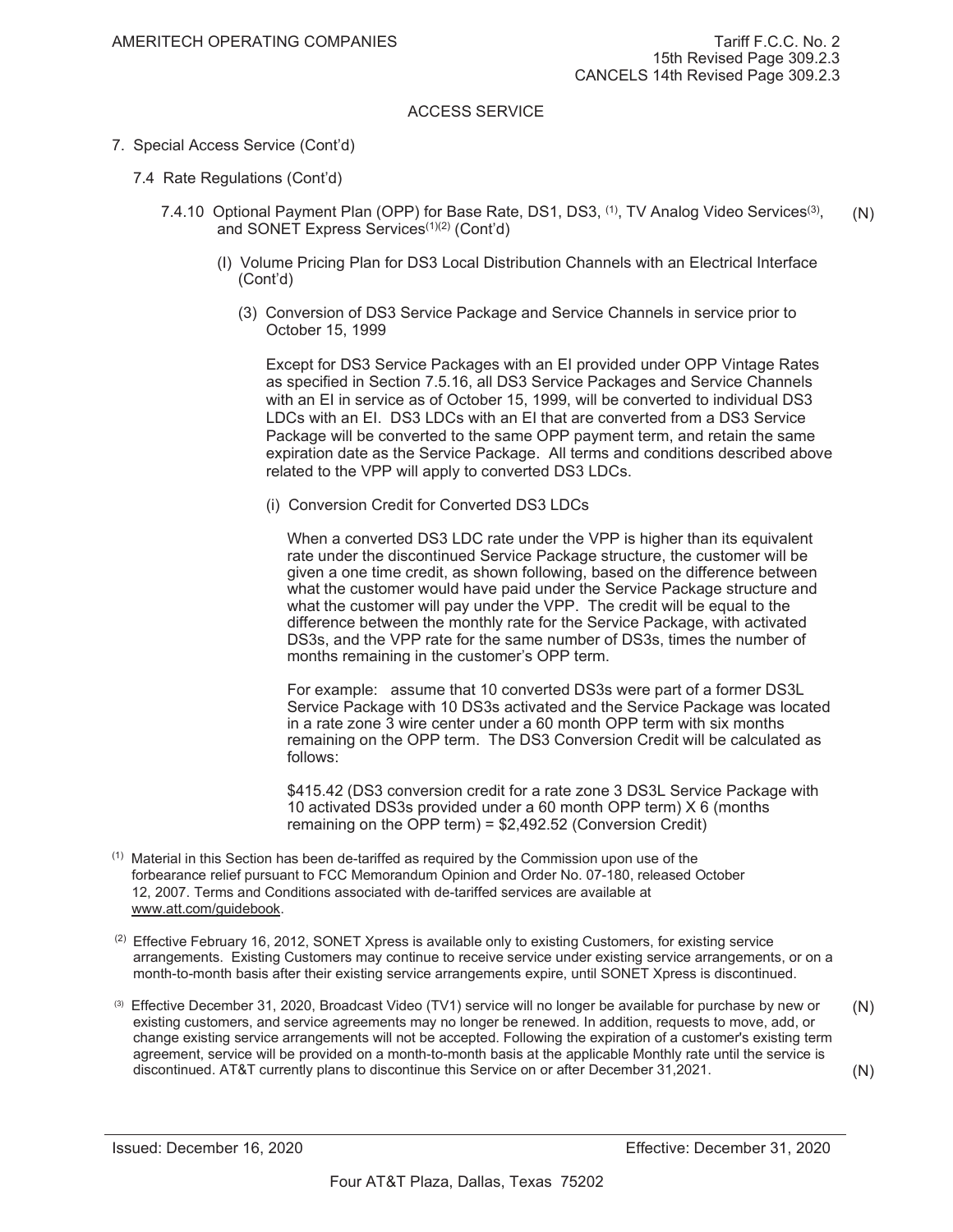- 7. Special Access Service (Cont'd)
	- 7.4 Rate Regulations (Cont'd)
		- 7.4.10 Optional Payment Plan (OPP) for Base Rate, DS1, DS3, <sup>(1)</sup>, TV Analog Video Services<sup>(3)</sup>, and SONET Express Services (1)(2) (Cont'd) (N)
			- (I) Volume Pricing Plan for DS3 Local Distribution Channels with an Electrical Interface (Cont'd)
				- (3) Conversion of DS3 Service Package and Service Channels in service prior to October 15, 1999 (Cont'd)

Any customer terminating a DS3 LDC that was provided a DS3 Conversion Credit before the expiration of the OPP term under which it was converted shall be liable for a Conversion Credit termination charge. The Conversion Credit termination charge for each DS3 LDC terminated shall be equal to the monthly DS3 Conversion Credit originally provided to the customer, divided by the number of activated DS3s in the original Service Package times the number of months remaining in the customer's OPP term.

For example: Assume that 1 DS3 Local Distribution Channel, which is part of a former DS3L Service Package with 10 activated DS3s located in a rate zone 3 wire center under a 60 month OPP term, is discontinued 3 months before the expiration of its OPP term. The Conversion Credit termination charge will be calculated as follows:

\$415.42 (monthly conversion credit for a DS3L Service Package with 10 activated DS3s in a rate zone 3 wire center under a 60 month OPP term) /10 (number of converted DS3s) =  $$41.54$  (Conversion Credit for 1 DS3) x 3 (number of months remaining in the customers 60 month OPP term) = \$124.62 (Conversion Credit termination charge).

The following one time DS3 Conversion Credit amounts, times the number of months remaining in the OPP term, apply to converted DS3 LDCs:

- $(2)$  Effective February 16, 2012, SONET Xpress is available only to existing Customers, for existing service arrangements. Existing Customers may continue to receive service under existing service arrangements, or on a month-to-month basis after their existing service arrangements expire, until SONET Xpress is discontinued.
- $(3)$  Effective December 31, 2020, Broadcast Video (TV1) service will no longer be available for purchase by new or existing customers, and service agreements may no longer be renewed. In addition, requests to move, add, or change existing service arrangements will not be accepted. Following the expiration of a customer's existing term agreement, service will be provided on a month-to-month basis at the applicable Monthly rate until the service is discontinued. AT&T currently plans to discontinue this Service on or after December 31, 2021. (N) (N)

 $<sup>(1)</sup>$  Material in this Section has been de-tariffed as required by the Commission upon use of the</sup> forbearance relief pursuant to FCC Memorandum Opinion and Order No. 07-180, released October 12, 2007. Terms and Conditions associated with de-tariffed services are available at www.att.com/guidebook.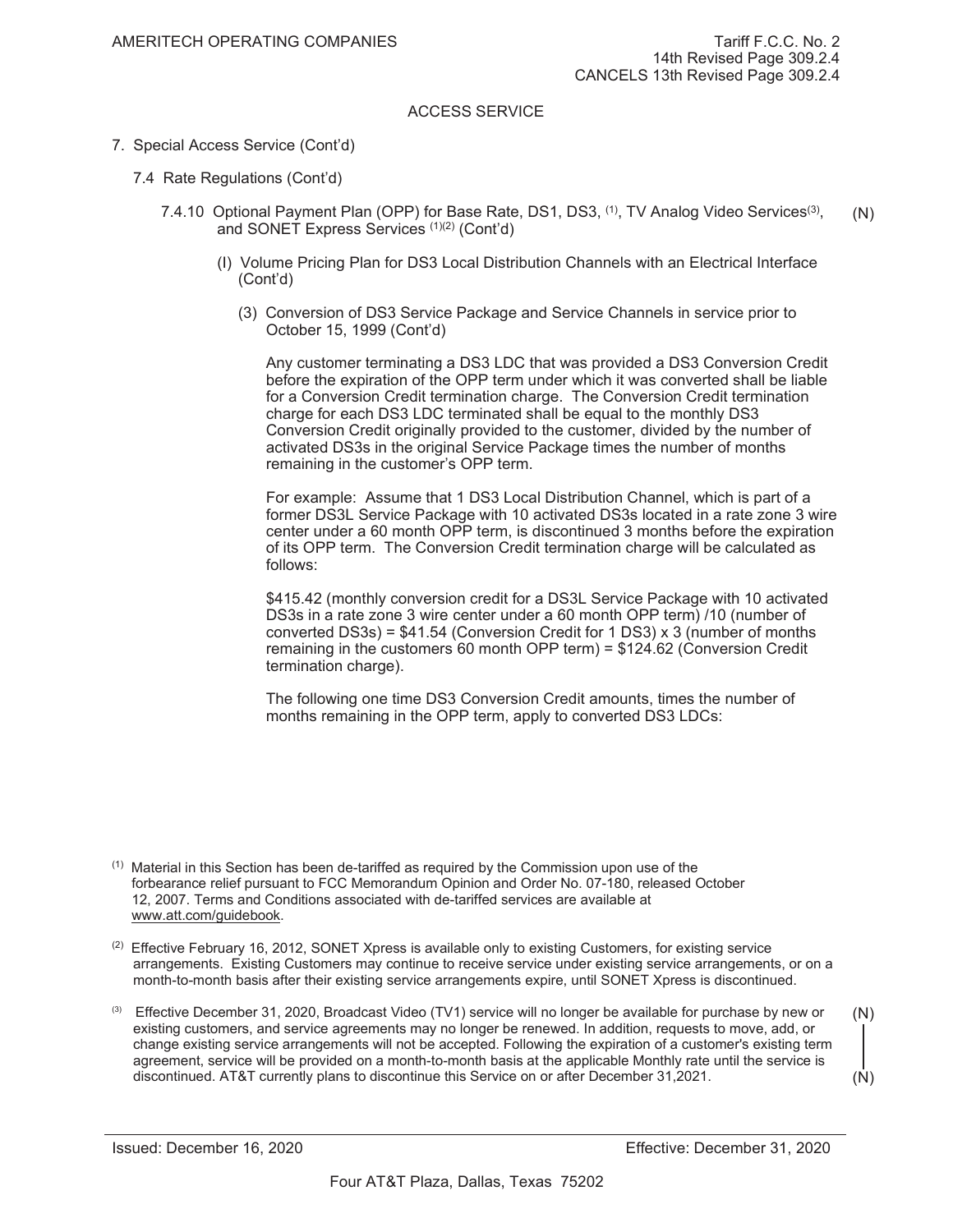- 7. Special Access Service (Cont'd)
	- 7.4 Rate Regulations (Cont'd)
		- 7.4.10 Optional Payment Plan (OPP) for Base Rate, DS1, DS3, <sup>(1)</sup>, TV Analog Video Services<sup>(3)</sup>, and SONET Express Services<sup>(1)(2)</sup> (Cont'd) (N)
			- (I) Volume Pricing Plan for DS3 Local Distribution Channels with an Electrical Interface (Cont'd)
				- (3) Conversion of DS3 Service Package and Service Channels in service prior to October 15, 1999 (Cont'd)
					- (i) Conversion Credit for Converted DS3 LDCs

| <b>DS3 Service Package</b>                      |                                | <b>Conversion Credit</b>         |                                  |
|-------------------------------------------------|--------------------------------|----------------------------------|----------------------------------|
| - 12 Month OPP                                  | Zone 1                         | Zone 2                           | Zone 3                           |
| -DS3B<br><b>Activated DS3s</b>                  |                                |                                  |                                  |
| - 2<br>-DS3C                                    |                                |                                  | \$<br>46.06                      |
| <b>Activated DS3s</b><br>$-3$<br>-DS3F          |                                |                                  | 74.06                            |
| <b>Activated DS3s</b><br>- 6<br>-DS3L           |                                | \$<br>1.90                       | 160.02                           |
| <b>Activated DS3s</b><br>$-10$<br>$-11$<br>- 12 | \$<br>541.80<br>1,855.98       | 675.66<br>2,037.73               | 1,016.70<br>2,548.37<br>310.12   |
| -DS3X<br><b>Activated DS3s</b><br>$-18$         |                                |                                  | 435.18                           |
| - 19<br>$-20$<br>$-21$                          | 813.26<br>1,850.80<br>2,888.34 | 1,051.26<br>2,128.96<br>3,206.66 | 1,652.69<br>2,870.20<br>4,087.71 |
| $-22$<br>$-23$<br>- 24                          | 3,925.88<br>4,963.42           | 4,284.36<br>5,362.05             | 5,305.22<br>6,522.73<br>604.32   |

 $<sup>(1)</sup>$  Material in this Section has been de-tariffed as required by the Commission upon use of the</sup> forbearance relief pursuant to FCC Memorandum Opinion and Order No. 07-180, released October 12, 2007. Terms and Conditions associated with de-tariffed services are available at www.att.com/guidebook.

- $(2)$  Effective February 16, 2012, SONET Xpress is available only to existing Customers, for existing service arrangements. Existing Customers may continue to receive service under existing service arrangements, or on a month-to-month basis after their existing service arrangements expire, until SONET Xpress is discontinued.
- <sup>(3)</sup> Effective December 31, 2020, Broadcast Video (TV1) service will no longer be available for purchase by new or existing customers, and service agreements may no longer be renewed. In addition, requests to move, add, or change existing service arrangements will not be accepted. Following the expiration of a customer's existing term agreement, service will be provided on a month-to-month basis at the applicable Monthly rate until the service is discontinued. AT&T currently plans to discontinue this Service on or after December 31, 2021. (N)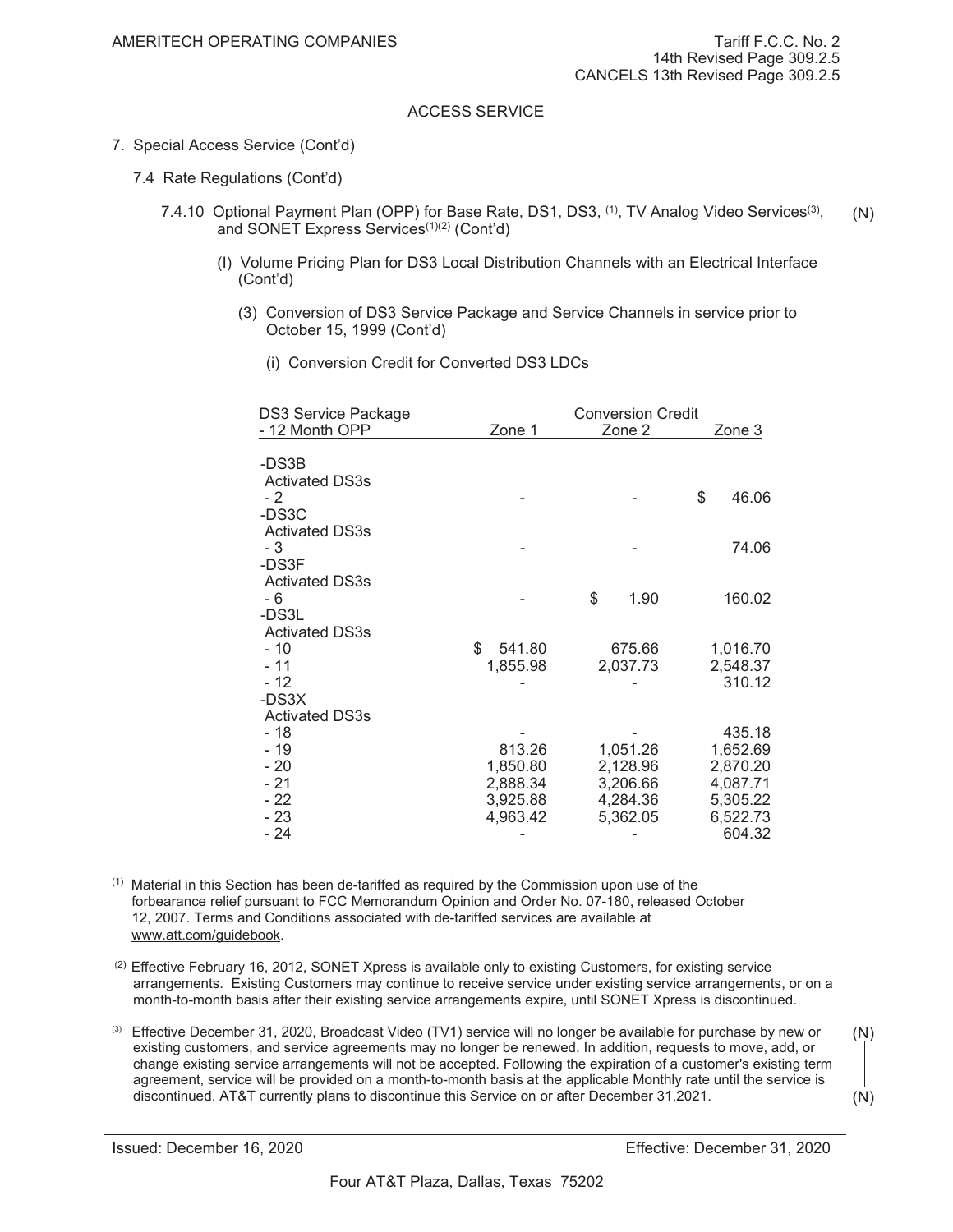- 7. Special Access Service (Cont'd)
	- 7.4 Rate Regulations (Cont'd)
		- 7.4.10 Optional Payment Plan (OPP) for Base Rate, DS1, DS3, <sup>(1)</sup>, TV Analog Video Services<sup>(3)</sup>, and SONET Express Services (1)(2) (Cont'd) (N)
		- (I) Volume Pricing Plan for Ameritech DS3 Local Distribution Channels with an Electrical Interface (Cont'd)
		- (3) Conversion of DS3 Service Package and Service Channels in service prior to October 15, 1999 (Cont'd)
		- (i) Conversion Credit for Converted DS3 LDCs (Cont'd)

| <b>DS3 Service Package</b>     |              | <b>Conversion Credit</b> |              |
|--------------------------------|--------------|--------------------------|--------------|
| - 24 Month OPP                 | Zone 1       | Zone 2                   | Zone 3       |
| -DS3B<br><b>Activated DS3s</b> |              |                          |              |
| - 2                            | \$<br>247.60 | \$<br>259.98             | \$<br>285.70 |
| -DS3C<br><b>Activated DS3s</b> |              |                          |              |
| - 3                            | 429.72       | 451.66                   | 497.04       |
| -DS3F                          |              |                          |              |
| <b>Activated DS3s</b>          |              |                          |              |
| $-5$                           | 297.20       | 319.76                   | 363.40       |
| - 6                            | 640.24       | 682.75                   | 763.68       |
| -DS3L                          |              |                          |              |
| <b>Activated DS3s</b>          |              |                          |              |
| - 8                            |              | 23.34                    | 63.24        |
| - 9                            | 1,093.36     | 1,162.63                 | 1,293.02     |
| $-10$                          | 2,192.40     | 2,301.92                 | 2,522.80     |
| $-11$                          | 3,291.44     | 3,441.21                 | 3,752.58     |
| $-12$                          | 1,487.44     | 1,599.51                 | 1,797.08     |
| -DS3X                          |              |                          |              |
| <b>Activated DS3s</b>          |              |                          |              |
| $-16$                          | 325.92       | 420.02                   | 554.44       |
| $-17$                          | 1,183.04     | 1,310.89                 | 1,518.78     |
| $-18$                          | 2,040.16     | 2,291.77                 | 2,483.12     |
| - 19                           | 2,897.28     | 3,092.64                 | 3,447.46     |
| $-20$                          | 3,754.40     | 3,983.52                 | 4,411.80     |
| - 21                           | 4,611.52     | 4,874.40                 | 5,376.14     |
| $-22$                          | 5,468.64     | 5,765.27                 | 6,340.48     |
| $-23$                          | 6,325.76     | 6,656.15                 | 7,304.82     |
| - 24                           | 1,687.84     | 1,904.43                 | 3,239.88     |

 $<sup>(1)</sup>$  Material in this Section has been de-tariffed as required by the Commission upon use of the</sup> forbearance relief pursuant to FCC Memorandum Opinion and Order No. 07-180, released October 12, 2007. Terms and Conditions associated with de-tariffed services are available at www.att.com/guidebook.

- $<sup>(2)</sup>$  Effective February 16, 2012, SONET Xpress is available only to existing Customers, for existing service arrangements. Existing</sup> Customers may continue to receive service under existing service arrangements, or on a month-to-month basis after their existing service arrangements expire, until SONET Xpress is discontinued.
- <sup>(3)</sup> Effective December 31, 2020, Broadcast Video (TV1) service will no longer be available for purchase by new or existing customers, and service agreements may no longer be renewed. In addition, requests to move, add, or change existing service arrangements will not be accepted. Following the expiration of a customer's existing term agreement, service will be provided on a month-to-month basis at the applicable Monthly rate until the service is discontinued. AT&T currently plans to discontinue this Service on or after December 31, 2021. (N)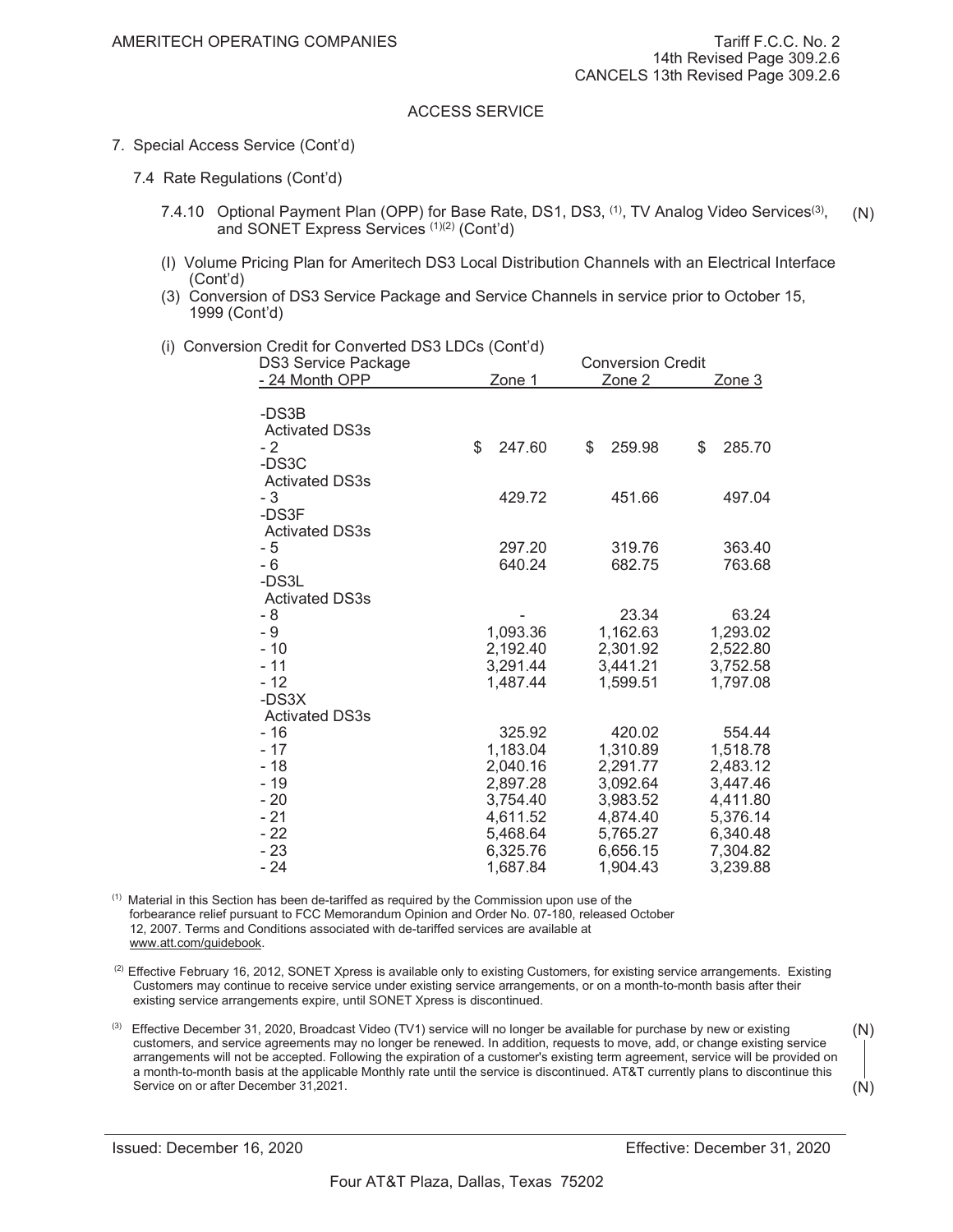- 7. Special Access Service (Cont'd)
	- 7.4 Rate Regulations (Cont'd)
		- 7.4.10 Optional Payment Plan (OPP) for Base Rate, DS1, DS3, <sup>(1)</sup>, TV Analog Video Services<sup>(3)</sup>, and (N) SONET Express Services<sup>(1)(2)</sup> (Cont'd)
			- (I) Volume Pricing Plan for DS3 Local Distribution Channels with an Electrical Interface (Cont'd)
				- (3) Conversion of DS3 Service Package and Service Channels in service prior to October 15, 1999 (Cont'd)
					- (i) Conversion Credit for Converted DS3 LDCs (Cont'd)

| <b>DS3 Service Package</b>            |                      | <b>Conversion Credit</b> |                      |    |                      |
|---------------------------------------|----------------------|--------------------------|----------------------|----|----------------------|
| - 36 Month OPP                        | Zone 1               |                          | Zone 2               |    | Zone 3               |
| -DS3B<br><b>Activated DS3s</b>        |                      |                          |                      |    |                      |
| $-2$<br>-DS3C                         |                      | \$                       | .55                  | \$ | .30                  |
| <b>Activated DS3s</b><br>- 3<br>-DS3L |                      |                          |                      |    | .45                  |
| <b>Activated DS3s</b><br>- 9          | \$<br>74.93          |                          | 230.74               |    |                      |
| $-10$<br>$-11$<br>-DS3X               | 823.25<br>1,571.58   |                          | 1,021.15<br>1,811.57 |    | 784.20<br>1,602.62   |
| <b>Activated DS3s</b>                 |                      |                          |                      |    |                      |
| - 18<br>$-19$                         | 247.32<br>786.06     |                          | 551.66<br>1,124.81   |    | 179.47<br>772.78     |
| - 20<br>$-21$                         | 1,324.80<br>1,863.54 |                          | 1,697.96<br>2,271.11 |    | 1,366.08<br>1,959.38 |
| - 22                                  | 2,402.28             |                          | 2,844.26             |    | 2,552.69             |
| - 23                                  | 2,941.02             |                          | 3,417.40             |    | 3,145.99             |

 $<sup>(1)</sup>$  Material in this Section has been de-tariffed as required by the Commission upon use of the</sup> forbearance relief pursuant to FCC Memorandum Opinion and Order No. 07-180, released October 12, 2007. Terms and Conditions associated with de-tariffed services are available at www.att.com/guidebook.

- $(2)$  Effective February 16, 2012, SONET Xpress is available only to existing Customers, for existing service arrangements. Existing Customers may continue to receive service under existing service arrangements, or on a month-to-month basis after their existing service arrangements expire, until SONET Xpress is discontinued.
- <sup>(3)</sup> Effective December 31, 2020, Broadcast Video (TV1) service will no longer be available for purchase by new or existing customers, and service agreements may no longer be renewed. In addition, requests to move, add, or change existing service arrangements will not be accepted. Following the expiration of a customer's existing term agreement, service will be provided on a month-to-month basis at the applicable Monthly rate until the service is discontinued. AT&T currently plans to discontinue this Service on or after December 31, 2021. (N) (N)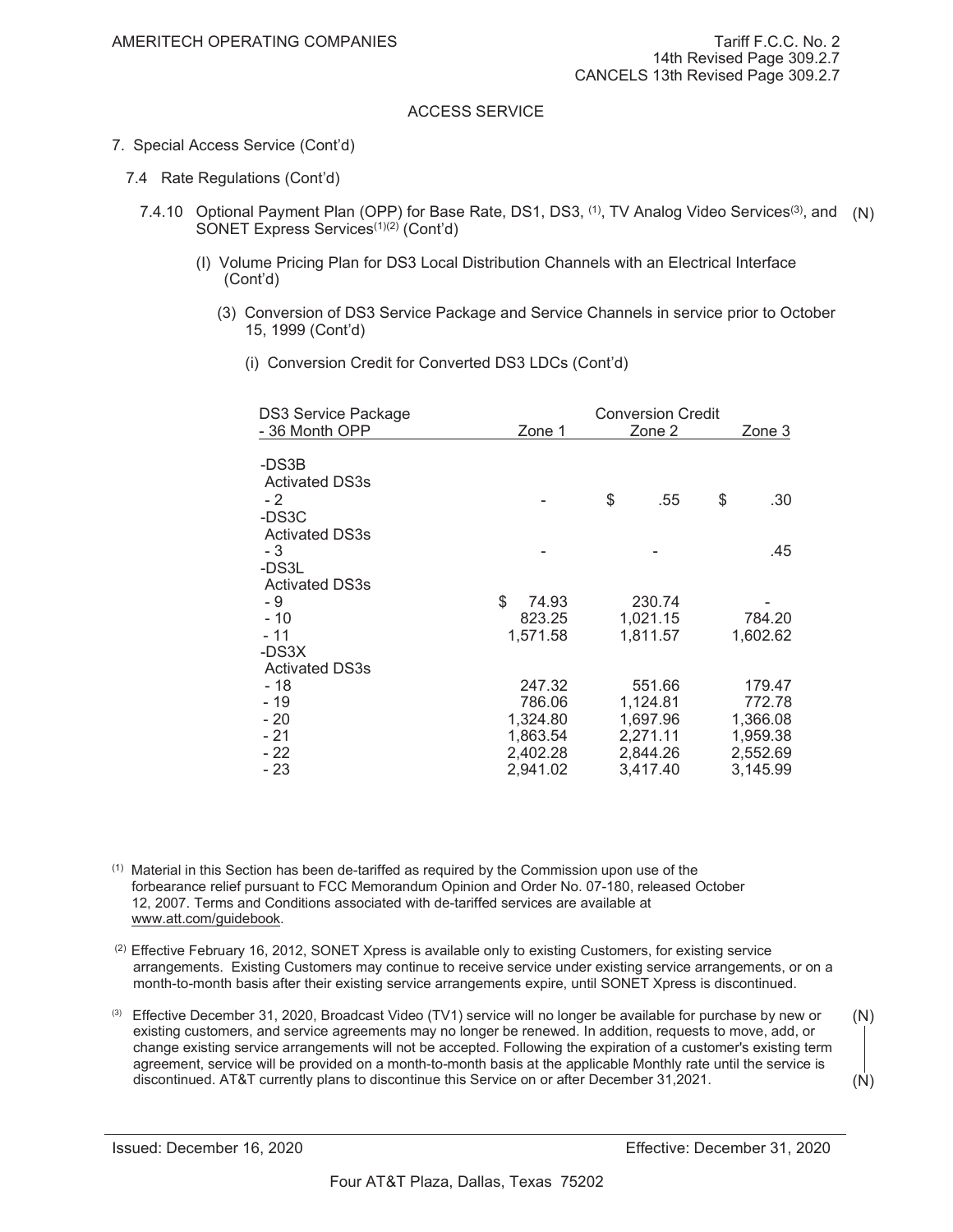- 7. Special Access Service (Cont'd)
	- 7.4 Rate Regulations (Cont'd)
		- 7.4.10 Optional Payment Plan (OPP) for Base Rate, DS1, DS3, <sup>(1)</sup>, TV Analog Video Services<sup>(3)</sup>, (N) and SONET Express Services (1)(2) (Cont'd)
			- (I) Volume Pricing Plan for Ameritech DS3 Local Distribution Channels with an Electrical Interface (Cont'd)
				- (3) Conversion of DS3 Service Package and Service Channels in service prior to October 15, 1999 (Cont'd)
					- (i) Conversion Credit for Converted DS3 LDCs (Cont'd)

| <b>DS3 Service Package</b> | <b>Conversion Credit</b> |             |             |  |
|----------------------------|--------------------------|-------------|-------------|--|
| - 48 Month OPP             | Zone 1                   | Zone 2      | Zone 3      |  |
| -DS3B                      |                          |             |             |  |
| <b>Activated DS3s</b>      |                          |             |             |  |
| $-2$                       | \$<br>20.57              |             | \$<br>27.49 |  |
| -DS3F                      |                          |             |             |  |
| <b>Activated DS3s</b>      |                          |             |             |  |
| - 6                        | 45.66                    | \$<br>34.98 | 2.31        |  |
| -DS3L                      |                          |             |             |  |
| <b>Activated DS3s</b>      |                          |             |             |  |
| - 9                        | 158.49                   | 145.47      | 103.47      |  |
| $-10$                      | 796.10                   | 802.30      | 803.85      |  |
| $-11$                      | 1,433.71                 | 1,459.13    | 1,504.24    |  |
| -DS3X                      |                          |             |             |  |
| <b>Activated DS3s</b>      |                          |             |             |  |
| - 18                       | 58.18                    | 73.92       | 42.62       |  |
| - 19                       | 506.41                   | 537.86      | 539.43      |  |
| $-20$                      | 954.64                   | 1,001.80    | 1,036.24    |  |
| $-21$                      | 1,402.87                 | 1,465.74    | 1,533.05    |  |
| $-22$                      | 1,851.10                 | 1,929.68    | 2,029.86    |  |
| $-23$                      | 2,299.34                 | 2,393.62    | 2,526.68    |  |

 $<sup>(1)</sup>$  Material in this Section has been de-tariffed as required by the Commission upon use of the</sup> forbearance relief pursuant to FCC Memorandum Opinion and Order No. 07-180, released October 12, 2007. Terms and Conditions associated with de-tariffed services are available at www.att.com/guidebook.

- $(2)$  Effective February 16, 2012, SONET Xpress is available only to existing Customers, for existing service arrangements. Existing Customers may continue to receive service under existing service arrangements, or on a month-to-month basis after their existing service arrangements expire, until SONET Xpress is discontinued.
- $(3)$  Effective December 31, 2020, Broadcast Video (TV1) service will no longer be available for purchase by new or existing customers, and service agreements may no longer be renewed. In addition, requests to move, add, or change existing service arrangements will not be accepted. Following the expiration of a customer's existing term agreement, service will be provided on a month-to-month basis at the applicable Monthly rate until the service is discontinued. AT&T currently plans to discontinue this Service on or after December 31, 2021. (N) (N)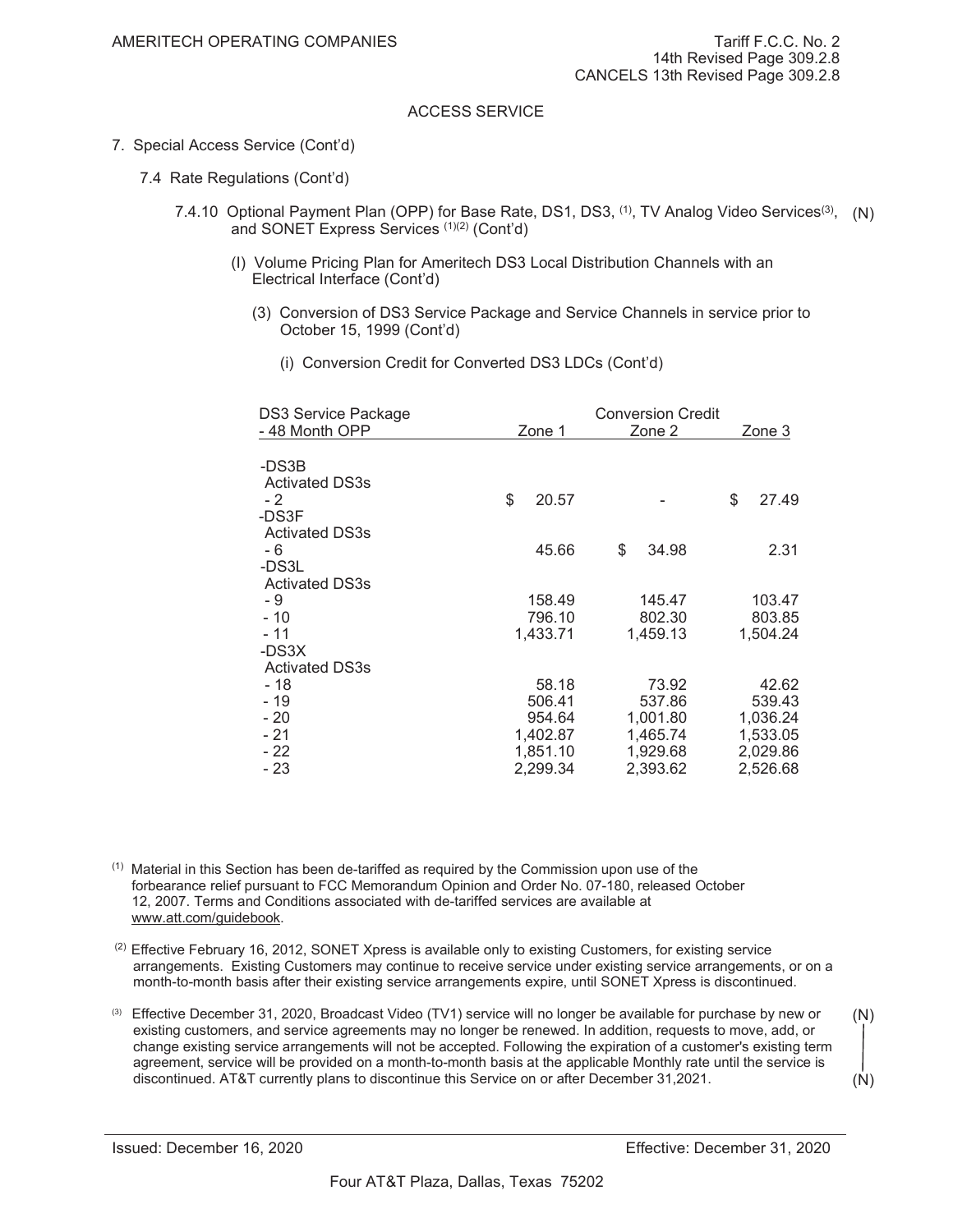- 7. Special Access Service (Cont'd)
	- 7.4 Rate Regulations (Cont'd)
		- 7.4.10 Optional Payment Plan (OPP) for Base Rate, DS1, DS3, <sup>(1)</sup>, TV Analog Video Services<sup>(3)</sup>, (N) and SONET Express Services<sup>(1)(2)</sup> (Cont'd)
			- (I) Volume Pricing Plan for Ameritech DS3 Local Distribution Channels with an Electrical Interface (Cont'd)
				- (3) Conversion of DS3 Service Package and Service Channels in service prior to October 15, 1999 (Cont'd)
					- (i) Conversion Credit for Converted DS3 LDCs (Cont'd)

| <b>DS3 Service Package</b>              |              | <b>Conversion Credit</b> |           |
|-----------------------------------------|--------------|--------------------------|-----------|
| - 60 Month OPP                          | Zone 1       | Zone 2                   | Zone 3    |
| -DS3B                                   |              |                          |           |
| <b>Activated DS3s</b><br>$-2$<br>-DS3C  |              |                          | \$<br>.18 |
| <b>Activated DS3s</b><br>- 3            |              |                          | .30       |
| -DS3F<br><b>Activated DS3s</b>          |              | \$                       |           |
| - 6<br>-DS3L<br><b>Activated DS3s</b>   |              | .49                      |           |
| - 9                                     |              | 47.24                    |           |
| $-10$                                   | \$<br>399.92 | 558.82                   | 415.42    |
| $-11$                                   | 880.91       | 1,070.40                 | 946.96    |
| $-12$<br>-DS3X<br><b>Activated DS3s</b> |              | 4.97                     |           |
| - 19                                    |              | 248.12                   | 6.60      |
| $-20$                                   | 329.68       | 628.28                   | 401.68    |
| $-21$                                   | 683.66       | 1,008.44                 | 796.76    |
| $-22$                                   | 1,037.65     | 1,388.61                 | 1,191.85  |
| $-23$                                   | 1,391.63     | 1,768.77                 | 1,586.93  |

 $<sup>(1)</sup>$  Material in this Section has been de-tariffed as required by the Commission upon use of the</sup> forbearance relief pursuant to FCC Memorandum Opinion and Order No. 07-180, released October 12, 2007. Terms and Conditions associated with de-tariffed services are available at www.att.com/guidebook.

- <sup>(2)</sup> Effective February 16, 2012, SONET Xpress is available only to existing Customers, for existing service arrangements. Existing Customers may continue to receive service under existing service arrangements, or on a month-to-month basis after their existing service arrangements expire, until SONET Xpress is discontinued.
- $(3)$  Effective December 31, 2020, Broadcast Video (TV1) service will no longer be available for purchase by new or existing customers, and service agreements may no longer be renewed. In addition, requests to move, add, or change existing service arrangements will not be accepted. Following the expiration of a customer's existing term agreement, service will be provided on a month-to-month basis at the applicable Monthly rate until the service is discontinued. AT&T currently plans to discontinue this Service on or after December 31, 2021. (N) (N)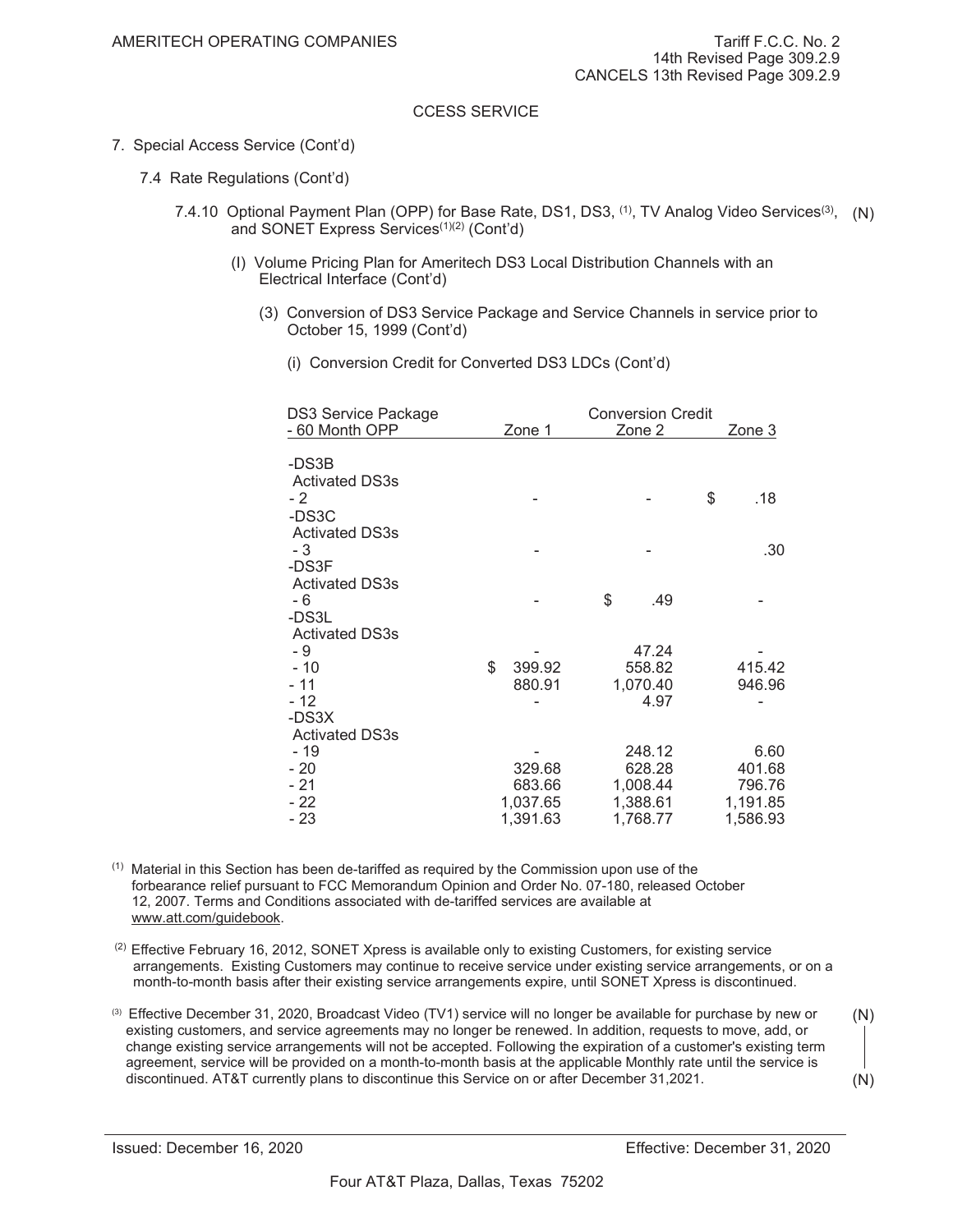- 7. Special Access Service (Cont'd)
	- 7.4 Rate Regulations (Cont'd)
		- 7.4.10 Optional Payment Plan (OPP) for Base Rate, DS1, DS3, <sup>(1)</sup>, TV Analog Video Services<sup>(3)</sup>, and SONET Express Services<sup>(1)(2)</sup> (Cont'd) (N)
			- (I) Volume Pricing Plan for DS3 Local Distribution Channels with an Electrical Interface (Cont'd)
				- (3) Conversion of DS3 Service Package and Service Channels in service prior to October 15, 1999 (Cont'd)
					- (ii) Termination Liability for Converted DS3 LDCs

Customers requesting termination of converted DS3 LDCs with an EI prior to the expiration date of the original OPP term may be liable for a termination charge. The termination charge for all OPP terms will be calculated as follows:

If the terminated DS3 LDC was a former DS3 Service Package with a capacity of one, the termination liability will be calculated as described in Section 7.4.10(C).

If the terminated DS3 LDC was part of a former DS3 Service Package with a capacity of more than one, and the terminated DS3 LDC will not bring the total number of DS3 LDCs remaining under the minimum required for the Service Package, as shown following, no termination liability will apply. If the terminated DS3 LDC will bring the total number of DS3 LDCs remaining under the minimum required for the Service Package, termination liability will be calculated as described in Section 7.4.10(C).

 $<sup>(1)</sup>$  Material in this Section has been de-tariffed as required by the Commission upon use of the</sup> forbearance relief pursuant to FCC Memorandum Opinion and Order No. 07-180, released October 12, 2007. Terms and Conditions associated with de-tariffed services are available at www.att.com/guidebook.

 $(2)$  Effective February 16, 2012, SONET Xpress is available only to existing Customers, for existing service arrangements. Existing Customers may continue to receive service under existing service arrangements, or on a month-to-month basis after their existing service arrangements expire, until SONET Xpress is discontinued.

<sup>(3)</sup> Effective December 31, 2020, Broadcast Video (TV1) service will no longer be available for purchase by new or existing customers, and service agreements may no longer be renewed. In addition, requests to move, add, or change existing service arrangements will not be accepted. Following the expiration of a customer's existing term agreement, service will be provided on a month-to-month basis at the applicable Monthly rate until the service is discontinued. AT&T currently plans to discontinue this Service on or after December 31, 2021. (N) (N)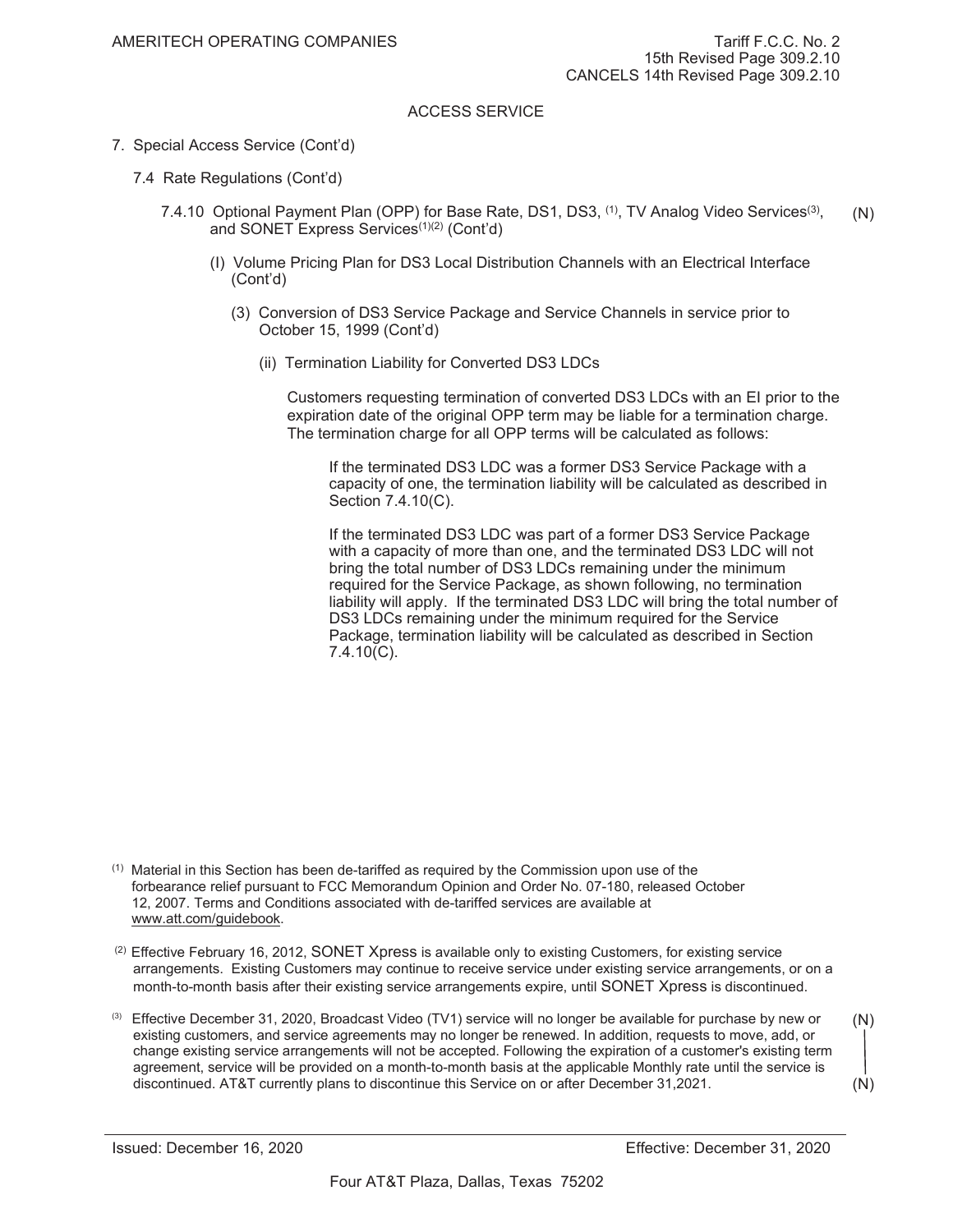- 7. Special Access Service (Cont'd)
	- 7.4 Rate Regulations (Cont'd)
		- 7.4.10 Optional Payment Plan (OPP) for Base Rate, DS1, DS3, <sup>(1)</sup>, TV Analog Video Services<sup>(4)</sup>, and SONET Express Services<sup>(1)(2)</sup> (Cont'd) (N)
			- (I) Volume Pricing Plan for DS3 Local Distribution Channels with an Electrical Interface (Cont'd)
				- (3) Conversion of DS3 Service Package and Service Channels in service prior to October 15, 1999 (Cont'd)
					- (ii) Termination Liability for Converted DS3 LDCs (Cont'd)

For example, if 4 DS3s were part of a former DS3F Service Package and 1 of the DS3s is terminated prior to the expiration date of the original Service Package OPP term, no termination liability will apply. However, if an additional DS3 is terminated prior to the expiration date of the original Service Package OPP term, and the customer's total number of DS3s billed under the same OPP term falls below the minimum requirement for the former Service Package (i.e., less than 3 DS3s for a DS3F Service Package) termination liability for the terminated DS3 will be calculated as described in Section 7.4.10(C).

| DS3 Service Package<br>With Electrical Interface | Minimum Required<br>DS3 LDCs | Maximum Available<br>DS3 LDCs |
|--------------------------------------------------|------------------------------|-------------------------------|
| DS3B                                             |                              |                               |
| DS <sub>3</sub> C                                |                              |                               |
| DS3F<br>DS3L                                     |                              | 12                            |
| DS3X                                             |                              | 24                            |

(J) Moving Services from an OPP Term to a New DCP Term (3)

 Customers who do not have an effective DCP term in place may terminate Optional Payment Plans for Base Rate and DS1 services in states where they establish a new DCP term of equal or greater length for those services. No termination liability charges will be applied to services that move from an OPP term to such a new DCP term. Upon termination of these Optional Payment Plans, the services will begin being billed DCP (as described in Section 7.4.13) rates subject to the DCP terms and conditions except for Section 7.4.13(G). Services converted from an OPP term to a new DCP term may not convert back to an OPP term.

- $<sup>(1)</sup>$  Material in this Section has been de-tariffed as required by the Commission upon use of the</sup> forbearance relief pursuant to FCC Memorandum Opinion and Order No. 07-180, released October 12, 2007. Terms and Conditions associated with de-tariffed services are available at www.att.com/guidebook.
- $(2)$  Effective February 16, 2012, SONET Xpress is available only to existing Customers, for existing service arrangements. Existing Customers may continue to receive service under existing service arrangements, or on a month-to-month basis after their existing service arrangements expire, until SONET Xpress is discontinued.
- <sup>(3)</sup> For DCPs established on or after August 30, 2016, moves from OPP to DCP are not allowed.
- (4) Effective December 31, 2020, Broadcast Video (TV1) service will no longer be available for purchase by new or existing customers, and service agreements may no longer be renewed. In addition, requests to move, add, or change existing service arrangements will not be accepted. Following the expiration of a customer's existing term agreement, service will be provided on a month-to-month basis at the applicable Monthly rate until the service is discontinued. AT&T currently plans to discontinue this Service on or after December 31, 2021. (N) (N)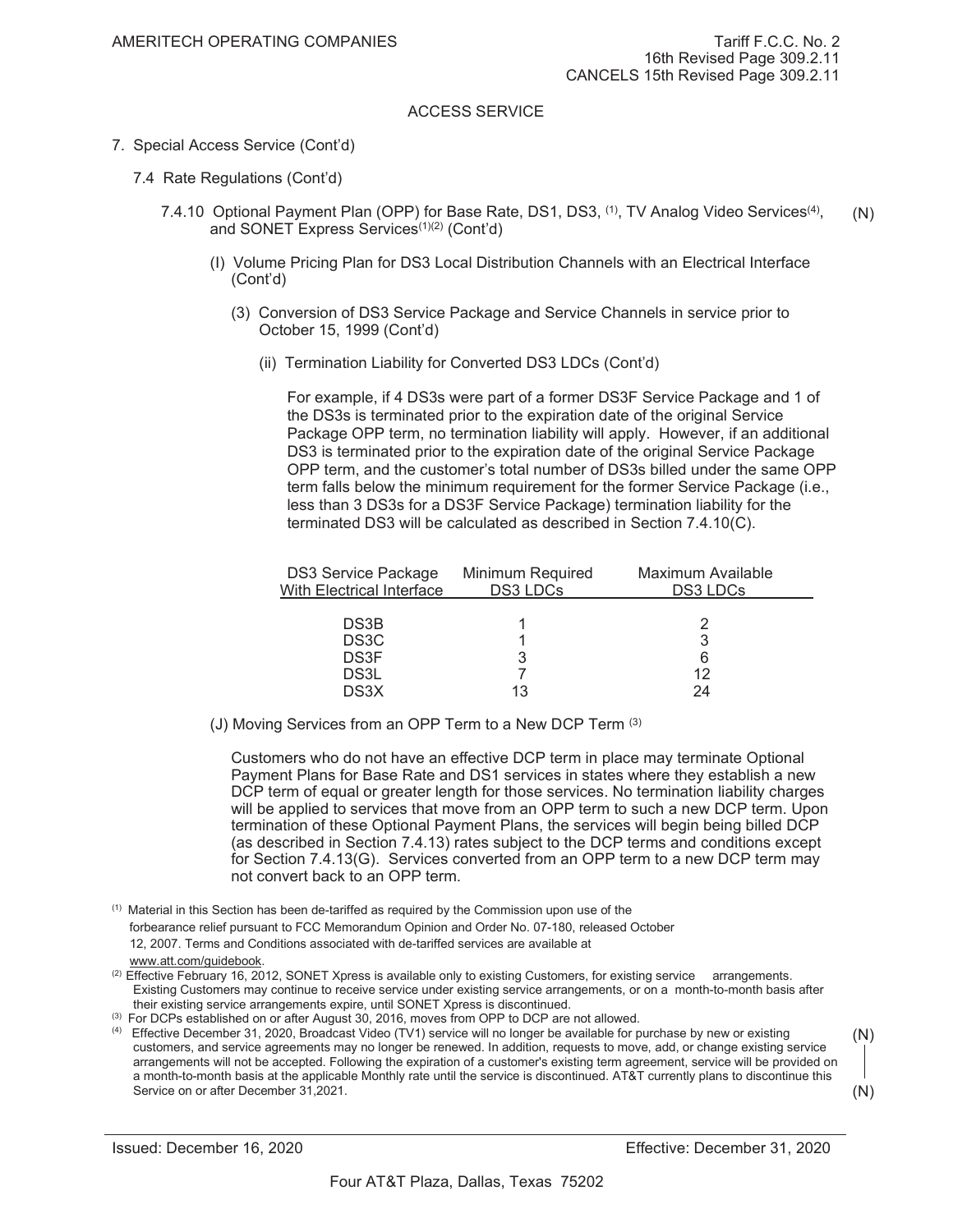|     |                                                                |                 |        | <b>ACCESS SERVICE</b> |          |          |          |          |          |
|-----|----------------------------------------------------------------|-----------------|--------|-----------------------|----------|----------|----------|----------|----------|
|     | 7. Special Access Service (Cont'd)                             |                 |        |                       |          |          |          |          |          |
| 7.5 | Rates and Charges (Cont'd)                                     |                 |        |                       |          |          |          |          |          |
|     | 7.5.5 Video Service (Cont'd)                                   |                 |        |                       |          |          |          |          |          |
|     |                                                                | <b>USOC</b>     | Daily  | Monthly               | 12 Mo.   | 24 Mo.   | 36 Mo.   | 48 Mo.   | 60 Mo.   |
|     | (A) TV Analog Video<br>Service <sup>(1)</sup>                  |                 |        |                       |          |          |          |          | (N)      |
| (1) | <b>Local Distribution</b><br>Channel                           |                 |        |                       |          |          |          |          |          |
|     | - Per Point of<br>Termination<br>$- TV-1$ or 2<br>- All States | TMEV1           | 250.00 | \$335.00              | \$320.00 | \$300.00 | \$290.00 | \$270.00 | \$250.00 |
| (2) | Channel Mileage<br>Termination                                 |                 |        |                       |          |          |          |          |          |
| (a) | - Per point of<br>mileage<br>termination<br>- All States       | CM <sub>6</sub> | 30.72  | 30.00                 | 20.00    | 17.00    | 15.00    | 14.00    | 13.00    |
|     |                                                                |                 |        |                       |          |          |          |          |          |

(1) Effective December 31, 2020, Broadcast Video (TV1) service will no longer be available for purchase by new or existing customers, and service agreements may no longer be renewed. In addition, requests to move, add, or change existing service arrangements will not be accepted. Following the expiration of a customer's existing term agreement, service will be provided on a month-to-month basis at the applicable Monthly rate until the service is discontinued. AT&T currently plans to discontinue this Service on or after December 31, 2021. (N) (N)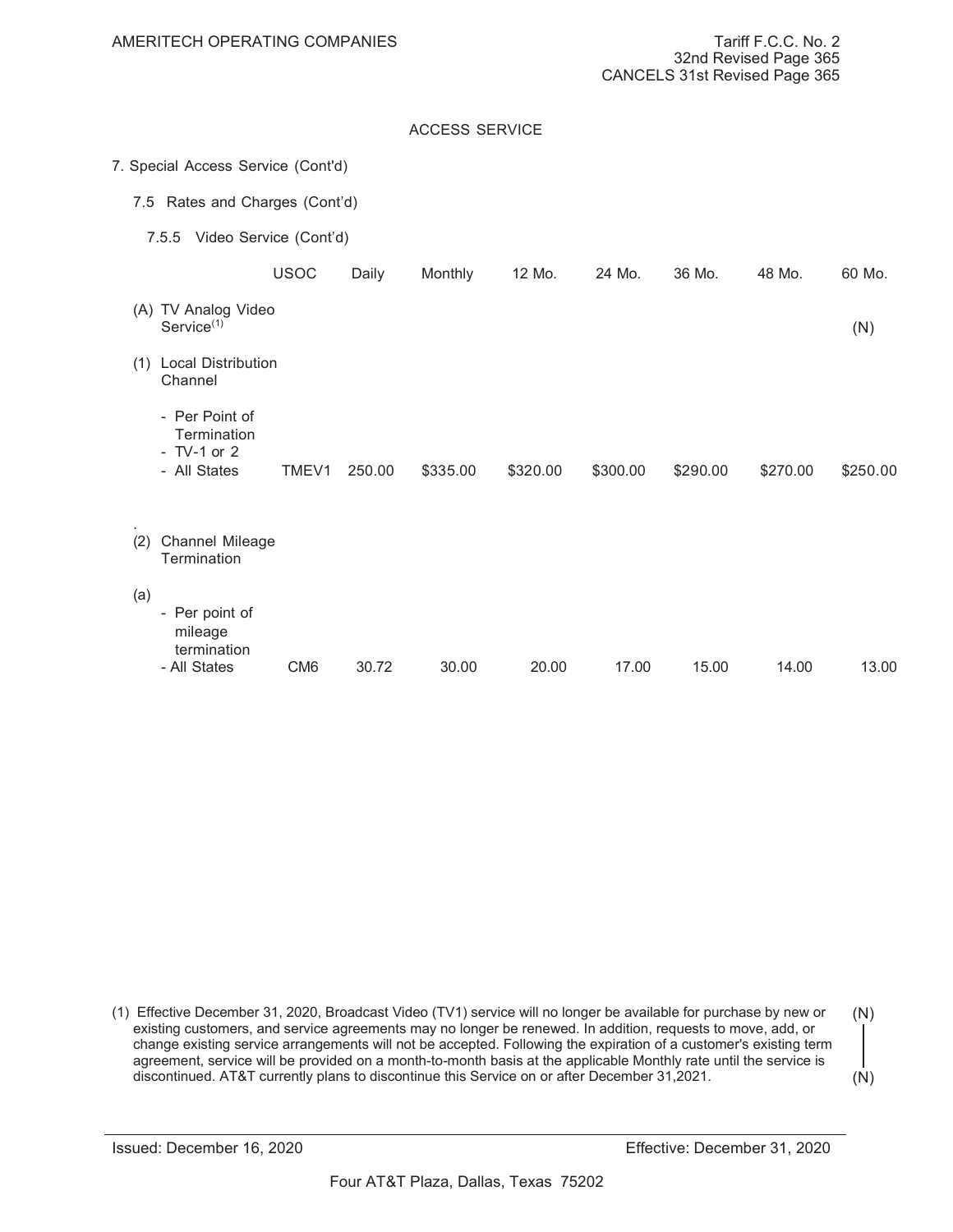(N)

# ACCESS SERVICE

- 7. Special Access Service (Cont'd)
	- 7.5 Rates and Charges (Cont'd)
		- 7.5.5 Video Service (Cont'd)
- (A) TV Analog Video Service<sup>(1)</sup> (Cont'd)
	- (2) Channel Mileage Termination (Cont'd)

|                | <b>USOC</b>  | Hourly |
|----------------|--------------|--------|
| (b) Video Hub- |              |        |
| to-Video Hub   |              |        |
| - Per point of |              |        |
| mileage        |              |        |
| termination    |              |        |
| - All States   | <b>NRBVC</b> | \$0.85 |

|     |                                       | <b>USOC</b> | Daily        | Monthly | 12 Mo.  | 24 Mo.  | 36 Mo.  | 48 Mo.  | 60 Mo.  |
|-----|---------------------------------------|-------------|--------------|---------|---------|---------|---------|---------|---------|
|     | (3) Channel Mileage                   |             |              |         |         |         |         |         |         |
| (a) | - Per Mile<br>- All States            | 1L5XX       | \$23.57      | \$65.00 | \$60.00 | \$60.00 | \$60.00 | \$60.00 | \$60.00 |
|     | (b) Video Hub-<br>to-Video Hub        | <b>USOC</b> |              | Hourly  | Monthly |         |         |         |         |
|     | - Per Mile<br>- All States            |             | <b>NRBVB</b> | 2.40    |         |         |         |         |         |
| (4) | Optional<br>Features<br>and Functions |             |              |         |         |         |         |         |         |
|     | 3rd and 4th<br><b>Audio Channels</b>  |             | <b>VAFAX</b> |         | \$50.00 |         |         |         |         |

(1) Effective December 31, 2020, Broadcast Video (TV1) service will no longer be available for purchase by new or existing customers, and service agreements may no longer be renewed. In addition, requests to move, add, or change existing service arrangements will not be accepted. Following the expiration of a customer's existing term agreement, service will be provided on a month-to-month basis at the applicable Monthly rate until the service is discontinued. AT&T currently plans to discontinue this Service on or after December 31, 2021. (N) (N)